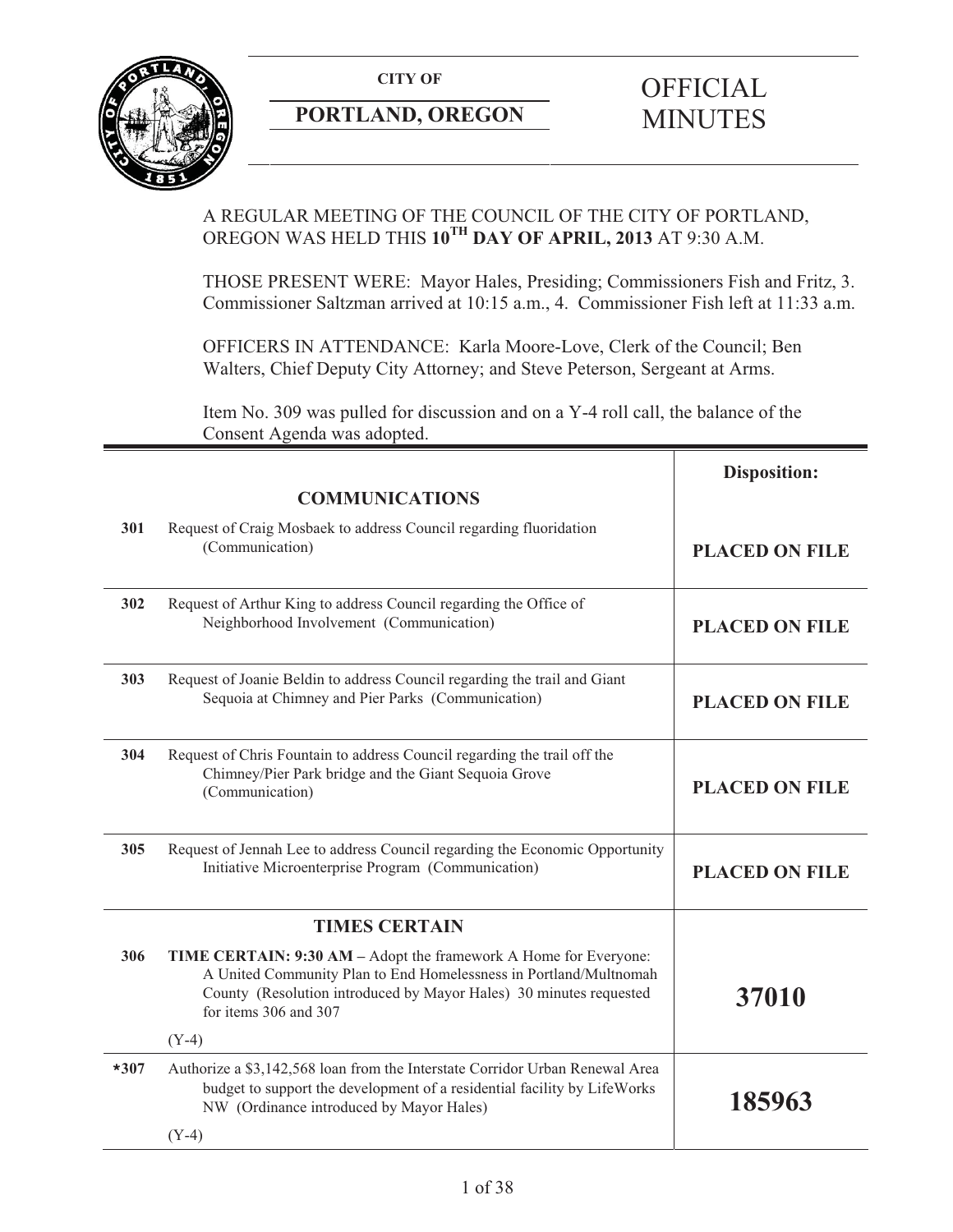|        | <b>CONSENT AGENDA - NO DISCUSSION</b>                                                                                                                                                                                                                                                                                                                                                          |                                                                                  |
|--------|------------------------------------------------------------------------------------------------------------------------------------------------------------------------------------------------------------------------------------------------------------------------------------------------------------------------------------------------------------------------------------------------|----------------------------------------------------------------------------------|
|        | <b>Mayor Charlie Hales</b>                                                                                                                                                                                                                                                                                                                                                                     |                                                                                  |
| 308    | Reappoint Paul Solimano to the Historic Landmarks Commission for a term to<br>expire February 17, 2017 (Report)                                                                                                                                                                                                                                                                                | <b>CONFIRMED</b>                                                                 |
|        | $(Y-4)$                                                                                                                                                                                                                                                                                                                                                                                        |                                                                                  |
|        | <b>Bureau of Environmental Services</b>                                                                                                                                                                                                                                                                                                                                                        |                                                                                  |
| $*309$ | Authorize the Mayor and Director of the Bureau of Environmental Services to<br>enter into an Administrative Settlement Agreement and Order On<br>Consent with the U.S. Environmental Protection Agency for<br>Supplemental RI/FS Work at River Mile 11E in the Portland Harbor<br>Superfund Site and a confidential common interest and joint defense<br>agreement up to \$400,000 (Ordinance) | 185972<br><b>AS AMENDED</b>                                                      |
|        | Motion to add Mayor to title, directive b and as signatory: Moved by Fritz<br>and seconded by Saltzman (Y-4)                                                                                                                                                                                                                                                                                   |                                                                                  |
|        | $(Y-4)$                                                                                                                                                                                                                                                                                                                                                                                        |                                                                                  |
| 310    | Authorize the Director of the Bureau of Environmental Services or designee<br>and the City Attorney to enter into a settlement agreement with Terry<br>Vinocur for \$27,800 (Ordinance)                                                                                                                                                                                                        | <b>PASSED TO</b><br><b>SECOND READING</b><br><b>APRIL 17, 2013</b><br>AT 9:30 AM |
| 311    | Authorize the Bureau of Environmental Services to acquire a certain temporary<br>easement necessary for construction of the Albina Pump Station Force<br>Main Rehabilitation Project No. E10439 through the exercise of the<br>City's Eminent Domain Authority for an estimated amount of \$2,000<br>(Ordinance)                                                                               | <b>PASSED TO</b><br><b>SECOND READING</b><br><b>APRIL 17, 2013</b><br>AT 9:30 AM |
| 312    | Amend contract with Brown and Caldwell, Inc. for additional work and<br>compensation for the SW Multnomah Blvd Stormwater Improvements -<br>35th to 40th Aves Project No. E10242 for \$34,559 (Ordinance; amend<br>Contract No. 30002665)                                                                                                                                                      | <b>PASSED TO</b><br><b>SECOND READING</b><br><b>APRIL 17, 2013</b><br>AT 9:30 AM |
|        | <b>Bureau of Planning &amp; Sustainability</b>                                                                                                                                                                                                                                                                                                                                                 |                                                                                  |
| $*313$ | Authorize application to Metro Regional Government for a package of four<br>grants totaling \$1,235,500 as part of the Community Planning and<br>Development Grant program (Ordinance)                                                                                                                                                                                                         | 185964                                                                           |
|        | $(Y-4)$                                                                                                                                                                                                                                                                                                                                                                                        |                                                                                  |
|        | <b>Office of Management and Finance</b>                                                                                                                                                                                                                                                                                                                                                        |                                                                                  |
| 314    | Authorize five year price agreements with Porter W. Yett Company for<br>\$10,000,000 and K.F. Jacobsen & Company, Inc. for \$5,000,000 to<br>provide asphaltic concrete mixtures (Procurement Report - Bid No.<br>115045)                                                                                                                                                                      | <b>ACCEPTED</b><br><b>PREPARE</b><br><b>CONTRACT</b>                             |
|        | $(Y-4)$                                                                                                                                                                                                                                                                                                                                                                                        |                                                                                  |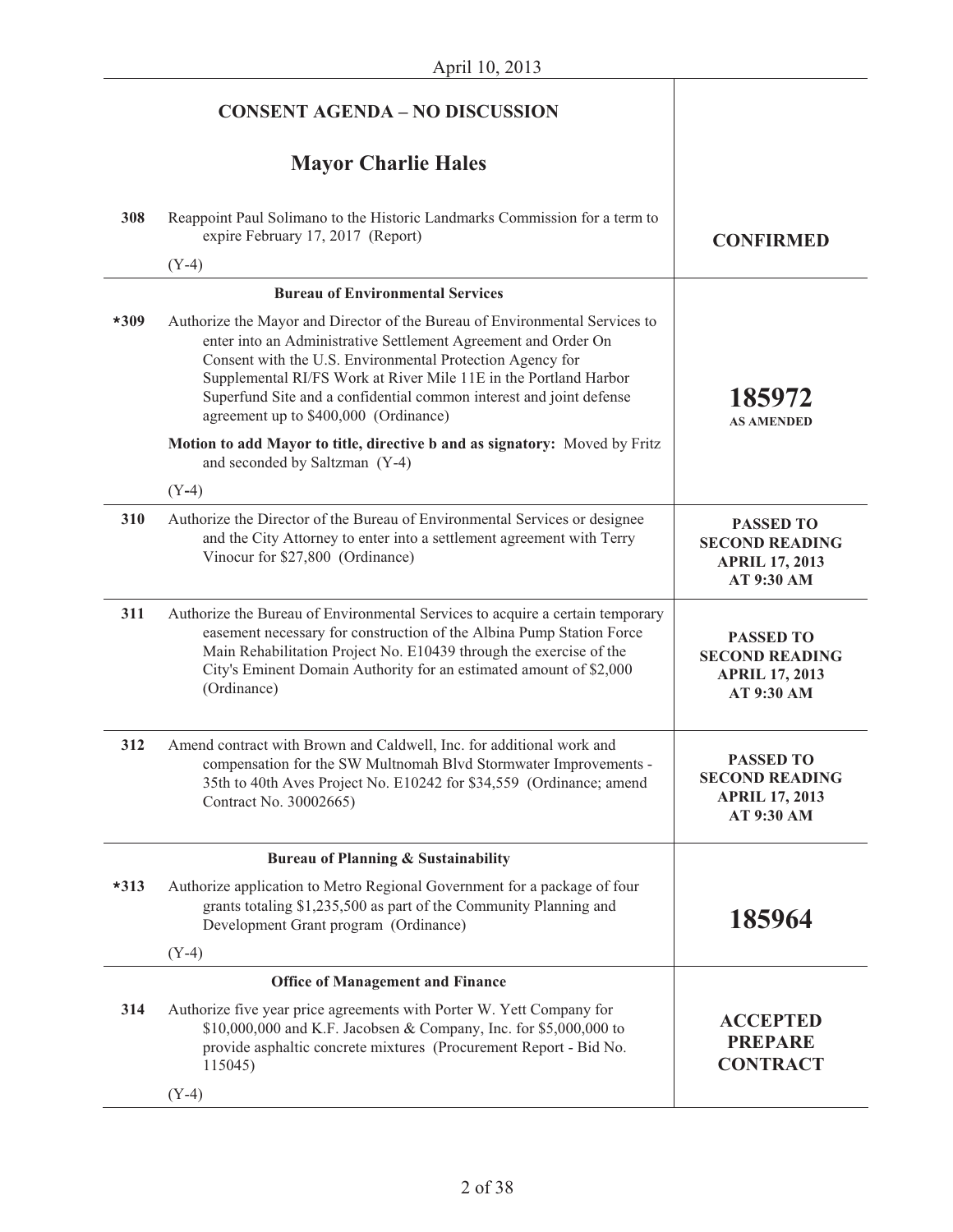| $*315$ | Amend contract with ABHT Structural Engineers to increase expiration date<br>through March 31, 2014 to allow for completion of The Portland<br>Building Generator Project (Ordinance; amend Contract No. 37952)                                 | 185965                                                                                  |
|--------|-------------------------------------------------------------------------------------------------------------------------------------------------------------------------------------------------------------------------------------------------|-----------------------------------------------------------------------------------------|
|        | $(Y-4)$                                                                                                                                                                                                                                         |                                                                                         |
| $*316$ | Authorize contract and provide for payment for installation of The Portland<br>Building Emergency Generator at an estimated cost of \$570,000<br>(Ordinance)                                                                                    | 185966                                                                                  |
|        | $(Y-4)$                                                                                                                                                                                                                                         |                                                                                         |
|        | <b>Water Bureau</b>                                                                                                                                                                                                                             |                                                                                         |
| 317    | Authorize Intergovernmental Agreement with Portland State University to<br>prepare population, housing unit and household estimates and forecasts<br>(Ordinance)                                                                                | <b>PASSED TO</b><br><b>SECOND READING</b><br><b>APRIL 17, 2013</b><br>AT 9:30 AM        |
| 318    | Authorize a contract and provide payment for the construction of the<br>Headworks Flow Meters Project (Ordinance)                                                                                                                               | <b>PASSED TO</b><br><b>SECOND READING</b><br><b>APRIL 17, 2013</b><br>AT 9:30 AM        |
|        | <b>Commissioner Dan Saltzman</b>                                                                                                                                                                                                                |                                                                                         |
| $*319$ | Grant funds for transitional foster youth programs, under City's Fostering<br>Success Initiative, to New Avenues for Youth for \$117,000 (Ordinance)<br>$(Y-4)$                                                                                 | 185967                                                                                  |
|        |                                                                                                                                                                                                                                                 |                                                                                         |
|        | <b>REGULAR AGENDA</b>                                                                                                                                                                                                                           |                                                                                         |
|        | <b>Mayor Charlie Hales</b>                                                                                                                                                                                                                      |                                                                                         |
|        | <b>Bureau of Emergency Management</b>                                                                                                                                                                                                           |                                                                                         |
| 320    | Adopt the update to the Basic Emergency Operations Plan (Resolution)                                                                                                                                                                            |                                                                                         |
|        | $(Y-4)$                                                                                                                                                                                                                                         | 37011                                                                                   |
| 321    | Adopt the update to the Alert and Warning Annex to the Basic Emergency<br><b>Operations Plan (Resolution)</b>                                                                                                                                   | 37012                                                                                   |
|        | $(Y-4)$                                                                                                                                                                                                                                         |                                                                                         |
|        | <b>Bureau of Environmental Services</b>                                                                                                                                                                                                         |                                                                                         |
| 322    | Amend contract with Brown and Caldwell, Inc. for additional work and<br>compensation for the SW 86th Avenue Pump Station and Appurtenances<br>Project No. E09051 for \$359,811 (Ordinance; amend Contract No.<br>30002215) 10 minutes requested | <b>PASSED TO</b><br><b>SECOND READING</b><br><b>APRIL 17, 2013</b><br><b>AT 9:30 AM</b> |
|        | <b>Bureau of Transportation</b>                                                                                                                                                                                                                 |                                                                                         |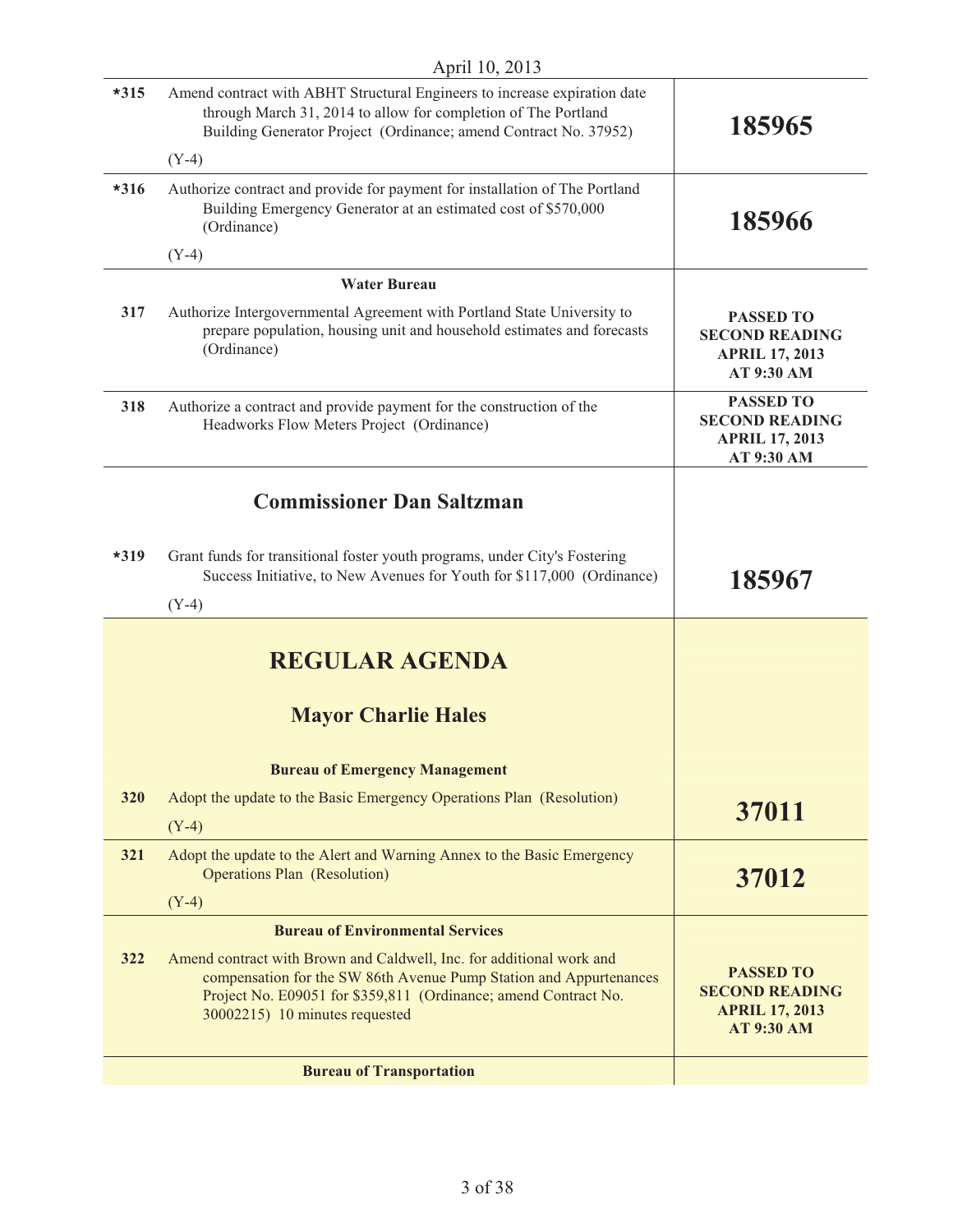|        | April 10, 2013                                                                                                                                                                                                                                                                                                                                             |                                                                    |
|--------|------------------------------------------------------------------------------------------------------------------------------------------------------------------------------------------------------------------------------------------------------------------------------------------------------------------------------------------------------------|--------------------------------------------------------------------|
| 323    | Vacate a portion of SW Moody Dr north of Ross Island Bridge subject to<br>certain conditions and reservations and rename a portion of SW Moody<br>Dr (Hearing; Ordinance; VAC-10084)                                                                                                                                                                       | <b>PASSED TO</b><br><b>SECOND READING</b><br><b>APRIL 17, 2013</b> |
|        | Rescheduled to April 10, 2013 at 2:00 p.m.                                                                                                                                                                                                                                                                                                                 | <b>AT 9:30 AM</b>                                                  |
| $*324$ | Authorize a contract with the lowest responsible bidder for the SW Multnomah<br>Blvd Improvements: SW 22nd Ave to SW 40th Ave (Ordinance)                                                                                                                                                                                                                  | 185973                                                             |
|        | Rescheduled to April 10, 2013 at 2:00 p.m.                                                                                                                                                                                                                                                                                                                 |                                                                    |
|        | $(Y-4)$                                                                                                                                                                                                                                                                                                                                                    |                                                                    |
| $*325$ | Authorize a contract with the lowest responsible bidder for the NE/SE 50s<br>Bikeway: NE Thompson to SE Woodstock (Ordinance)                                                                                                                                                                                                                              | 185970                                                             |
|        | $(Y-4)$                                                                                                                                                                                                                                                                                                                                                    |                                                                    |
| 326    | Implement the temporary suspension of system development charges for the<br>construction or conversion of structures to accessory dwelling units<br>(Ordinance; amend Code Section 17.15.050)                                                                                                                                                              | <b>PASSED TO</b><br><b>SECOND READING</b>                          |
|        | Rescheduled to April 10, 2013 at 2:00 p.m.                                                                                                                                                                                                                                                                                                                 | <b>APRIL 17, 2013</b><br><b>AT 9:30 AM</b>                         |
|        | <b>Office of Management and Finance</b>                                                                                                                                                                                                                                                                                                                    |                                                                    |
| $*327$ | Amend contract administered by the Bureau of Human Resources, Benefits and<br>Wellness Office with BenefitHelp Solutions for Health Reimbursement<br>Account Administration effective May 1, 2013 through June 30, 2014 for<br>implementation of a Voluntary Retirement Incentive Program<br>(Ordinance; amend Contract No. 30000523) 15 minutes requested | 185968<br><b>AS AMENDED</b>                                        |
|        | Motion to accept Fish amendments: Moved by Fish and seconded by Fritz.<br>$(Y-4)$                                                                                                                                                                                                                                                                          |                                                                    |
|        | $(Y-4)$                                                                                                                                                                                                                                                                                                                                                    |                                                                    |
| $*328$ | Authorize general unpaid leave of absence agreement and release with City<br>employee (Ordinance)                                                                                                                                                                                                                                                          | 185969                                                             |
|        | $(Y-4)$                                                                                                                                                                                                                                                                                                                                                    |                                                                    |
|        | <b>Parks &amp; Recreation</b>                                                                                                                                                                                                                                                                                                                              |                                                                    |
| 329    | Approve the designation of three trees as City of Portland Heritage Trees<br>(Second Reading Agenda 285)                                                                                                                                                                                                                                                   | 185971                                                             |
|        | $(Y-4)$                                                                                                                                                                                                                                                                                                                                                    |                                                                    |

### At 11:35 a.m., Council recessed.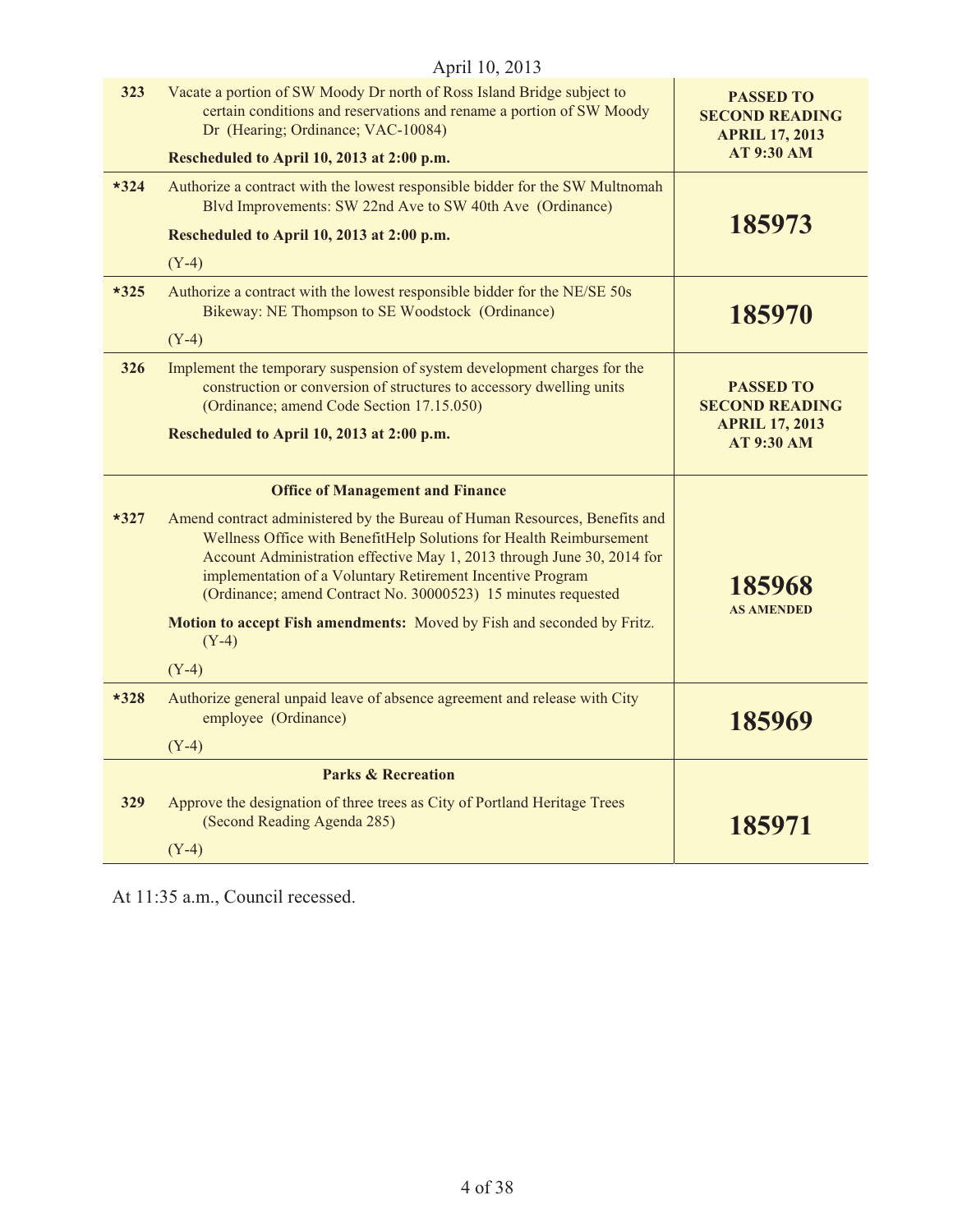### A RECESSED MEETING OF THE COUNCIL OF THE CITY OF PORTLAND, OREGON WAS HELD THIS **10TH DAY OF APRIL, 2013** AT 2:00 P.M.

THOSE PRESENT WERE: Mayor Hales, Presiding; Commissioners Fish, Fritz and Saltzman, 4.

OFFICERS IN ATTENDANCE: Karla Moore-Love, Clerk of the Council; Roland Iparraguirre, Deputy City Attorney; and Greg Goodwin, Sergeant at Arms.

|     |                                                                                                                                                                                                                                                                             | Disposition:                |
|-----|-----------------------------------------------------------------------------------------------------------------------------------------------------------------------------------------------------------------------------------------------------------------------------|-----------------------------|
| 330 | <b>TIME CERTAIN: 2:00 PM</b> – Amend Title 33, Planning and Zoning, to<br>require parking for multi-dwelling buildings in some situations where<br>parking currently is not required (Second Reading Agenda 300; amend<br>Title 33) 1 hour requested<br>(Y-3; N-1 Saltzman) | 185974<br><b>AS AMENDED</b> |

At 2:30 p.m., Council adjourned.

### **LAVONNE GRIFFIN-VALADE**

Auditor of the City of Portland

By Karla Moore-Love Clerk of the Council

For a discussion of agenda items, please consult the following Closed Caption File.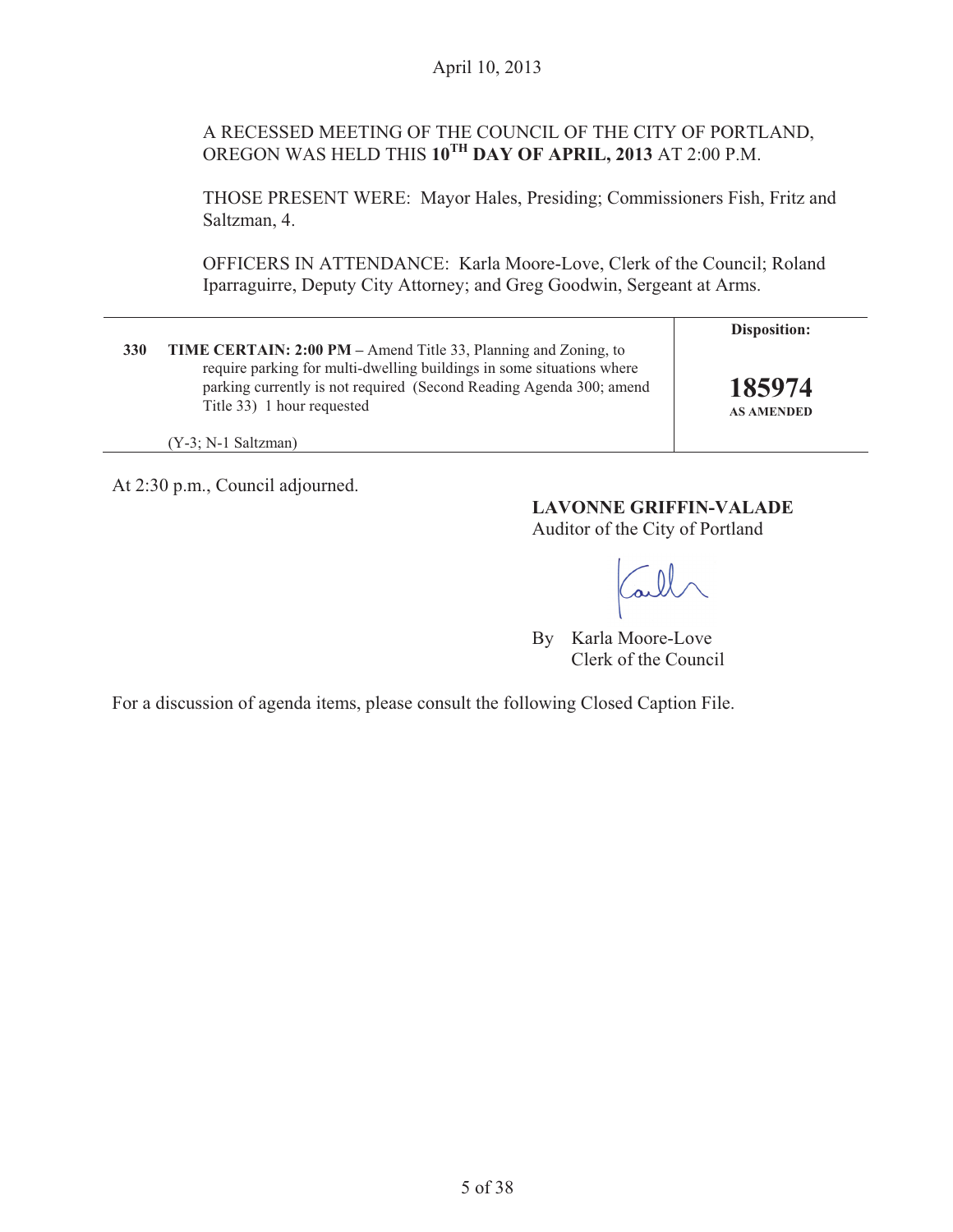### April 10, 2013 **Closed Caption File of Portland City Council Meeting**

This file was produced through the closed captioning process for the televised City Council broadcast and should not be considered a verbatim transcript. Key: **\*\*\*\*\*** means unidentified speaker.

### **APRIL 10, 2013 9:30 AM**

**Hales:** We have a couple of items of business before we start the official calendar of the city council meeting this morning. One, just a brief employee recognition. We like to get these, and I just want to mention it. I don't know if michael reed is here. But, we have a team of people that work with the state land board in dealing with complicated permitting issues in the river. And this is just a statement of appreciation and a citation from the state land board giving our, our Portland streamlining team an award, here's what the governor said, praise this team for their cooperative multi-agency approach to waterway permitting. Their work results in a more streamlined process, less time spent on resolving issues and better outcomes for applicants and the regulatory agencies. So, just a moment of thanks for good work being done by our staff in multiple city bureaus working with the state doing complicate work that nevertheless, still has to translate into the real world for people getting permits. So bravo, well done and thank you for good work. [applause] with that, we have a proclamation this morning and commissioner fish is cued up and ready to proceed with it. **Fish:** Thanks very much, mayor, before I read the proclamation, I'd like to invite our special guests up this morning. Chief operating officer of the Portland thorns mike caleb, head coach cindy parlo cone, and two of the stars our new women's professional soccer team, the great Canadian striker, christine sinclair and the great u.p. pilot danny foxhoven. Let's welcome our two stars. [applause] Before I read the proclamation I just want to acknowledge that the two players that are with us this morning, mayor and colleagues, are graduates of the university Portland. And we're joined today by head coach garrett smith, and lisa chambers, and members of the pilot family. They are respectively, number one and four in scoring in the history of u.p. Danny, last year, achieved greater acclaim when she won a Portland spirit award for their volunteer service at harper's playground. Christine sinclair is number three all-time in the world as a striker in goals scored, and some day, people think that she may overtake mia hamm. We are blessed with great players and a great new franchise, and we're celebrating their arrival here in Portland today. It's my honor to read the proclamation. Whereas the united states national women's soccer league was officially launched in november of 2012. And whereas the city of Portland is honored to welcome our very own professional women's team. The Portland thorns f.c. To the rose city, and whereas on april 13, 2013, the thorns will play their season opening match against f.c. Kansas city, and whereas thrill play their first season home match at jeld-wen field on april 21, 2013, against the seattle rain. And whereas the Portland thorns include world class athletes from the u.s. women's national team, the canadian national team and the university Portland pilots, and whereas Portland's passion for soccer at the recreation, youth, adults club, high school, college, and professional level has earned us a national reputation as soccer city usa, and whereas members of the Portland thorns are an inspiration to young athletes across america. Including the more than 10,000 youth soccer players here in Portland. Serving as role models on and off the pitch. Now, therefore i, charlie hales, the mayor of the city of Portland, Oregon, the city of roses, and soccer city usa, do hereby proclaim wednesday, april 10th, 2013, to be a day of recognition for Portland thorns f.c. In Portland and to encourage all residents to observe this day. Congratulations. [applause] Mike, do you want to start us off?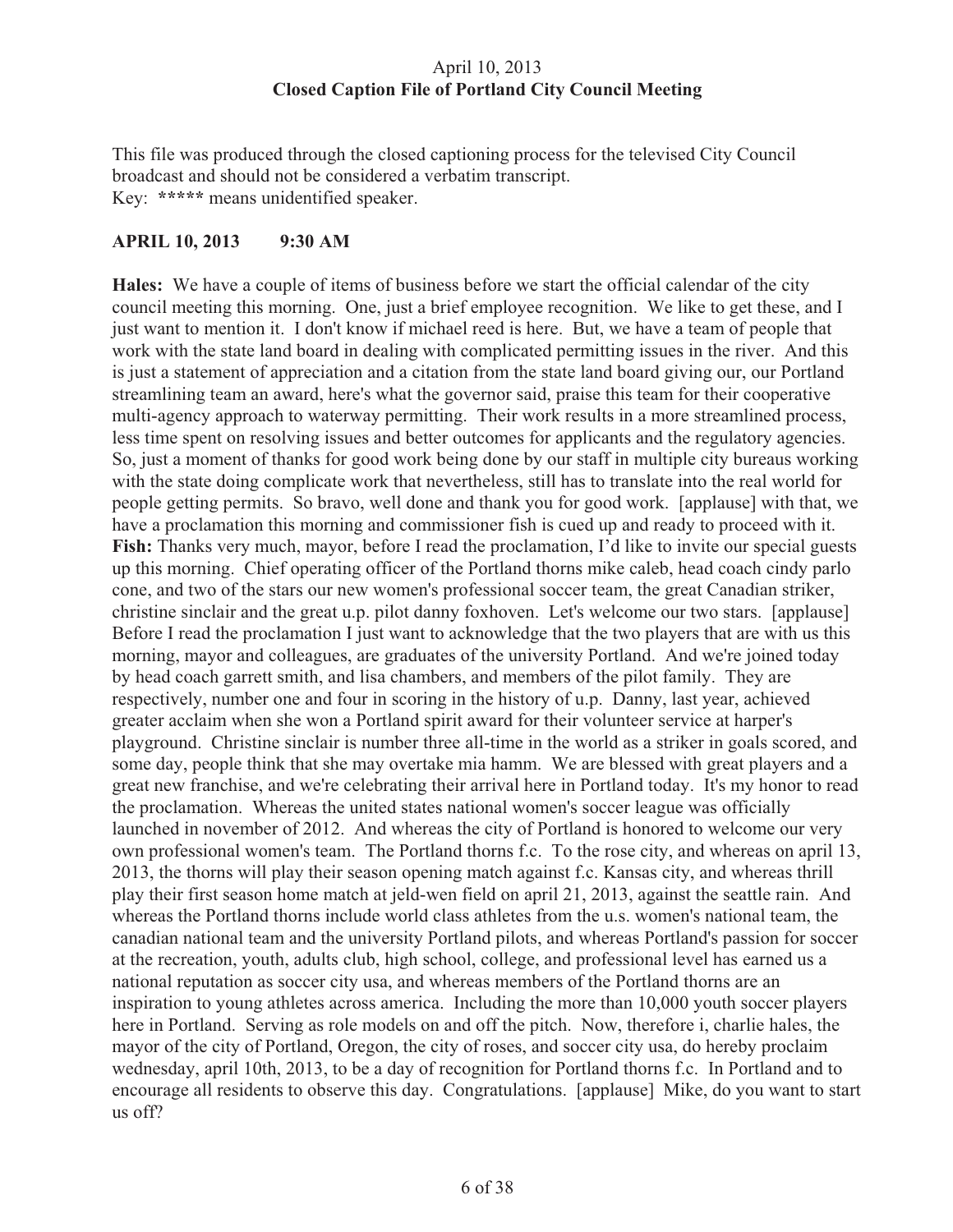**Mike Caleb:** Thank you very much commissioner, mayor and commissioner Fritz. We are honored to be here today and for the recognition we received. When this league was forming we knew we had to bring a franchise to Portland and it would be a success, and while this last few months we were involved with the thorns, it has been crazy, we are poised to have one of the most successful launches of any women's professional team ever. We expect more than 14,000 people at our home opener on the 21st at jeld-wen field. One of the things we knew we had to get right was the right head coach, and we did that. This woman next to me, Cyndy cone, world class player, has played in two world cups, has coached at a high level and is well on her way to being a world class coach. So cindy.

**Fish:** Welcome, coach.

**Cindy Cone:** Thank you. First and foremost, I need -- I think you need to wear this.

**Fish:** There we go. [applause]

**Cone:** We're so excited to be here. I got here in mid january, and Portland has just opened up their arms to me and to our team. It's been so exciting to see. We had our pre-season match at the university of Portland, and the fans were just incredible. They were packed. I think the Portland thorns were a little bit taken aback by the reception that they received going into the so-called enemy land, and I think the fans were a bit confused about who to cheer for because they were cheering for both teams. But, it was such a great experience, and we could not be more excited to be here in Portland, and to represent the Portland thorns and the city of Portland very well, and these are two of our fantastic players that you will be proud to get to know better and better. **Fish:** Welcome, we will start with the Canadian olympian.

**Christine Sinclair:** Me? First, I would like to say that I am so excited to finally be back and playing soccer here in Portland. From my time at the university of Portland I know the fans here are the best in the country. And I can't wait to get back out there and play in front of them. You know, the last time that I represented a team from Portland, we won a national championship, and -- [applause]

**Fish:** Can we hear a "go pilots"

**Fritz:** We would like another one, please.

**Sinclair:** Exactly. And I know a championship is what this organization is after. But, I also think that more importantly, we're out to start a new soccer tradition here in the city, and we just can't wait for the season to start. So thank you.

Fish: Christine, for all your fans out there, not only for those of us who have had a chance to watch you win two national championships, but I think equally proud for this community was when won two awards as the top soccer player in america. In your college years. Congratulations. **Sinclair:** Thank you. [applause]

**Fish:** And another pilot and budding star, danny foxhoven. Welcome.

**Danielle Foxhoven:** Thank you. Thank you for having me.

**Hales:** There is a button on -- there we go.

**Fish:** We updated our technology which means it doesn't work any more.

**Foxhoven:** I think that they said it all. I just -- i'm so humbled and honor to be a part of this organization, and the new league, i'm so excited about it. I think that Portland has like -- we have said the best fans in the country, maybe in the world for women's in soccer, and I truly feel so excited to be a part of that and, and, you know, make this first season something to remember. So, thank you.

**Fish:** Before we take a picture, mike, you sold something like 6,000 season tickets already. **Caleb:** 7,000.

**Fish:** 7,000.

**Hales:** Wow.

**Fish:** And how does that compare to the other teams in the league?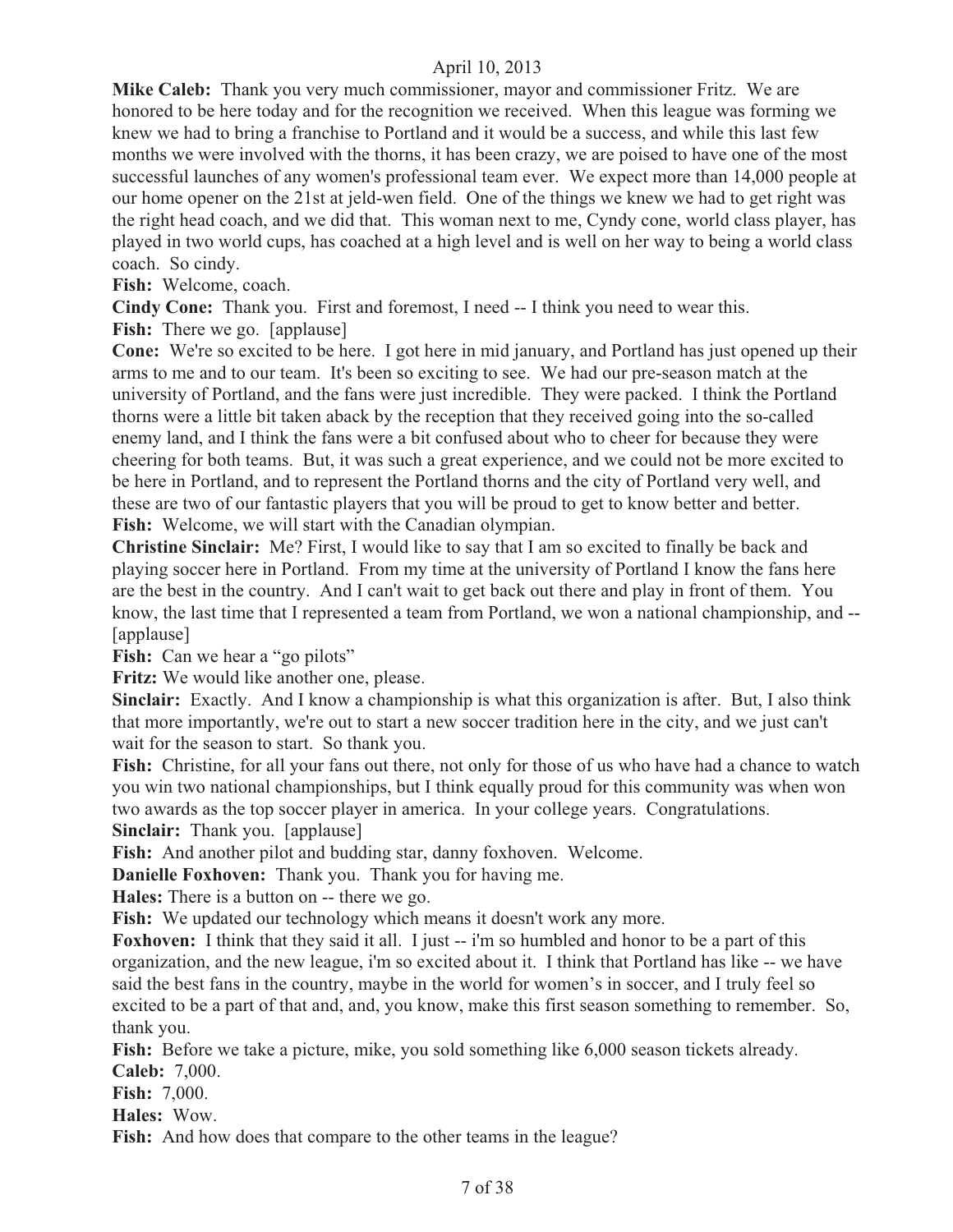**Caleb:** We don't know exactly. There's, for those who don't know, there are eight teams including us around the league, and we're all off to a good start. Boston, New York, Chicago, Kansas City, Western New York. We're going to lead the league in attendance by far.

**Cone:** You left out seattle.

**Caleb:** And seattle. [laughter]

**Fish:** There will be a footnote.

**Caleb:** And we'll be here all week.

**Fish:** The other thing that we want to congratulate you on is that at a time when it's harder and harder for families to find accessible, affordable family entertainment, you've priced your tickets at a level that makes it afford for families in Portland, and we're grateful for that. can we get a picture?

**Fritz:** Can I make some remarks? When I was growing up in england watching football, girls didn't play football, and now you are taking soccer to a new level. And it was so entertaining to watch your game at upm. I am looking forward to the season, as a season ticket holder to watching every game, and like the timber's army we are blessed with an alliance of fans who came up with this scarf, and I am well known for wearing many scarves, by any other name, from Shakespeare, of course. So i'm not going to put on my official timbers scarf. So, they're the rose city riveters and they will be cheering you on, and the whole city wants you to do well, and hopes that you would enjoy your time here. Thank you so much.

**Cone:** Thank you.

**Hales:** The only thing I would add in addition to being a fan for the timbers and now the thorns, I am a dad and my kids grew up here in Portland playing soccer. And both my sons and my daughter. Now that there is a path from that first kick and chase, all the way to professional league, for both men and women, I think, is a great day for Oregon and a great day for Portland and a great day for sports. So congratulations, and we are really looking forward to your season.

**Cone:** Thank you. [applause]

Fish: Who let the paparazzi in? [laughter]

**Hales:** Ok. Everything else will be anti-climax after that. We have other good things on the council calendar today. So, we will get to that. When I call the april 10th meeting of the Portland city council to order, clerk, please call the roll.

[Roll taken]

**Hales:** Commissioner novick is away on city business, and commissioner Saltzman will be arriving a little late this morning, so we'll, actually, hold consent calendar until he arrives. And we'll have the quorum required for that. let's go ahead with our communications items, please.

### **Item 301.**

**Hales:** Good morning, welcome.

**Craig Mosbaek:** Good morning. My name is craig mosbaek. Thank you, mayor hales and members of the city council for listening to me this morning. I'm a Portland resident. I'm one of the 7,000 season ticketholders with the Portland thorns, and I also work as a consultant in the area of public health. I very much appreciate the city of Portland is taking steps to improve the health all city residents. From offering more nutritious foods in city parks to working with businesses on work site wellness, and to improving health equity and insuring the health and safety our drinking water. I'm volunteering my time to encourage a yes vote on the measure to fluoridate water in Portland. I am lucky to have lived in Portland for the last 30 years, but for my teeth I am lucky I spent the first 18 years in another state. As a child I drank fluoridated water and didn't have to think about my dental health and never had a cavity growing up.

**Hales:** No, no. Excuse me, no, not in this chamber. No, not for you or for anyone else will we tolerate interruptions. Please, go ahead.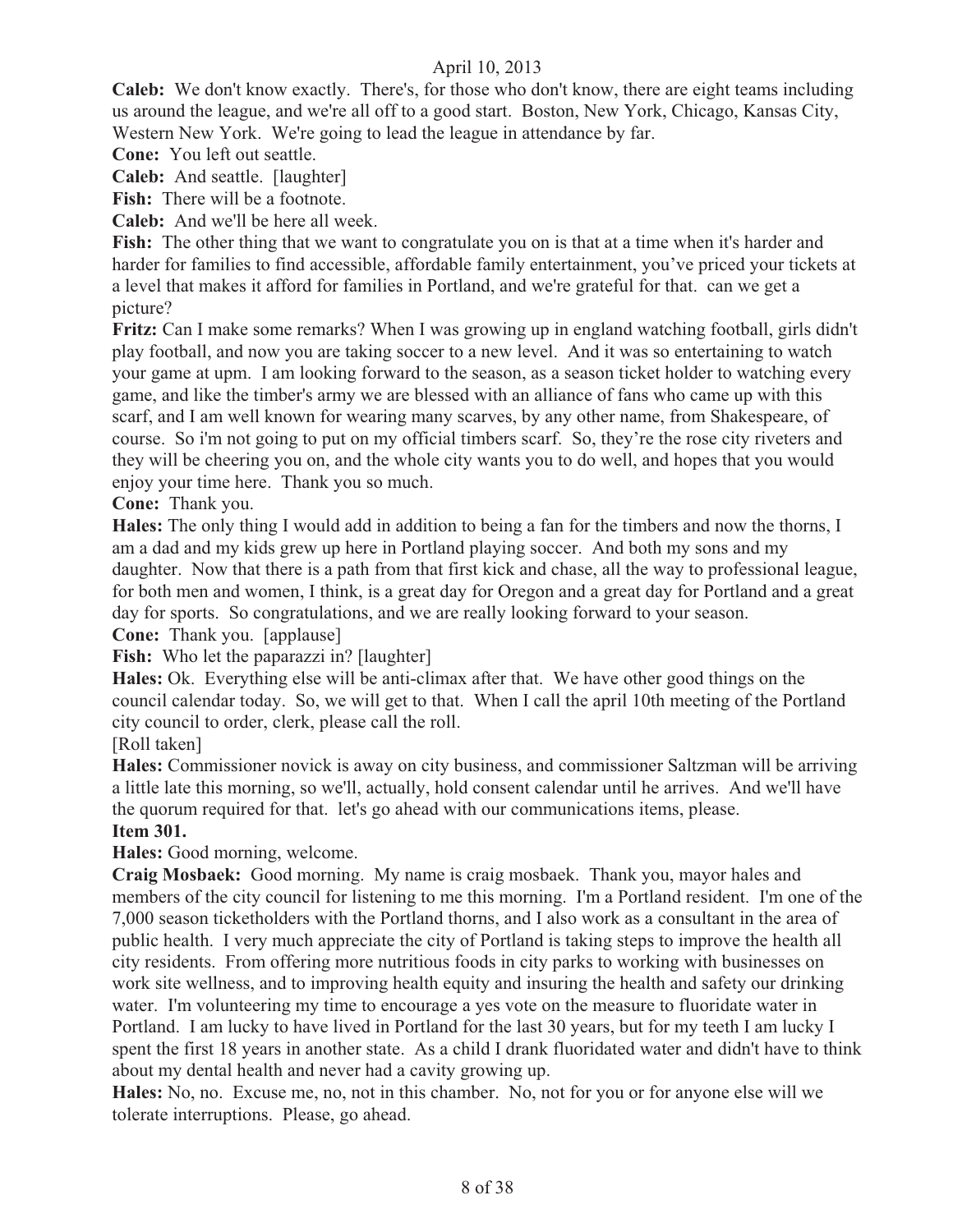**Mosbaek:** my daughter was not so fortunate, at four years old, she had cavities in half her teeth and needed the baby root canal. I remember that day when the dentist worked on her decayed teeth. She was lucky in one sense in that we had dental insurance that could pay for this work. But thousands kids like her are still suffering needlessly from not having fluoridated water. And the local area, one in five kids sufferers from untreated tooth decay and that's 40% higher than seattle which has fluoridated water. Among the 50 biggest cities in the u.s., only two do not fluoridate the water. Portland, currently and wichita, kansas. And every major national health organization recommends water fluoridation as a safe and cost effective method for reducing tooth decay, supporters of fluoridation include the centers for disease control and prevention, the american academy of pediatrics and the american dental association, in Portland, over 85 public health and social justice organizations have endorsed fluoridation. The only way we're going to get a handle on reducing health care costs is to, is through prevention. Fluoridation has one of the best returns on investment for every dollar we spend on fluoridation we'll save 38 in dental care costs. I want to encourage all Portlanders to vote yes on fluoridation on the may ballot. Thank you for your time this morning, and thank you for your continued leadership on health.

**Hales:** Thanks for coming. Next one please, Karla.

#### **Item 302.**

**Hales:** Good morning, and welcome.

**Arthur King:** It looks like I picked the right color shirt today.

**Hales:** Put your name in the for the record and you have three minutes.

**King:** I'm arthur king, a resident of the mount scott/arleta neighborhood in southeast Portland. And i'm here to sing the praises of the office of neighborhood involvement. Recently we had a surge in graffiti and vandalism in our area. We have had couches dumped and things like that. And I reached out to our neighborhood association to find out what could we do about it. The intern steered me to the department of graffiti abatement. Part of oni. I have worked extensively with a dentist there, and we have reported and resolved several issues of tagging in the neighborhood. And I have also seen a reduction in graffiti around certain hot spots in the area. More than that kind service, though, oni also provides education to us, so giving the neighbors the ability to help themselves, for example, we worked with brad taylor, and he met with the neighbors in order to a neighborhood foot patrol. We have had two successful outings so far. Our third is tonight, and he taught us not only to be safe ourselves when we were out on patrol, but also, how to be safe when we are interacting with our neighbors, and also, how to work with the police effectively. How to report, how to record, and also how to not to get under foot when we are out there patrolling. so, I know that, that budgets are tight, and I know that the cost cutting is going on, but I urge the council to be rather lenient when it comes to the office of neighborhood involvement because not only do they provide services that help to keep our neighborhood safer and cleaner. But also to provide education and the tools to help our neighbors help themselves. In order to be more effective. And thus, in the long-term, saving the city money, thank you very much for your time.

**Hales:** Thank you, and pretty impressed by what your neighborhood association with sarah and oni and other volunteers have done to transform that neglected piece of public right-of-way at 72nd and woodstock into a great space. So nice volunteer work there.

**King:** Thank you very much.

**Hales:** Thanks for coming. Good work. [applause]

**Hales:** Ok. Next one, please.

#### **Item 303.**

**Hales:** Good morning. Welcome.

**Joanie Beldin:** Good morning, mayor. May we request that we sit together and flip the order our presentation.

**Hales:** I see you are both signed up, sure. You can go in whichever order you would like.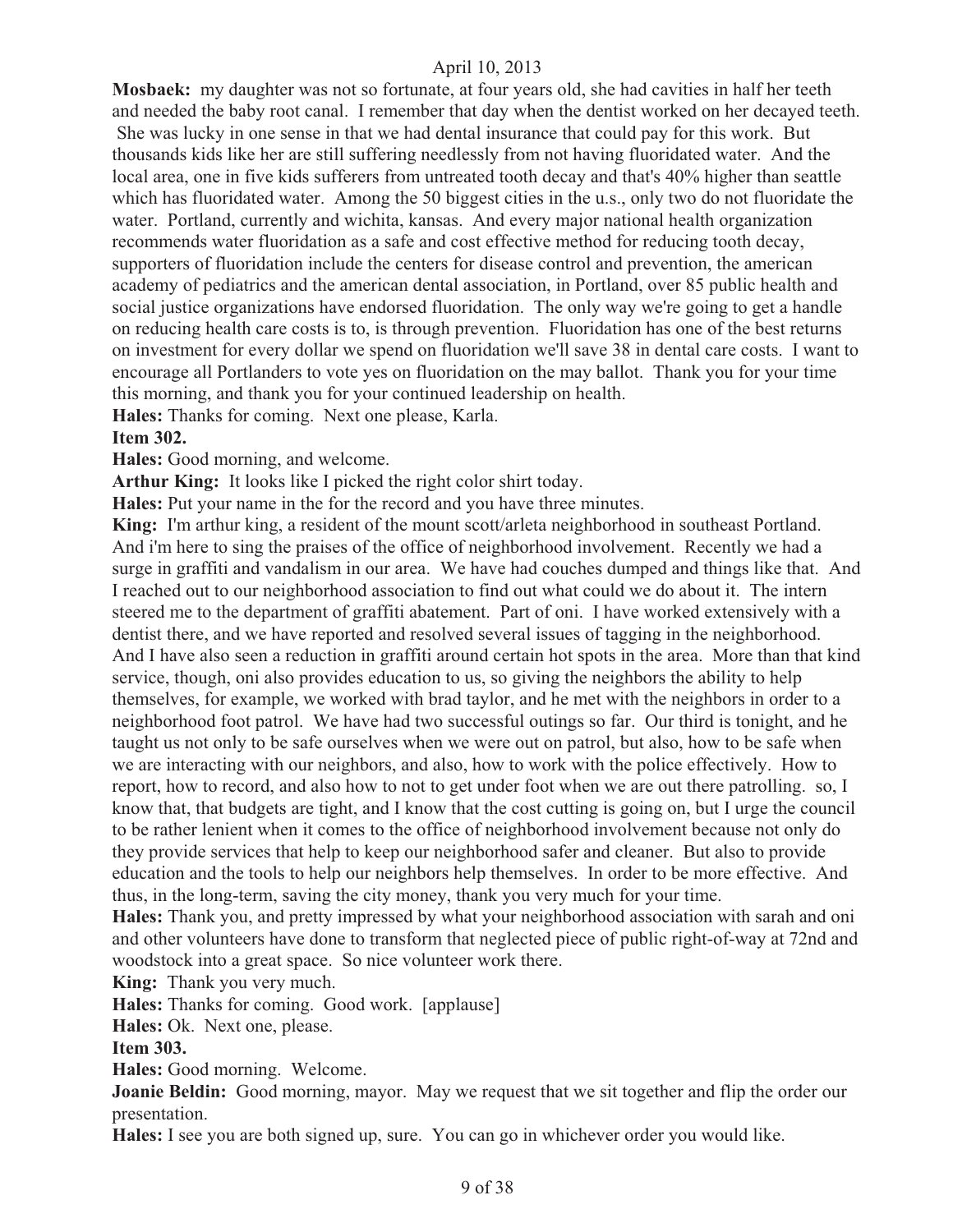### **Item 304.**

**Chris Fountain:** Good morning, mayor and council people. My name is chris fountain, and I am here to speak on behalf of the trees and the giant sequoia grove in pier park. Since we learned that a giant sequoia was to be cut down to make room for a 65' ada compliant trail section to be built off the south end of the new pier chimney park bridge, we've been concerned about negative impacts on the giant sequoia grove that were not anticipated during previous years of planning. Why didn't we object to the cutting of the tree or the alignment of the 65-foot section before february of this year? The simple answer is that we did not know about either. There was never any notice in pier park informing park users of grove impacts. The cover letter on the chimney pier bridge web page never mentions grove impacts. Friends at pier park never discussed grove impacts, or if they did it did not get into their minutes. We trusted parks to honor their mission statement of establishing, safeguarding and restoring the parks, natural areas, public places and urban forests of the city insuring that these are accessible to all. In this case, we've been disappointed. Please refer to the time line one example of misrepresentation pages in your folders. These sheets outline one example how important facts and impacting growth were not part of the process. Despite telling us multiple times the public had been included in the decision to cut the sequoia as well as how the 65-foot section would impact the grove, parks recently admitted that this was not true. There is also been much rhetoric about the fact that the 65-foot section is what makes the bridge ada compliant, and the its inclusion was required in order to have the project funded. Until this trail becomes a part the complete trail through pier park, this 65-foot feet is not ada compliant because it is not accessible through pier park. If odot considers a dead end 65-foot trail section a compliant ada trail, this is an insult to the ada community. Parks has repeatedly stated that there are no plans to build a continuation of this section for many years. In pier park there is a history of starting ada projects that were never finished. Although an ada restroom was scheduled to be built at bruce and james in 1996, it has never been funded. Parks says the trail has not been designed. There is no funding at this time to continue to work on the trail. Yet, I assume that the trail alignment sketched on the north Portland greenway section, please see the plan in your packet, which is billed as ada compliant played a part in the funding decision. As drawn, this trail goes through a dense section of the sequoia, making this alignment impossible without cutting down more sequoia, yet we are told no more trees will be cut. When if ever will true ada accessibility to the bridge become a realty will we just be stuck with an ugly asphalt slab built from one purpose only to, meet odot requirements for the bridge funding. Thank you.

**Hales:** Thank you. Good morning.

**Beldin:** Good morning. My name is joanie beldin. And I live in st. John's next to pier park. I am a daily walker in the park. Myself and other concerned citizens hired terry Flanagan, an isa certified master arborist, to come to the sequoia grove to give an independent, professional opinion about the pier chimney bridge project as it relates to the sequoia's long-term health. We had a copy of pp&r's design plans and tree protection plans. You have a copy of his report in your packet. Please read it in full. At the same time, the neighborhood association meeting, pp&r's urban forester did not refute any of the reports findings. The report identifies two main areas of concern. And there is a design plan in your packet, as well. Number one, during the construction of the bridge, damage may be caused to the trees that line the gravel roads that is to be used for access to the project. Two, the ada compliant 65-foot paved trail off the bridge dead ends into the sequoia grove. A straight shot from the bridge that invites the bridge users to enter the grove off trail causing soil compaction and damage to surface roots. Leading over time to potential decline of the sequoia. For long-term tree health, mr. Flanagan recommends the trail be completed through the grove as part of the bridge project. We have another concern. The sequoia grove is planted in two section, front and back. the front, trees were planted in a circle. The planned ada trail lands in the middle of the circle, and once continued, will need to go through several sets of trees. Pp&r stated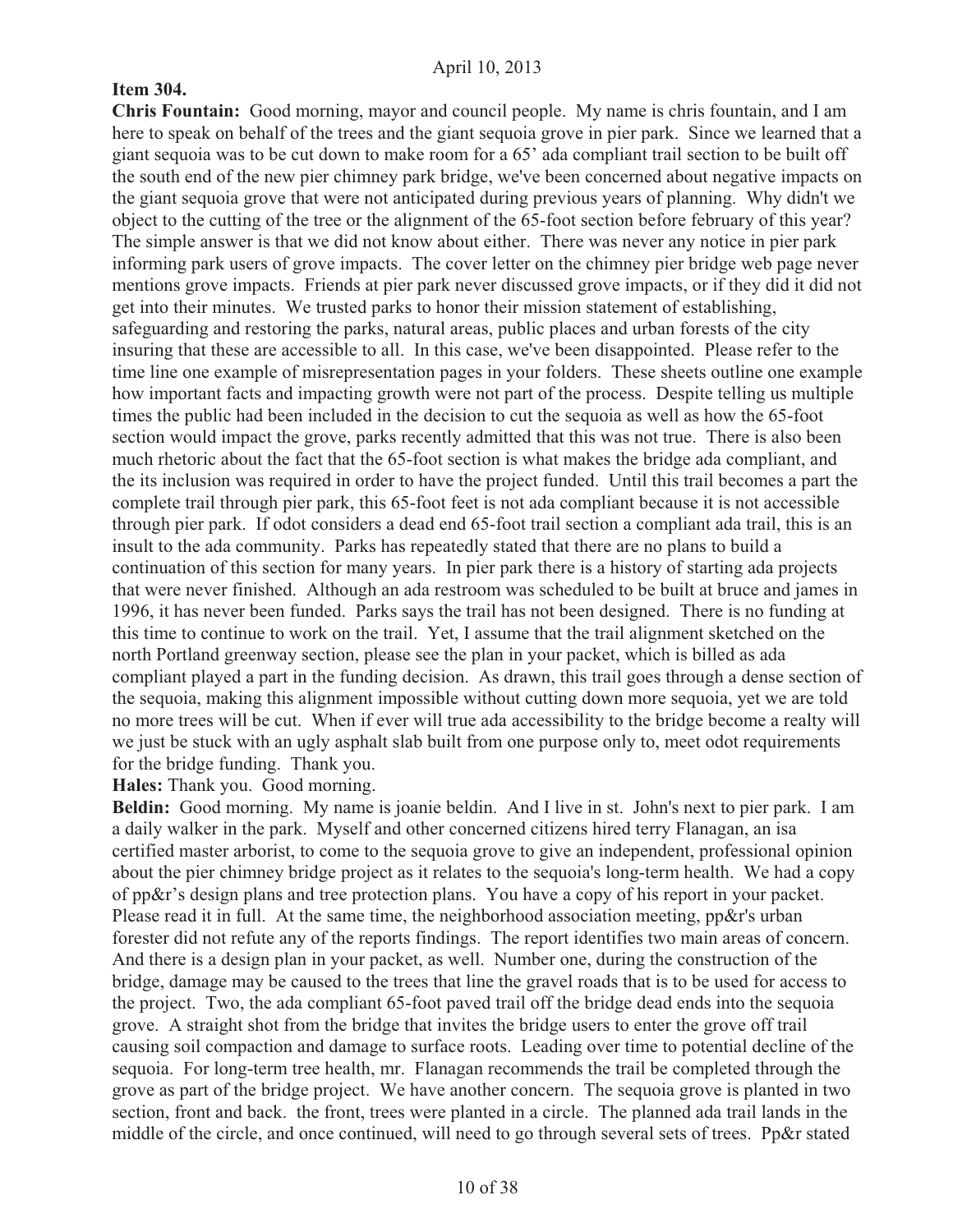they never considered any alternative direction for the ada trail. We believe that there is a viable alternative directing the trail between the two sections, keeping both intact, and minimizing the number of trees affected. Since no public input was ever solicited concerning the ada trail, we are asking that our input now be given serious consideration. We asked that one, pp&r follows the recommendation in mr. Flanagan's report. Two, alternative directions for the ada trail be given thorough consideration and if viable, replace the current planned trail. simply redirecting the trail. And three, the ada accessible trail through pier park to the bridge should be designed in its entirety with no harm to any trees. And it should be completed at the same time as the construction of the bridge. The public needs to be involved in the trail design process. Four, construction begins on the, on the chimney park to allow adequate time for concerned study and possible redesign of the pier park ada trail. And five, a way to prevent off-trail use must be designed for any uncompleted ada trail. Portland is a city of trees. And I hope that it will share this concern for maintaining, the health of the sequoia grove.

**Hales:** Thank you both very much for bringing this to us in a very organized way. We'll be following up with you.

**Beldin:** Thank you.

**Fountain:** Thank you.

**Hales:** Ok. Appreciate those. And I think we're now ready to move on to --

**Moore-Love:** One more.

**Hales:** I'm sorry.

**Item 305.**

**Hales:** Good morning, miss lee. Welcome.

**Jennah Lee:** Hello, thank you.

**Hales:** State your name for the record and you have three minutes.

**Lee:** Ok, thanks. Yes, my name is jennah lee. And I am a co-owner of a small business, called articoli incorporated. We make neon, we make all kinds of sign, manufacturer and install signs locate at 8621 southeast powell boulevard in Portland. And we've been there for about 13 years. And we're still there, regardless of many years of a down turning economy, we, fortunately, work with pdc, and in 2007, program, the storefront improvement program, which helped a lot to our business. And le-le…And what is it called, electronic world got to be seen online in order to get more sale. So, pdc refer us to the local, and eoi program to help us, a small business development program. So, the local technical service specialist is recognized, but what needed for us, and benefit us to continue the business. They refer us to, volunteer specialists, webside. Her name is alana, the professor of marketing working in the marketing department of Portland state university. And she, very helpful to come to our shop, and help us to review our website to make it more functional, and also, reactivate our domain name, things like that. and lately, after one year, working with the website online and to be seen on google, my phones is ringing very often. That is very good sign. And very good feeling to have, to get more work from that, and very grateful about the assistance that the pdc and, and the partner provider. So, I would like to, very respectfully to ask you, the council, to continue this to support us, as a small business, and to continue funding for the later years. That's all. Thank you.

**Hales:** Thank you very much.

**Fritz:** Thank you for taking the time to come in.

**Hales:** Appreciate it. Nice to hear how it works.

Fish: Nice to know that most of the signs we see on a regular basis were done by your company. Congratulations. Including whole foods and thai restaurants, state farm insurance and nike. Congratulations.

**Hales:** thank you. Alright, We cannot move to the consent calendar because we don't have a quorum so let's take up the time certain item number 306.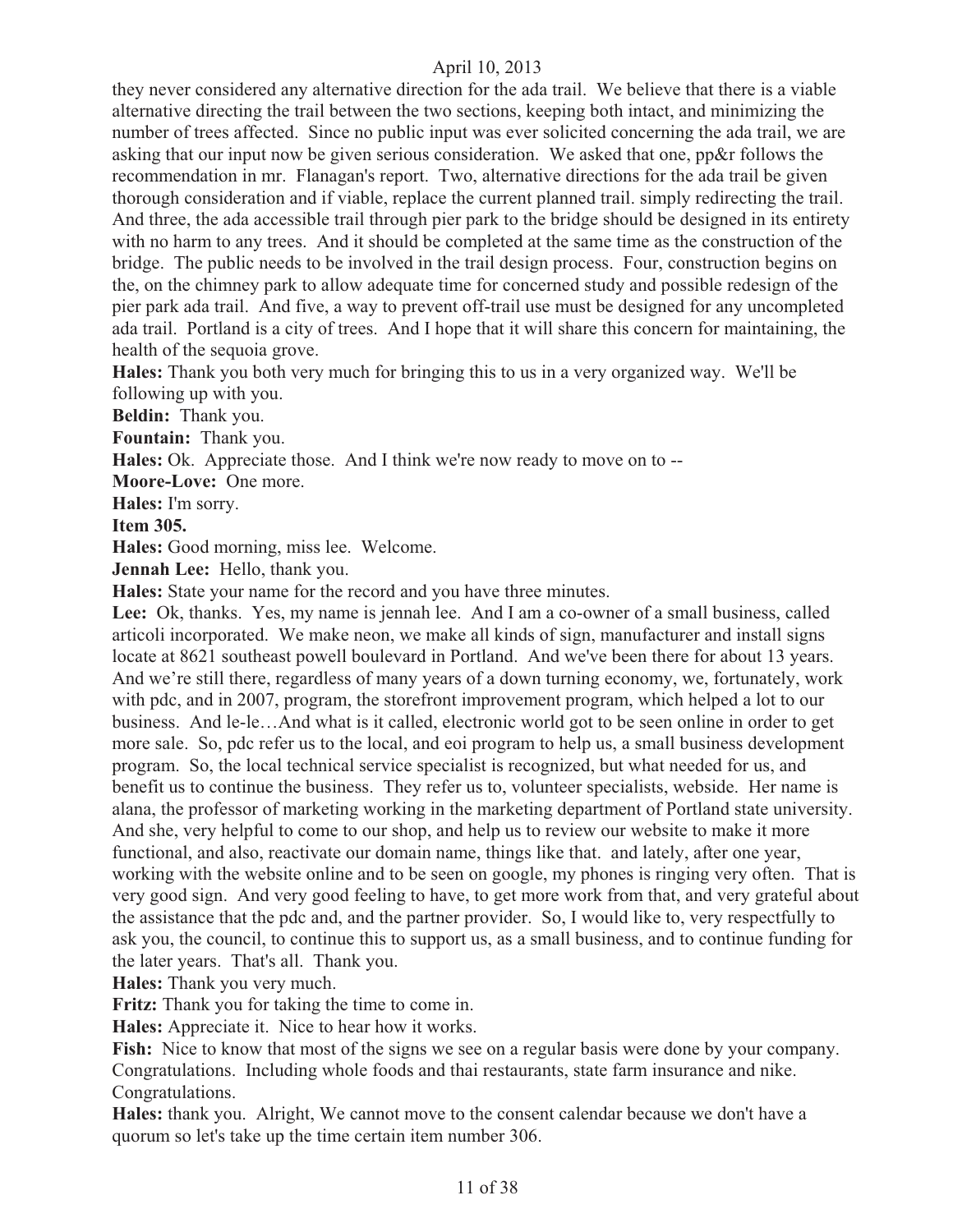**Item 306.**

**Hales:** Mr. Fish.

**Fish:** Thank you, mayor. We are going to shift from all-star soccer to all-star housing. **Hales:** Nice.

**Fish:** We have two matters that are before council today. One is to seek council's approval for a reset framework that's been hammered out by the city and the county. And there is a companion item authorizing an investment of 3.1 million in a life works development in inner northeast. so first, I would like to welcome our panel. Tracey manning, the director of the Portland housing bureau. Mary lee of Multnomah county's department of county human services. Welcome, mary. And steve ruddman, who I just met, steve is the executive director of home forward, Multnomah county's housing authority. Welcome to all of you. Mayor and colleagues, the team at the Portland housing bureau has been doing some impressive big picture thinking over the past couple of years on a range of issues. On tax abatements, which we work with the county and other partners to reform last year. On asset management and a tool kit, you might remember it as pop, which they brought to council last year. And today, an update of the city and county's plan to end homelessness. In december of 2004, the city and the county approved a really path-breaking policy. Called home again, the ten-year plan to end homelessness, which was our community's joint strategy to fight homelessness. The plan focused on resource, intensive populations. Mostly chronically homeless adult men and women. At the time, national research told us that this group, while just about 10 to 15% of the total homeless population, was consuming more than 50% of our community's crisis resources. And the idea was that by serving some of the hardest to house people, we would free up money to invest in less resource intensive groups. That was the, that was the concept. We ultimately found was that the savings to the larger system, the county jail, the emergency room at providence hospital and elsewhere, didn't necessarily result in more funding for homeless services. Despite that, we have a number of notable successes as a community to celebrate. To strengthen partnerships with the county, with businesses and with the faith community, understanding that when we all link arms, we can do great things. We opened bud clark commons, the nationally award-winning cornerstone of our ten-year plan. We are using resources more efficiently and effectively, and the short-term rent assistance program is a great example, and you will be hearing more about that later. And most importantly, as a community, we have moved more than 12,000 homeless households, families and individuals, from that our streets to permanent homes. And that is quite an accomplishment. Now, over the last few years, we have weathered the worst of the recession in our lifetime. A recession that is pushing more individuals and families into homelessness than we could possibly have foreseen. And our struggle continues. But over the past eight years, we have learned a lot about what works and doesn't. And about who we serve well and not so well. And for more than a year, a broad group of community stakeholders representing government business, nonprofits, and faith has been reevaluating our plan. With an eye towards refreshing it based on lessons learned. Today we, we celebrate the successful conclusion of that effort. And we look ahead beyond the formal end of the ten-year plan that was launched in 2004. At the conclusion of the presentation, council will be asked to approve the committee's recommended framework, and to authorize them to start crafting an implementation plan. Before I recognize director manning, I just have one comment about the concept of a ten-year plan. A ten-year plan, in my view, is a misnomer. And we were stuck with that moniker because it was a condition receiving federal money. Every city that sought federal money had to develop what was called a ten-year plan. And without in any way diminishing our success and the hard work of the people you are going to hear from today, I will tell you in pander that no one thought we could end homelessness in ten years. But what we hope we do is make a hell of a dent, and I think that we have shown with a new and creative way and collaborative approach we've been able to accomplish that. So, with that, I will introduce steve rudman. Steve. Welcome.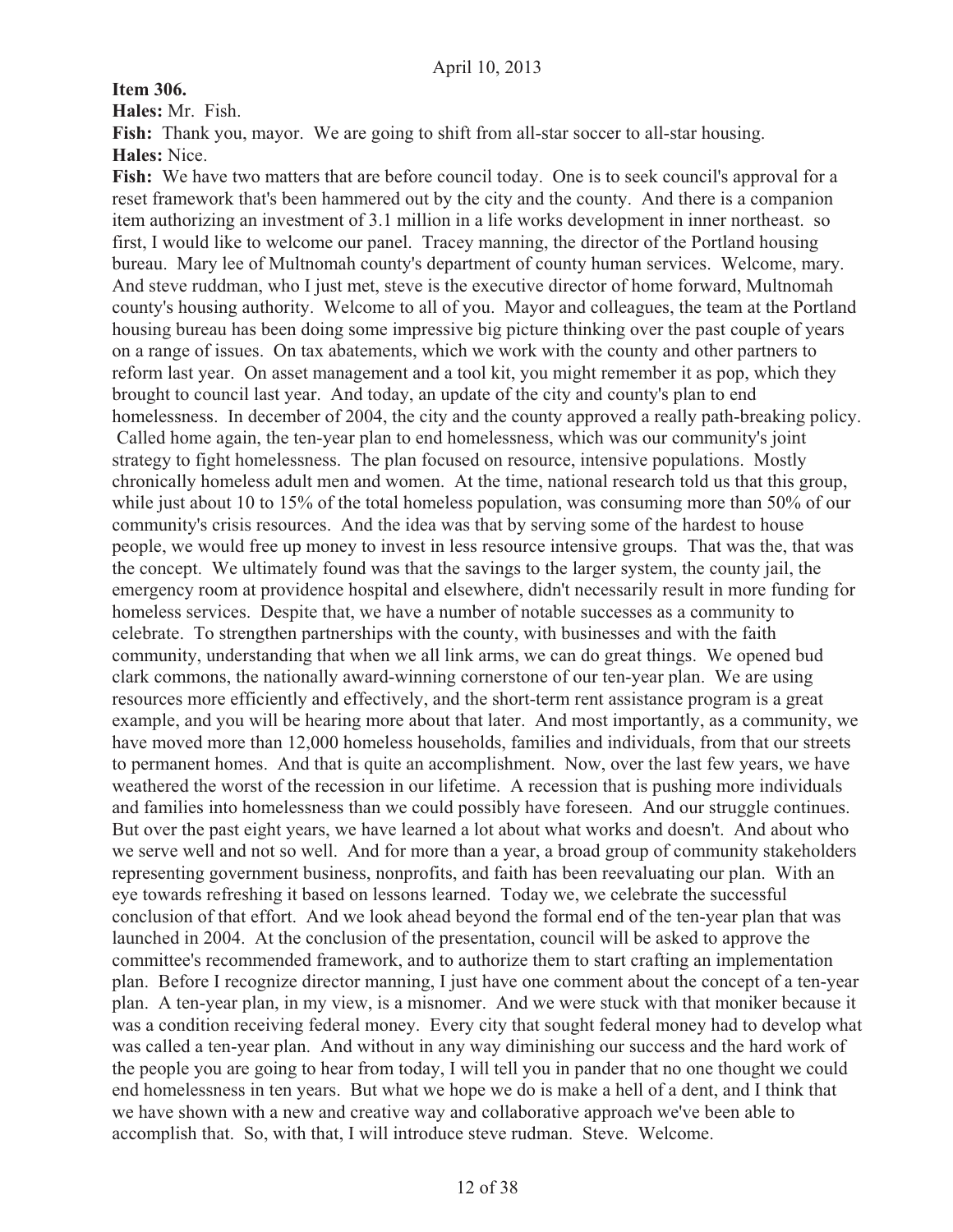**Steve Rudman:** Thank you, commissioner Fish. Mayor, council. It's great to be here. I am steve ruddman, executive director of home forward. We are the housing authority for Portland. Multnomah county and the city of gresham. And, and nick -- nick said everything I was going to say, but I will add a couple pieces because I really think it is important. First we want to appreciate your support and the councils before you and during the time of the ten-year plan. Portland and Multnomah county, in particular, have shown, you know, great leadership in trying to reduce and prevent homelessness in our community. And it's been very challenging. I want to talk about the, the reset, I mean, the first ten-year plan, the successes, and mary will talk about why we did the reset and tracey will talk about the next steps and recommendations. Nick mentioned in 2004 in december we launched the ten-year plan, it was is a broad effort. And led by the city and county and home forward with extensive public involvement from our rich array of community nonprofits, members of the private sector, and the faith community. Guided by three basic principles, focus on the most chronically homeless people, and streamlined access to services to prevent and reduce homelessness, and finally to fund programs with measurable results. There was some irony here that the federal government required states and communities to complete these 10 year plans, and at the same time, a federal funding support for affordable housing was seriously diminished. Our challenges were significant locally. Clearly there was funding gaps, and indeed, this is a period of time where the city of Portland and Multnomah county, you know, dug deep into general fund discretionary. And began supporting more and more some of the most vulnerable in our community. It was also a challenge to coordinate different programs on different services with different populations across several jurisdictions. But, there were a lot of successes, and as nick mentioned, 12,000 people transition into homes, about 40% of the households were families. 15% were youth. 23% were chronically homeless singles. And about 21% of the households were, were escaping domestic violence. And we did work together to create and reduce the administrative costs by combining a bunch of multiple funding sources, the city, county, and home forward controlled federal, state and local. About four or five million a year into we call the short-term rent assistance program or straw. It is an effective program, has helped thousands of families, and individuals avoid eviction and helps people move into permanent homes. It gives us an opportunity to transcend systems and jurisdictions into one program. No matter which jurisdiction is providing funding, and which population is being served, and the way it works is 19 community agencies, both geographically and culturally specific, case managers there, worked with the households and a fix appropriate source of funds their needs. The outcomes are tracked and they have remained strong. Over the life, the length of assistance is only about three months, within the average household, assistance is \$2,000. Despite this lower level, 78% of the households assisted remain stable 12 months after the end of the funding. And it's important to realize that the metric is the housing stability. People are in their homes. It's not housing affordability. Nick also mentioned that our community built and is operating the landmark bud clark commons, an award-winning development that has a day center for homeless and formerly homeless people to access services, transitional men's shelter and 130 units of housing for our most vulnerable homeless individuals, and those individuals are now connected to primary and behavioral health resources. We've have also used our efforts locally to leverage state and federal dollars, and one of the most notable examples is, through leadership efforts by commissioner Fish and the city, and commissioner mckeel and kafoury and the county, is the utilization of the vash vouchers for homeless vets. It's about working with the v.a. We're very close now because of the community support to housing all 305 vets that we have vouchers for. In closing I want to reinforce home forward's commitment to continue to address priorities of our partner jurisdictions. Our community here has done a lot to address homelessness, but there is so much more to do. Particularly in today's era of ever shrinking federal resources, combined with increasing local needs. it is a daunting challenge, and we have to redouble our efforts. And be creative and bold. The recommendation for some shared stewardship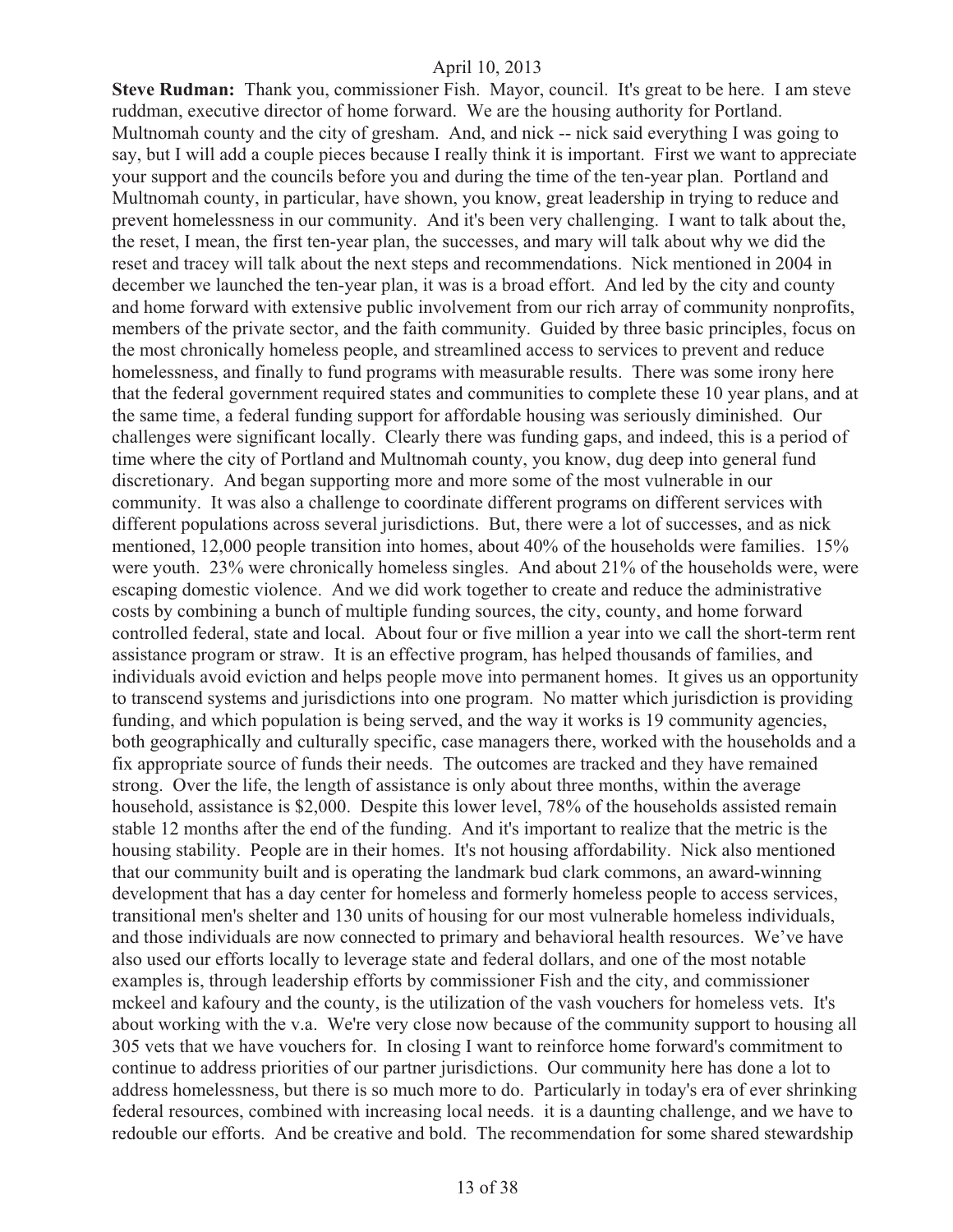and governance promises to be an important step along this path, and we look forward to the emergence of this new model. Thanks.

#### **Hales:** Welcome.

**Mary Lee, Multnomah County:** Thank you, mary lee from Multnomah county and I want to start by bringing greetings from commissioner debora kafoury, chair jeff cogan and the rest of the board. They could not be here this morning, but send their salutations and appreciation for our partnership. It's lovely to be here this morning with my two fearless compatriots here but also to be a part of the agenda that's happened this morning because I feel like it's part and parcel of our community, right, and the democratic process to be here. And the section that i'm talking about in terms of why we did a reset is very simple. It's posing to ourselves and to our community the question about what kind of community do we want to be. Are we the community that takes care of our friends, neighbors and families when they are in need? Or a community that waits and hopes for the best? And the simple answer to that is the reset plan that you have in front of today, which is our answer to yes, we are a community that does not wait in hope. We are a community that looks at how to take action. And how to be better and do better. On behalf our friends and neighbors and community folks who do not have a home. So about a year ago, I think, it has been said, commissioner Fish commissioner and kafoury came and charge us with the responsibility of taking a look at the current ten-year plan to end homelessness, and really asking ourselves some hard questions, what have we learned about what works. What have we learned about what did not work so well and what's changed. And frankly, at the beginning of the first ten-year plan we were not living in the recession conditions that we're living in now. And quite frankly, that is one of the greatest contributors to what's different now in this community than it was ten years ago. People can simply, cannot afford their housing in the ways that they were able to afford it in the past. And that is significantly impacted, particularly everyone, but particularly families with children. And I think that we all have an understanding that when a child has instability in their home life, they are not going to school. If they are going to school, they are not in the best condition to be able to learn, and that then sets us up on a trajectory of generational poverty, lack of self sufficiency and lack, frankly, of community wellbeing for all of us. The second factor that changed since we did the first ten-year plan was frankly, this ongoing wars that we find ourselves in, and unprecedented numbers of our veterans are coming back into this community, let this community to serve in our armed forces, they have come back to this community and find themselves unable to house themselves and their families. Unable to find work that allows them to be self sufficient. And that was not the case ten years ago, and thus were called upon to do different things and think differently about our services and investments that steve spoke to. So with these things that have changed, and what we learned from the hard work of the past ten-year plan, we engaged in the discussion about what things needed to look like as we moved forward, and not even for the next ten years, but the next 20. Frankly, I think it's good practice. We do these plans and sometimes they sitting on the shelf. This has been a living, breathing plan, and we continue to make it a living, breathing plan through efforts such as this reset. I just want to let you know what some of the statistics right now in terms of the need. More than 1700 people right now sleep outside in our community. And those are children under the age of five. There are teenagers who are unaccompanied by any adult or family, and they are single men and women. And I want to speak particularly to the plight of women who are on the street. There is an exceptional and unique exposure to violence that is unique to the status being a woman. They are both on the streets, many times, because of experience with domestic violence, initially, that led them to homelessness. And while on the streets, they are particularly vulnerable to being preyed upon sexual assault and other forms of violence. This is unacceptable I think within our community where we say we care about the common good and care about our neighbors. But, over 1700 of us are sleeping on the streets every night in Portland. Nearly half of us who are sleeping on the street people of color. And that is far,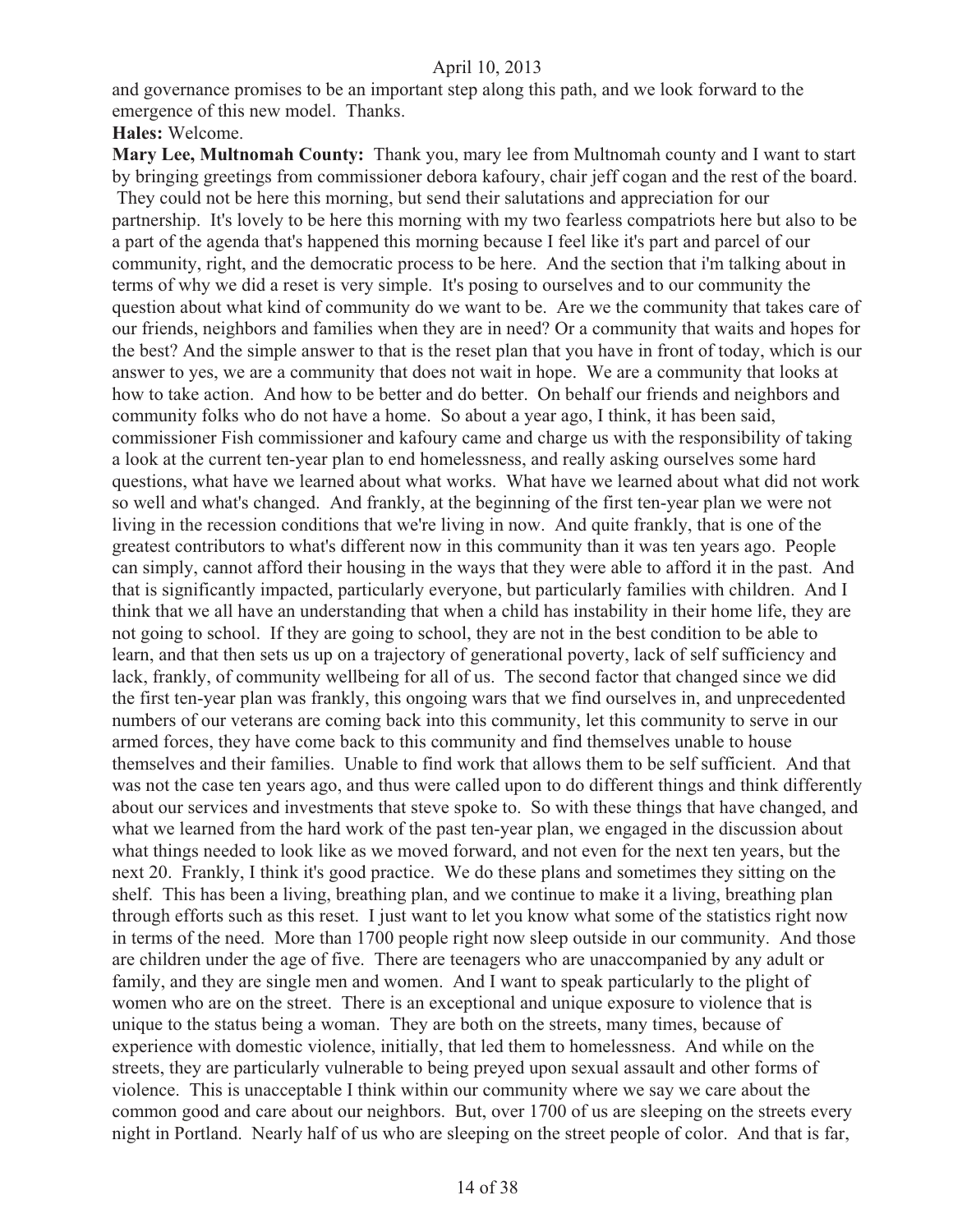far in excess of the numbers us in our general population. Again, this is, this is a challenge that we cannot let simply go by and wait for hope for things to get better. 3,000 children in Multnomah county are homeless, at any point in time. And again, I think both to be appalled by the statistic, but also, to know that the large numbers of those children are still going to school. And that speaks to the caring and the resiliency of their parents, who know that education is the way for their children out of poverty, and are doing everything that they can do to make sure the children get and stay in school. And finally, as steve referenced, we have had a lot of success in getting people into housing and stabilizing them in housing. But, they are incredibly rent burdened. So we have to look at the economic underpinnings of this. We can get people into housing and get them stable but they will be paying much more than 30% of their income on monthly basis to preserve that housing, and I think that calls into question our discussions as government elected officials around economic development. What that looks like, and how that really impacts at a human level, the development of human capital. So, in closing I want to say that the county is very committed to this plan. We are very committed to our partnership amongst the jurisdictions. It has not been easy for us to jump jurisdictional boundaries to, look at where we have our sacred cows on each of our various entities and locations but we have experienced enough success that I believe that this plan will be the guide post that will take us to the next step in our development, as cross jurisdictions, as communities, not the city, the county, home forward, but our community. What is our investment. How will we use it and how will we do that in a way that is most efficient and most effective for the results we want to see. Thank you.

**Traci Manning, Director, Portland Housing Bureau:** Thank you, commissioner Fish, I'm traci manning, director of the Portland housing bureau. So, despite the tough economic conditions, the wars, the things that have challenged us, we're mostly here with good news, and that is what we learned with our partners over this past year, is we do know what works. And Portland is nationally recognized for the work we have done in homelessness for a couple of reasons. One is a really tremendous community partners. The community-based organizations that do the work. Business partners, faith-based partners and others, they sat on the steering committee with us. Some of them are here today, and the other tremendous thing we have going for us is the ongoing commitment of our elected officials. Really, also, unprecedented and historic. And that have been willing to tackle this injustice head-on. So, as you have heard, a pretty simple conclusion, housing is the foundation of a person's success, achieving good health, a good education, employment, and it provides safety and dignity off the street for a person living with mental illness or recovering from addictions so they can maintain their health and participate and contribute in their communities. Homelessness and poverty also we have learned pretty clearly impact people of color in greater numbers. What this plan does explicitly that the first plan did not, was acknowledge the disparity, and pledge and direct our actions to be accountable to changing it. So, quite simply, what you have here is a recommendation from our steering committee to adopt the this plan for our community. And to focus our efforts in the following ways. one of the things is recognize that go we make a choice about who we serve first. And we recommend that we direct our resources to first serve people that are most vulnerable on the streets. I think mary really did a tremendous job of addressing this, but those priority populations include families with children, and unaccompanied youth, adults living with disabilities. Women, and our veterans. Another really important thing we learned in the first plan is how much more it takes than housing to permanently end someone's homelessness, but also again, that we have those resources and those partners willing to be at the table with us. The steering committee included members of our public safety community, of the health care community, folks from domestic violence and a lot of others. So this plan directs us to create actions around housing, but also, around income and benefits. Around health care. Survival and emergency services. Access to services, and as both my partners have addressed, systems coordination. And I think that that's the, the thing that to me, and to all of us is really exciting about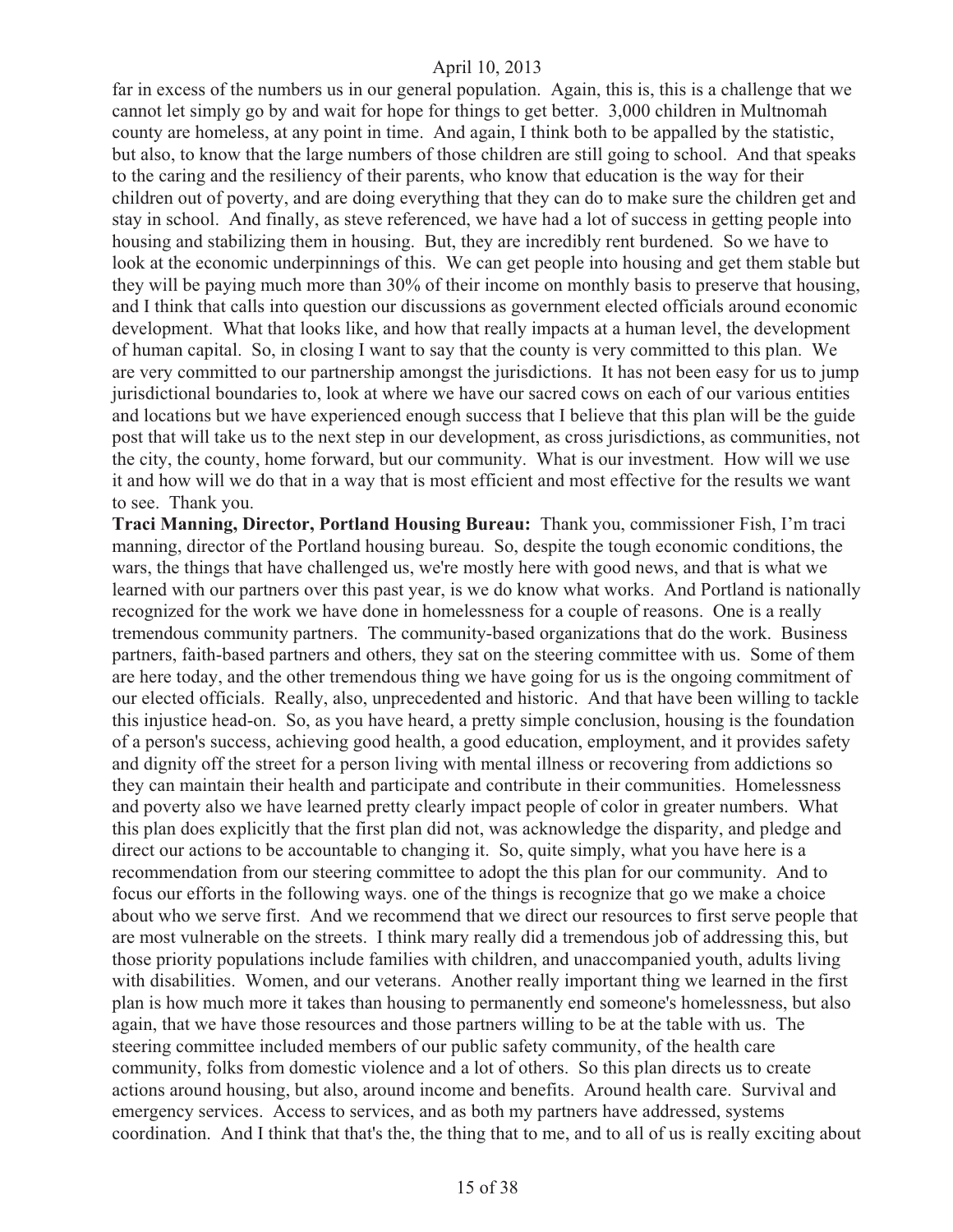this plan. We sit here as three jurisdictions. We're here today. We're going to the Multnomah county commission tomorrow. And the home forward board of commissioners on tuesday. With an opportunity, and really the beginnings of a plan to align what each jurisdiction does, to leverage our resources and what we do best to solve the problem together. And it's with a great deal of intentionality that we really want to model that solution. The plan also acknowledges the tremendous strength of our community partners. We have got nonprofits that work creatively and strategically. And meeting people where they are at, those families, people living with mental illness, and recognizing the unique opportunities, that each person has to return home. And this plan specifically includes, and we mentioned it a couple times, but it was a real important outcome is to have a bigger tent and to strategically include and listen to old and new partners among the public but also philanthropic communities, business communities, and pba was with us at the table. And faith communities, also, and of course, the nonprofit sector. So, despite what you have heard about the economy, and we know what our budget realities are, we do have these great opportunities to leverage each other's work. We have got opportunities afforded us by the affordable care act and Oregon's health care transformation, and that I think are really going to change the outcomes for the people that we want to serve because ultimately, i'm not really here to build housing units. I'm here because of the outcomes for the people that will live in those units. So all that said, the action we're asking you to take today is to adopt a home for everybody, for everyone. And to direct the collective efforts of the city, the county, and home forward along with our outstanding strategic community-based partners to end homelessness for individuals and families in Multnomah county. And adopting the plan, you further direct us to bring back to you a recommendation for governance structure to oversee the work for everyone and create an action

plan with measurable outcomes to guide our work. Through these efforts, we will make positive strides to ensure a home for everyone. Thank you very much, and happy to take any questions that you might have.

**Hales:** Questions for our panel? Anyone? Thank you. Do you have others you want to call on or do we have a sign-up sheet? Thank you very much. So Karla, you have folks signed up to testify? **Moore-Love:** I had one for both items, did you want me to read the titles? **Fish:** Just do the first item.

**Moore-Love:** 306, Ok. I have four people signed up. The first three, please come up. **Hales:** Good morning. You are first.

**Joe Walsh:** I am joe walsh, and I represent individuals for justice. And also, the Oregon progressive party. Our concern is that you spend too much time patting yourselves on the backs. You have done a lot of good things. Stop patting yourselves on the backs when you have 1700 people living on the street. That's unacceptable after ten years. You only have two years left from the ten-year plan, and you have 1700 people freezing to death. Hungry. Children. Veterans. But you pat yourself on the back. It's very annoying. I see people on the street all the time. You cannot come into this building without seeing them. But the administrators, pat themselves on the back. We have this wonderful plan. We have just met. We have new stuff we're going to do. We heard that ten years ago. Ask the people that you serve what they need. Stop using professionals, stop using administrators, that decide what's going on, on the street. Ask the people on the streets. What is it that you need. How can we help you? All of your committees. Should have a predominence of people that are suffering so they can tell you because it's very complicated, and we all know that. It's not one building that we can put people in. We have mental illness. We have alcoholism, we have drug use, and we have people that want to live on the street. which is amazing to me. But it's true. Some people want to stay on the street. You have to ask them what they want. And don't be afraid to fail. If you fail, you learn. Don't do that any more. Failure is something that can really lift you up. So, I congratulate what you do. You spend a lot of time, a lot of money, and i'm proud of that. It's not enough. It's not enough. And we're going through a budget crisis that this, programs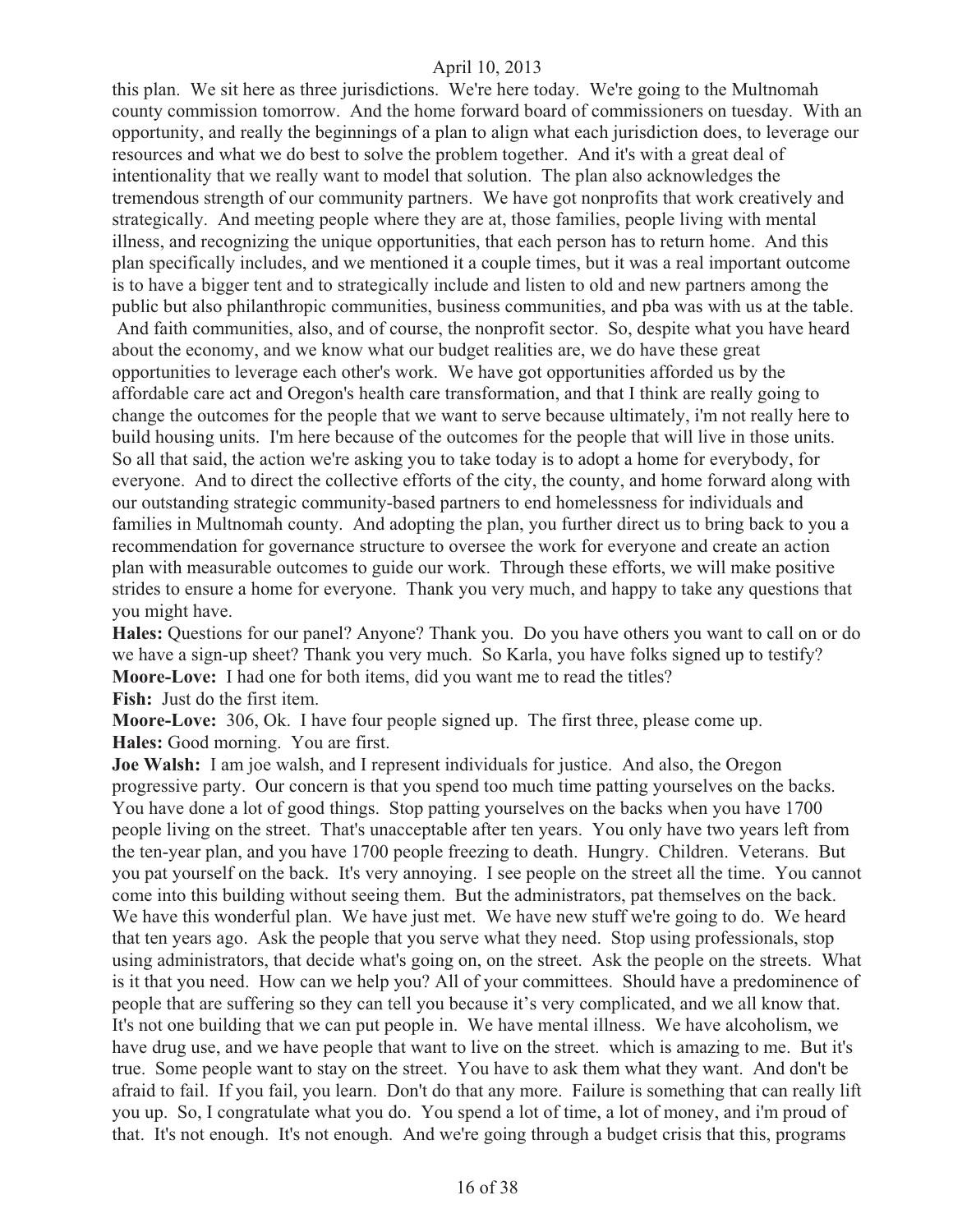are going to suffer. Unless you decide you are not going to do that. You are going to figure out where can I get money. And you can spend \$5 million on fluoride, spend more 5 million on the people on the streets. Thank you.

**Hales:** Thanks, joe. Good morning.

**Lightning:** Good morning. My name is lightning. The framework, a home for everyone. A united community plan to end homelessness in Portland, Multnomah county. In my opinion, this is a very creative, innovative, very detailed plan to end homelessness in Portland, Multnomah county I look forward to your implementation process. I'm sorry, if I may add a few suggestions to your plan, due to the fact that there is a shortage of affordable housing in our community, I would like to see more input from various real estate developers on creating ways adding more affordable housing to end homelessness. Ending homelessness in Portland and Multnomah county not only improves the lives of the homeless, but also creates positive growth for all the people in businesses throughout the city.

 A hypothetical. If we have 1500 people currently living on the streets to end homelessness. Would we first need to, to, need 1500 units available? Which rent for 800 a month, which would be a yearly rental amount of 9600 a person. Total cost for 1500 people on a yearly basis would be \$14,400,000. If we do nothing, our overtime for police, fire and medical will skyrocket along with other social security services, and could exceed the 14 million. And although we still have not ended homelessness in 1500 people still remain on the streets, i'm not suggesting that under current conditions, that police, fire, fire medical and other services overtime is not -- is not reasonable. I would like to see more data provided to understand the overtime costs associated to ending homelessness. To end homelessness in Portland, Multnomah county, we need to create ways to prevent bad outcomes rather than paying more to fix them later. Thank you.

**Fish:** Can I make a comment, lightning, as always, very thoughtful testimony, thank you, and you mentioned we got to bring the developers into the conversation. And I would just note for the record that there is two pieces of legislation that, that are being debated in salem as we speak. That, that address the issue you have raised. And one is the speaker's bill, which would reduce barriers to people using section 8 vouchers. The 8,000 voucher-holders in our community, and that has run into interference so if you care about that, I think we ought to let our voices be heard as a legislative priority of the city of Portland, and it is going to be tough going. And the second bill, that is getting a hearing in that debate, is whether we should lift the preemption and allow cities and counties to decide whether to implement inclusionary zoning. and inclusionary zoning is another tool, which can be used to make sure that there are some affordable units in new development. So, those are two concrete ways, if people share your interest in looking at what the development community can do, or property owners can do, these are two reform measures, which I think would go a long way to addressing some of your concerns.

**Lightning:** If I might add, basically, the developers, we need to have more of a mindset that if you add one unit that say is for, for condominium use, higher end, we still need to figure out ways to replace the more affordable housing units. And we need to create a system possibly when the developers are doing say condominium projects, indoor new apartment building projects, to where they understand from the get-go that we can attach maybe a, some type of an incentive agreement to, to their projects that they will, basically, upon the sales, possibly refer 1% of overall sales of that project to general fund, which would also help the, the homeless community. And those things that I think that a lot of the development community will be very open to doing because the cost of that is say a 7% fee on a sale of, of a high end condominium, would be reduced down to a 6% fee. The brokerage community gets 6%. We get 1%, which is applied to that general fund, which takes care of the homelessness in the city. And I think that the development community will be very open to that because it cost them no more money. It benefits them, and it benefits the city all at the same time. Thank you.

**Hales:** Thank you. Thanks. Good morning.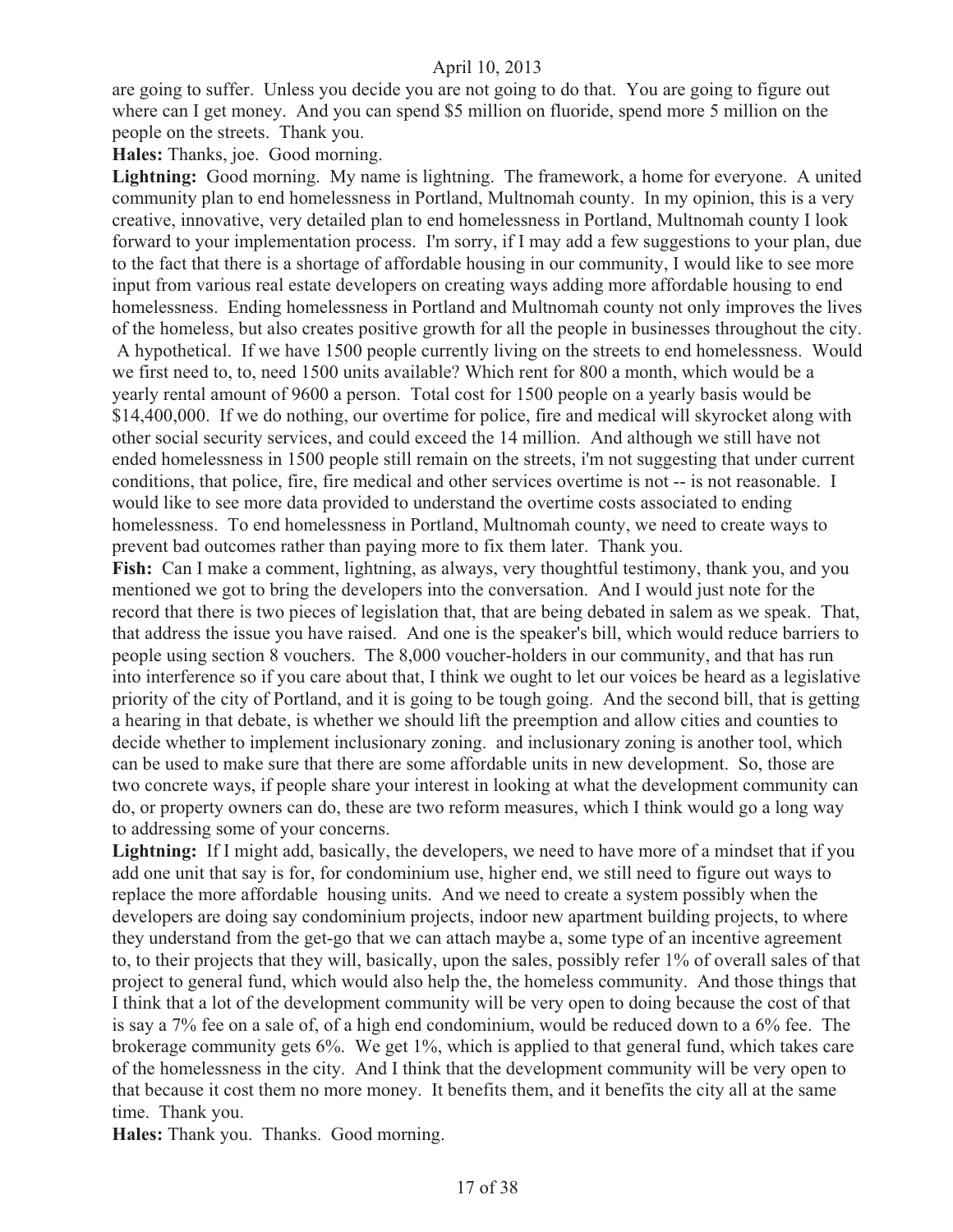**Mary Eng:** Good morning, council. I want to tell you about mary katherine strubble -- **Hales:** Put your name in the record.

**Eng:** Mary eng. Mary Katherine strubble is the mother of a pastor strubble in my hometown of nashville, and they very did successful work with a program called room at the inn. Sadly, father strubble's mother was murdered on her way to the soup kitchen to deliver a sack of potatoes, and she was found knifed to death in her trunk. And I saw her in her open casket in a blue dress. It was a powerful impact on my childhood because we had such an incredible homeless problem there. I want you to know that, that the public safety issues that we face now with so many murders, homicides, and drive-by shootings are very concerning to me. I don't go out at night any more at all. For anything. Including libraries or music functions or things I would like. I know for sure we have had a rampant bed bug problem in some of our section 8 housing, and that lack of, protection of consumer safety will intermesh with issues of housing if we don't have firm measures for transparency control. I also wanted to bring forward again issues on human trafficking and sex industries. I just registered for some excellent courses at pcc with a history teacher there. armontrout, but I have to walk by about four industries, one of them is called assets. They hold live, nude auditions daily. And they offer \$2 microbrews, and this assault of sex-based industries in an area where there's a lot of development with the district around 82nd. I was hoping that we could have more personal safety for the 18-year-old girls who might be there going to the community college, and they may not have money to go to harvard, but when they have to face this assault and this drive-by, you guys know I was raped and strangled and survived a near homicide. And an attempted gang rape but that person likely came from an associated sex industry, and this corner of nashville, tennessee where it happened. I got nowhere with the national police, as you know, but that sort of fear is with me every day. I have a traumatic flashback to, that and when I venture forward to go to school, I don't feel safe, so I think that in terms of the development we need community centers and computer education for women, as well as the attention for the domestic violence impacts. I would urge eliminating homelessness for all women or transgender or intersex people immediately now. The ten-year plan will not cut it we need to get them to safety, the risks and the trauma will scar them for a lifetime, and I think that we as a city need to be responsible for that.

**Hales:** Thank you. Thanks very much.

**Hales:** Good morning.

**Charles Johnson:** Good morning, mr. Mayor. I would like to thank all, I think some of these -- I am charles johnson. And you heard from some people who are stakeholders, one stakeholder issue that concerns me is, is one of the 19 service agencies, which I guess means 19 paid executive directors, mr. Rudman mentioned, 19 partner agencies, in this process of ending homelessness we need to pay 19 executive directors and 19 agencies need to fill 19 boards. One of those groups gives me a card, you've seen these before, from the transitions projects, and it says i'm number 363,805. That's probably like a library card. We don't have 2 billion library cardholders in the town, but, there's been as lightning mentioned, a feeling from those 1700 people on the street that, that there is still a disconnect between the need for services, and the way services are provided. I hope that as you realign the commissioner positions, you will see yourselves as the housing czars, and work for the efficiency in their systems, and perhaps, reward those programs to have an ombudsman where the service provider, the people who are in need of services have somebody at the agency that they can interface with and get answers to like how many people are being served, what's your overall budget and stuff like that. There is sometimes a resistance to interface with the people who are most in need. They are made to feel like a number. I do want to thank you for getting this going and having the 21-page pdf available online, and one thing that is an issue is, is we mentioned serving communities of color, and unfortunately, I think, that cameron whitten is recovering from his birthday party two days ago. And, abrahim mubarek cannot be with us today,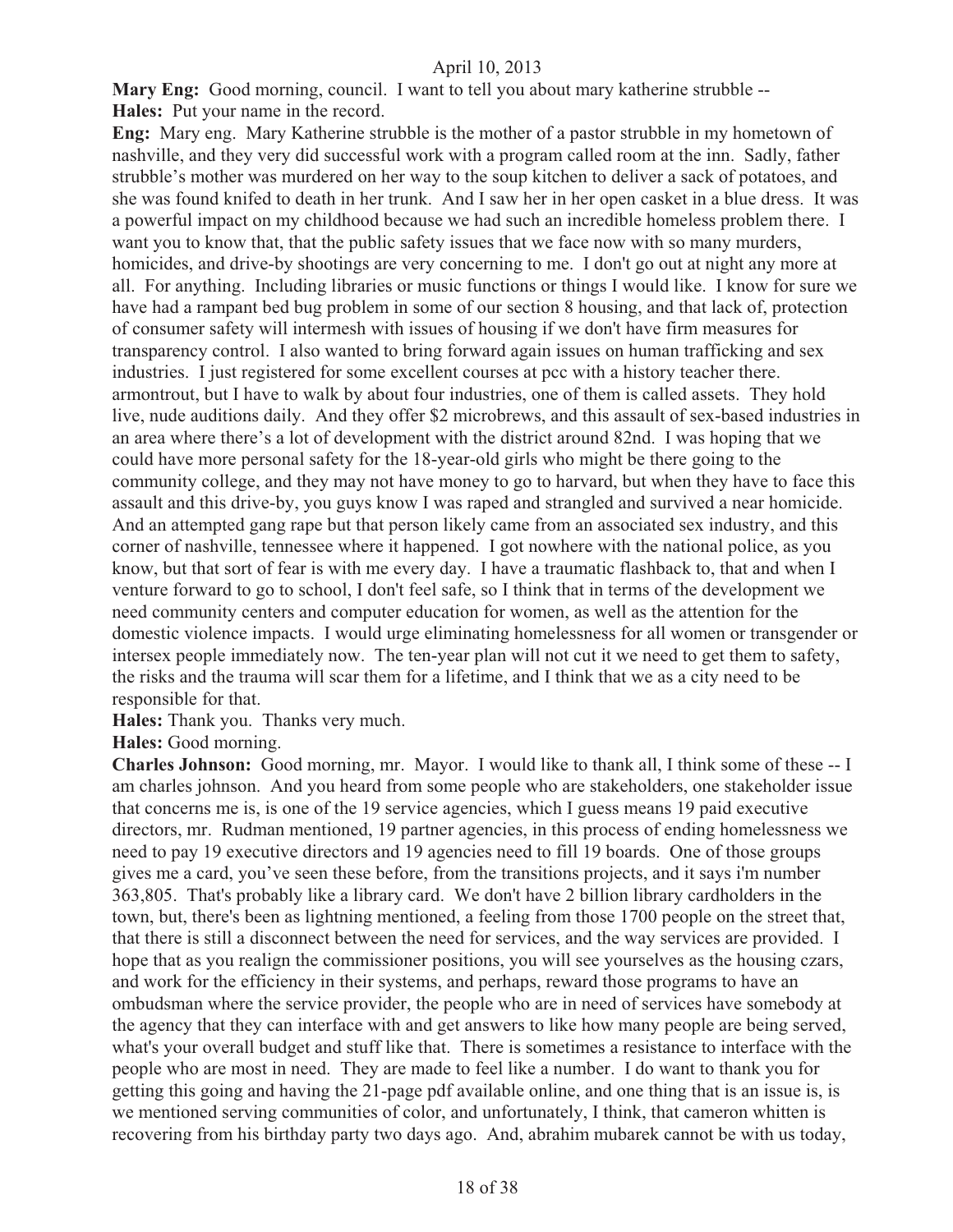but, as you could see, that's something that, when you look at people who presented, the five seats you have up there, and they do a bit better across the river. For the five people in power over there. I hope you will continue to facilitate ways for people in the minority populations to interface with those agencies and become more involved, thank you very much.

**Hales:** Thanks very much. So, if there is no one else to testify no, further questions for staff, let's take a vote on the resolution, please.

**Fish:** Mayor, I want to begin by thanking our crack team at the Portland housing bureau, and tracey manning, the senior management team, and where I think we're joined today by all three members of our ending homelessness team. So if you could stand as I mentioned your name, sally erickson, ryan ebert , and Jennifer chang. When we travel around the country, we constantly hear that we have the most talented people in the nation working for us day-to-day on this problem. We can be very proud of these professionals, in the work that they do, and they deserve our thanks. I am very pleased to support this resolution and grateful for all the time and energy spent bringing us to this day. I want to just, for a moment reflect on the values embedded in this work. These are the values that guide all the work that we do locally to address the housing needs of people price out of the market. And the first is we put a premium on prevention. And I know that sounds simplistic but in almost everything that we do up here, if we focus more on prevention and less on the downstream, managing the problem downstream, we save money. and the program that's been identified, which is the gold standard, is the short-term rent assistance program. because for a couple of thousand dollars, per household we can prevent people from falling into homelessness. Prevent all the problems that mary identified of children that go to school unable to learn and families that are torn apart. And so we have a program funded by the city, the county, and our local housing authority, which prevents homelessness. It commands our support in this budget cycle, and in future cycles. Number two, the work presented to council today illustrates the strong partnerships that, that we are, that we enjoy locally that drives this work. What we like to say is when the business community and the faith community and the nonprofit community and government link arms there is no problem that we cannot tackle. And it was not always so that the faith community had such a prominent seat at the table. It was not always so that the business community had such a prominent seat. We do not ask people what brings them to the table, we ask them to roll up their sleeves and be part of the solution. I compliment the leaders of this effort for bringing everyone to the table in a spirit of true partnership. The third value is collaboration. It seems we live in a time that if one leader on either side of the river hiccups, there are stories psycho analyzing relationship between the city and county. And what of course that masks is a deep and profound collaboration addressing community problems that happens every day at a high level. Our hiccups are few and far between, our collaborations and our partnership is deep. And so I think today we also celebrate the fact that we have a county government, a city government and a local housing authority that work together very effectively, and don't take it from me. When the assistant secretary of the v.a. was here recently for a forum that addressed veterans homelessness, she said at that forum she had never visited a city with a high level of collaboration. And other cities across the country, there is competition for dollars, there is rivalries, there is conflict. But not here. And that, I think, is a testament to the leaders who bring this forward today. Of course, we cannot have a hearing like there today without addressing the elephant in the room which is what joe is getting at, which is funding. At a time when we need more dollars to address a greater need, we have something called sequestration in Washington, which is a blunt force instrument that hit the, the most vulnerable people in our community the hardest. And as we keep being reminded congress structured sequestration so that it was so unpallettable no one would allow it to happen, and guess what happened, it was allowed to happen. The people can least afford those cuts are going to bear the brunt, and the statistics that we have in lost vouchers and lost discretionary dollars and cuts in cdbg, if a year from now this problem is still acute, think back to the day congress allowed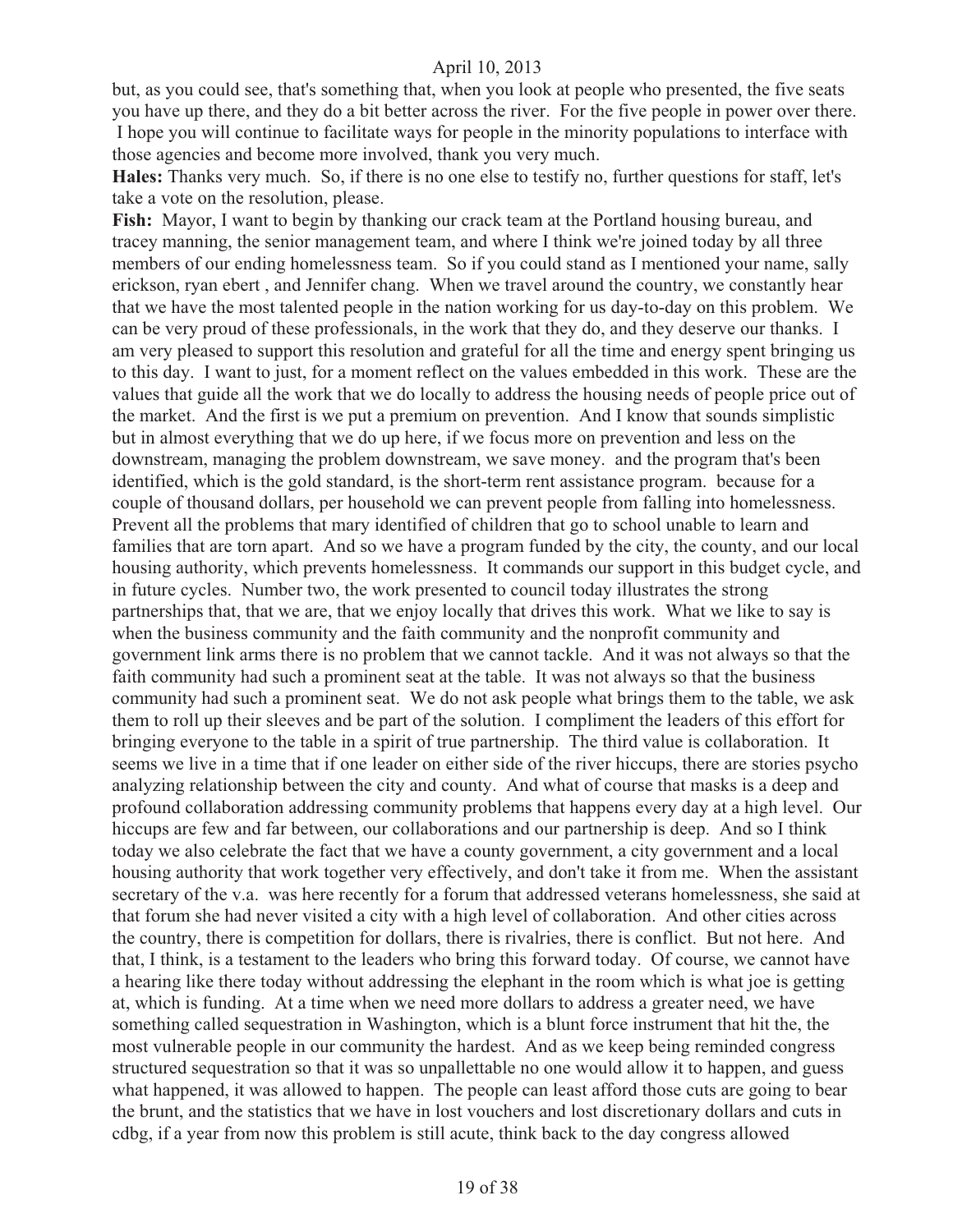sequestration to drive our budget debate. I want to close with two thoughts. One is the criticism that the housing community often has to rebut, which is if we are doing such a great job how come people are still homeless. And it reminds me of the scene in fantasia, which I remember one of my favorite movies as a kid where you are in the basement of the house, there is the bucket brigade, the mop and the bucket trying to get the water it's flooding into the basement out. And so the question that's posed is, if you are doing such a great job how come there is so much water in the basement? And the answer is, we don't control the spigot that is spreading the water down the stairs into the basement. We don't control that. And we did not declare war on two countries and send men and women into conflict, and then refuse to spend the money to welcome them back. We did not underfund mental health services as a nation or cause 50 million americans not to have health care. That did not arise in Portland. But it is a national problem, and here's the hard truth, joe. No matter what we do up here and how much general fund money we spend on this, unless the federal government steps up and is a partner, we will never end homelessness. And so, I hope that coming out of this today, we are especially frustrated with some of our leaders who would allow budgets to be decided by sequestration. Rather than thoughtful planning. The final comment I would like to make is that today, is a special day in the housing community because jean demaster is receiving the first citizen award. And she is the first prominent leader in the housing movement to be recognized in 85 years for that award. And as a number of us will be at the luncheon today when she is honored, and I looked at the list of people who have been honored and there is a constant refrain, which is almost all of them have a building in our community named after them. So, gus solomon won the first citizen award, and there is a federal courthouse with his name on it. Mark hatfield won a first citizen award and there is a campus at that has his name on it. Edith green won a first citizen, and there is a government building, an expensive now green government building that bears her name. Well, today jean demaster being honored and there is a building in her name in our community as well called jean's place. And it's a place for homeless women. And I say it's about time that jean demaster took her place with all the other first citizens for her tremendous leadership in our community. Thank you to all who have done the hard work to bring this forward. Now the hard work really begins, in implementing it. I am proud to vote aye.

**Saltzman:** Good work, everybody, aye.

**Fritz:** Well, thank you, commissioner Fish for your leadership and for your passion, and for that inspiring speech. It is a national problem. We cannot solve homelessness by ourselves here in Portland. The taxpayers of Portland are very generous, and this council follows in a tradition of caring about people who are experiencing homelessness, and Gretchen kafoury, bud clark, and now nick Fish being some of our great leaders in that regard, but this council last year voted to, in a budget note, to change the safety net, 7 million of one-time funding to change it to ongoing funding. And as a result of that, this council is now looking at cuts in police officers ands closing fire stations, and other major cuts to programs that people value. And it was absolutely the right thing to do. Because as commissioner Fish noted things like the safety net funding for short-term rent assistance, some of the other programs in that package that we're now funding and promising to fund ongoing, are essential to our battle. And one of my favorite parables is about the child on the beach throwing back starfish into the sea, and an older fella comes along and says why are you throwing back each star Fish that's stranded. There are so many, it does not matter. The child says, it matters to this one, as he throws it back into the life-giving sea. And when we're looking at the plants plans to end homelessness, we are not proposing that we can end poverty throughout the world. We're not proposing that we can make sure that nobody loses their job or has a medical emergency or suffers from domestic violence, although we are addressing all of those. What we are doing is ending homelessness one person at a time. And that's what we have done over the course of the ten years. So I think that the name, a home for everyone, a united community, is a good

revision of the 10 year plan to end homelessness. More understandable. And it's one person at a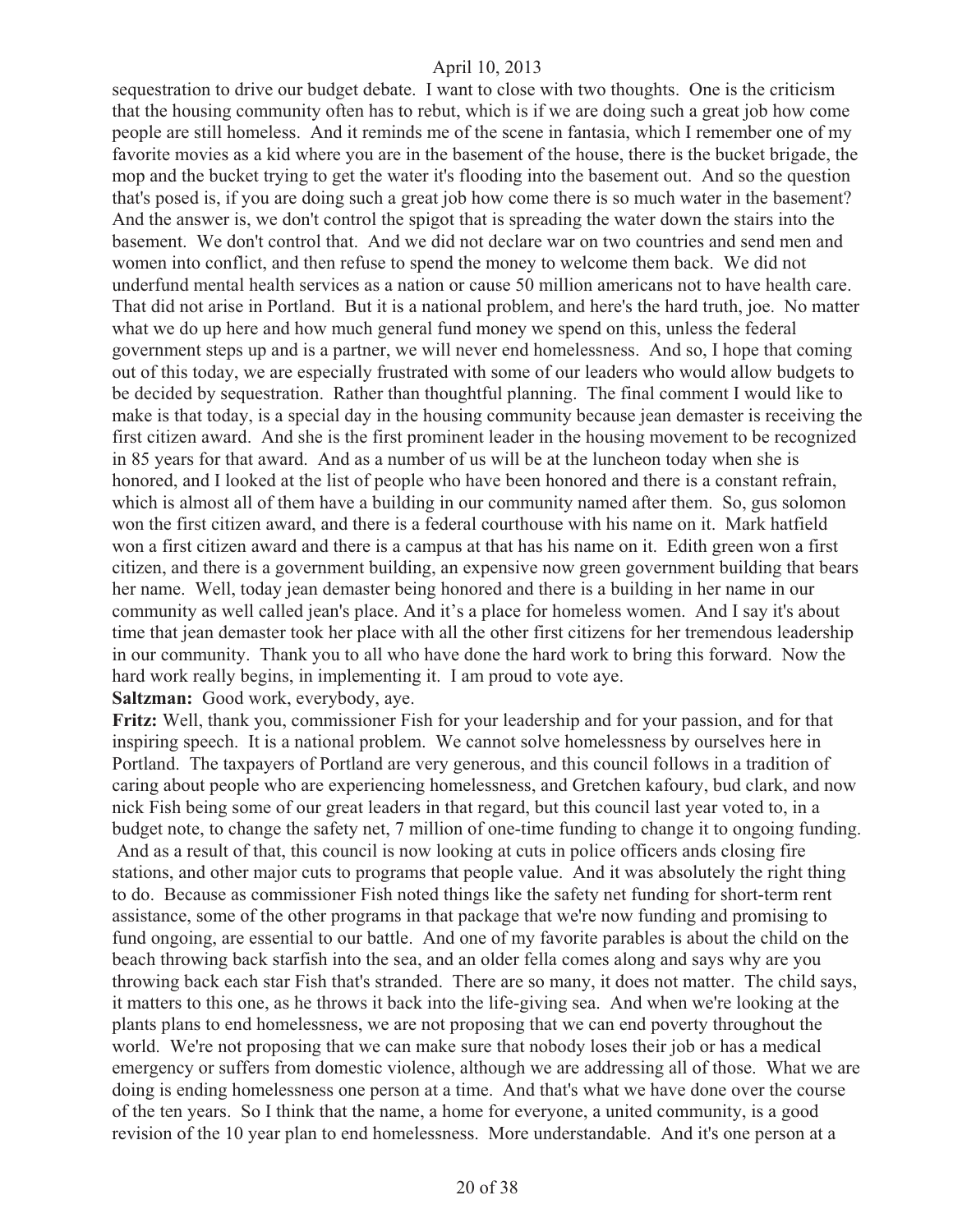time. And we care about people one person at a time. I loved what tracey manning said, we're providing affordable housing but seeking to change the outcomes for the people who will live there. I appreciate tracey and sally Erickson and everybody who -- we have our whole team here, kate allen, daniella ezba, I think you have 51 people in the housing bureau, I remember from the work session on the budget, and every one of them cares about finding places for people to live, keeping people in housing and providing support in a compassionate and respectful manner. And yes, we have way too many people living outside. And we will need to continue to address that problem, that challenge, and again, the individual people are not the problem. The system is the problem. And our ability to care for everybody is the problem. Portlanders do have a great capacity for caring, and we will continue to demonstrate that in large or small ways, and we need to work together. So, I appreciate this whole plan and bringing back all of it when we are looking at the budget cuts and how best to prioritize any additional money that we may have. And thank you, mayor hales, for continuing the leadership with this council over many years in supporting the caring if our most vulnerable citizens. Aye.

**Hales:** Thank you, commissioner Fish, for your leadership and for your careful management of a difficult and tractable set of problems that we have to keep working on. I hear it from every one this morning, actually, three themes clear and consistent among your comments, yours, the folks that testified, and the housing professionals working together. And one is partnership. And that, that yes, you are right, we need the federal government to be a partner and that we also need to have that practice and habit of partnerships in everything that we do because there are multiple organizations involved. Public, private, nonprofit, and that spirit of partnership, it does not matter whose turf this is. We need to work together to accomplish this shared purpose. That's a theme I hear among everyone who speaks about this issue, and they are right. The second one is, analysis. That a clear-eyed look at what's working and what is not, and be willing to change things and be willing to try new things. And is critical, and any complex problem, and I hear that value again clearly from the professionals that are running these programs, and from those that are looking at, at how those programs are working out in reality on the street. And the third and maybe the most important all is empathy. That I hear in everyone's voice, that quality of empathy. That we are passionately concerned about our fellow citizens, and that it's not right that there is still people sleeping on the street. And that empathy is so important to motivating us, to inspiring us. And to calling us to action every day to keep making that number smaller and to keep one by one helping more people off the street and back into a good quality of life. So, thanks for great report. For recommitting us all to this objective, and we look forward to making it happen. Aye. [gavel pounded]

#### **Hales:** Next item, please.

#### **Item 307.**

**Hales:** Do you have comments about this commissioner? Go ahead, please. And we'll call up the team.

**Fish:** The mayor has asked me to tee this one up. Thank you, mayor. Next up is an item allocating \$3.1 million to life works northwest development. That will bring a beautiful new building, housing a residential treatment facility, and 16 units of transitional housing to inner northeast Portland. Life works was awarded funding in the 2011 nofa, which is a notice of funding availability, which is the competitive process the city uses to award its federal funds and urban renewal funds. This development is a partnership between life works and project network. And is, actually, part of a larger undertaking that also includes home forward. Home forward component will include 30 new, 32 new affordable apartments on the site. We have three special guests today, who will tell us more about this development. Betty Krejci. Development director at life works. Sherrilynn blanton, program director for project network. And zobbie lopez, a project network program participant. Ladies, welcome all.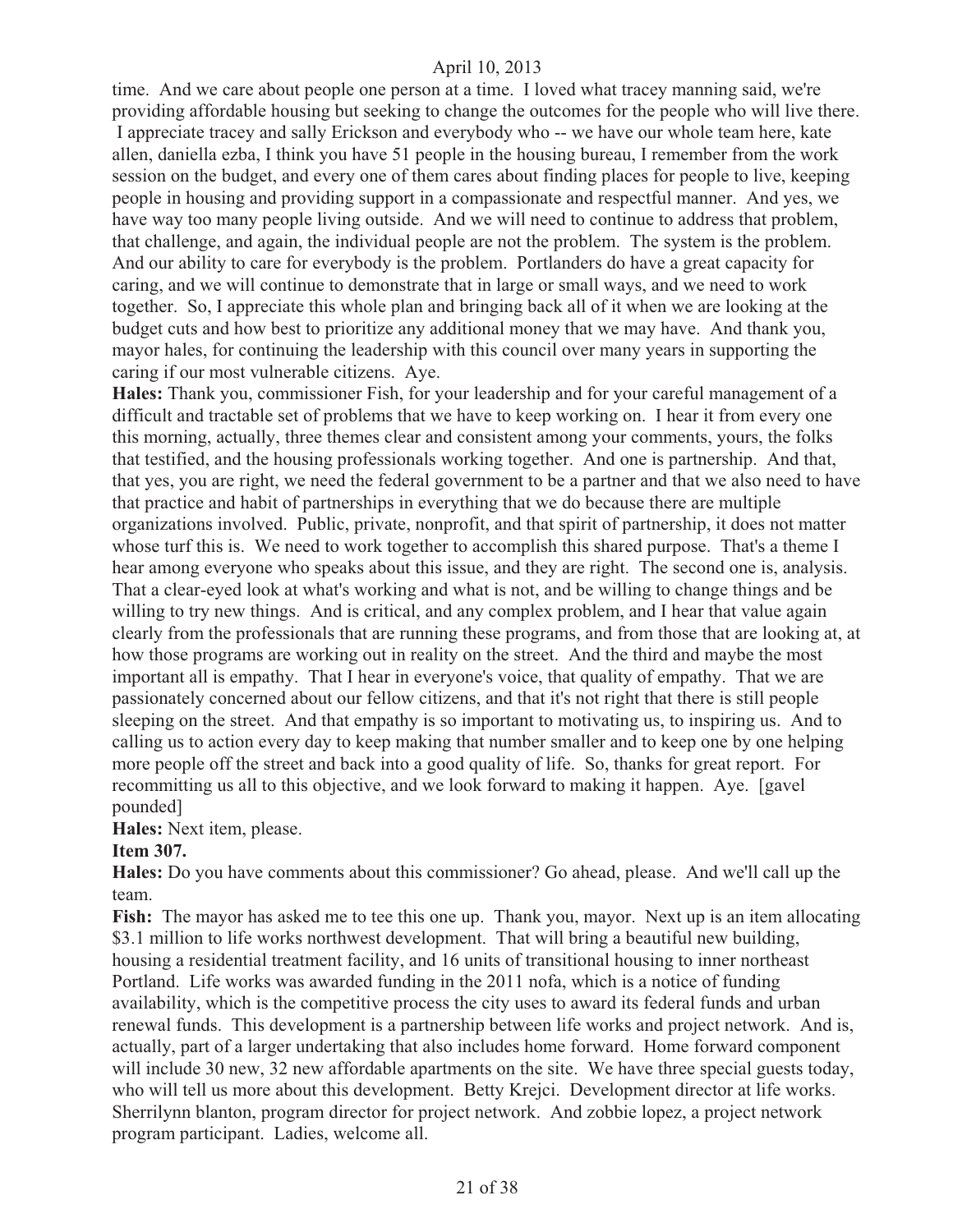**Manning:** Thank you. So, we, actually, asked that these two items, that this item get linked with a home for everyone presentation because it exemplifies the kind of thing that we've been doing with our partners already to try to end people's homelessness and provide self sufficiency and growth and prosperity for folks in our community. This particular project brings together the city of Portland, home forward, and Multnomah county with one of our really tremendous community partners, life works northwest. And so, the city of Portland does what we do best. Which is to provide funding and expertise in the development of affordable housing, and community facilities. And Multnomah county helps facilitate, among other things, alcohol and drug treatment to people in need in our community. And home forward has expertice in development and owning, operating and managing housing, as well as providing their own resource in their ability to bond and bring rent subsidy. so I will let these experts tell you more about how wonderful this project is, but really wanted to emphasize that this is in many ways the embodiment the plan, that you just adopted. By bringing our, our jurisdictions together to share our expertise to create a great project, to, to provide services to, to a population, primarily, pregnant and parenting women. And serving largely in the africanamerican community that has been a successful program for years and years, in our community. And leveraging, public resources with private resources, so our, our \$3.1 million will leverage new market tax credits, as well as low income housing tax credits, and other affordable housing resources. To make this happen. So, great example, and some really smart and dedicated partners. So happy to welcome betty krejci.

**Betty Krejci:** Thank you, mayor hales. Thank you, and thank you, commissioners for allowing us to be here today. I'm here speaking on behalf of mary monnet, our president and ceo. And she's unable to attend because she's traveling out state but sends her regrets. we thank you so much for this time. We're excited to have the opportunity to brief you in this exciting project. And we're grateful for your long standing support and interest. I'm going to provide for you a brief overview of the project, and then I will turn it over to miss sherrilynn and zobbie, who they can talk about the program itself. Project network as was stated is a residential treatment center serving predominantly african-american women and their children in northeast portland. The program began in the late 1980s and was sponsored by legacy health. And in response to the drug affected baby crisis we were seeing across the community. Fortunately, over the next several years, the community crisis subsided with effective treatment and support. But the need for drug and alcohol treatment has not. Statistics show that for every dollar invested in treatment, you can save \$4 to \$7 in reduced criminal justice costs and is for every \$100,000 invested in treatment, you can save up to \$487,000 in long-term health care costs. in 2004, legacy determined project network would be better served as a community-based program. They turned to the african-american health coalition, who asked life works northwest to take on the services contract while they assumed ownership of the building. Life works northwest in turn entered into a long-term lease agreement, and with the intent of considering our options in the future. Our lease expires next year. The current facility is a 1920s studio apartment building on the corner of mississippi and russell in northeast Portland where many of the women have grown up and lived. And an area that remains the cultural hub of the african-american community. Even though many have been displaced. Although of the facility is safe and adequate, it can not meet our needs for the long-term future. There is limited space for children and no housing available once women graduate from their six-month treatment stay. Too often women spend six months building a solid base of recovery, but have then no place to go following treatment. Many are forced to return to previous living situations with the user, or worse yet, a domestic violence situation. This is unacceptable. Thus, we began to dream of a new purpose built facility that would better address the needs of our families, and allowing us to serve more with better outcomes and provide a solution to the lack of affordable drug and alcohol-free housing. We turn to gerding edlen and that dream launched over six years ago, is why we are here today in front of you. Sticking to our core competency of treatment programs, we looked for a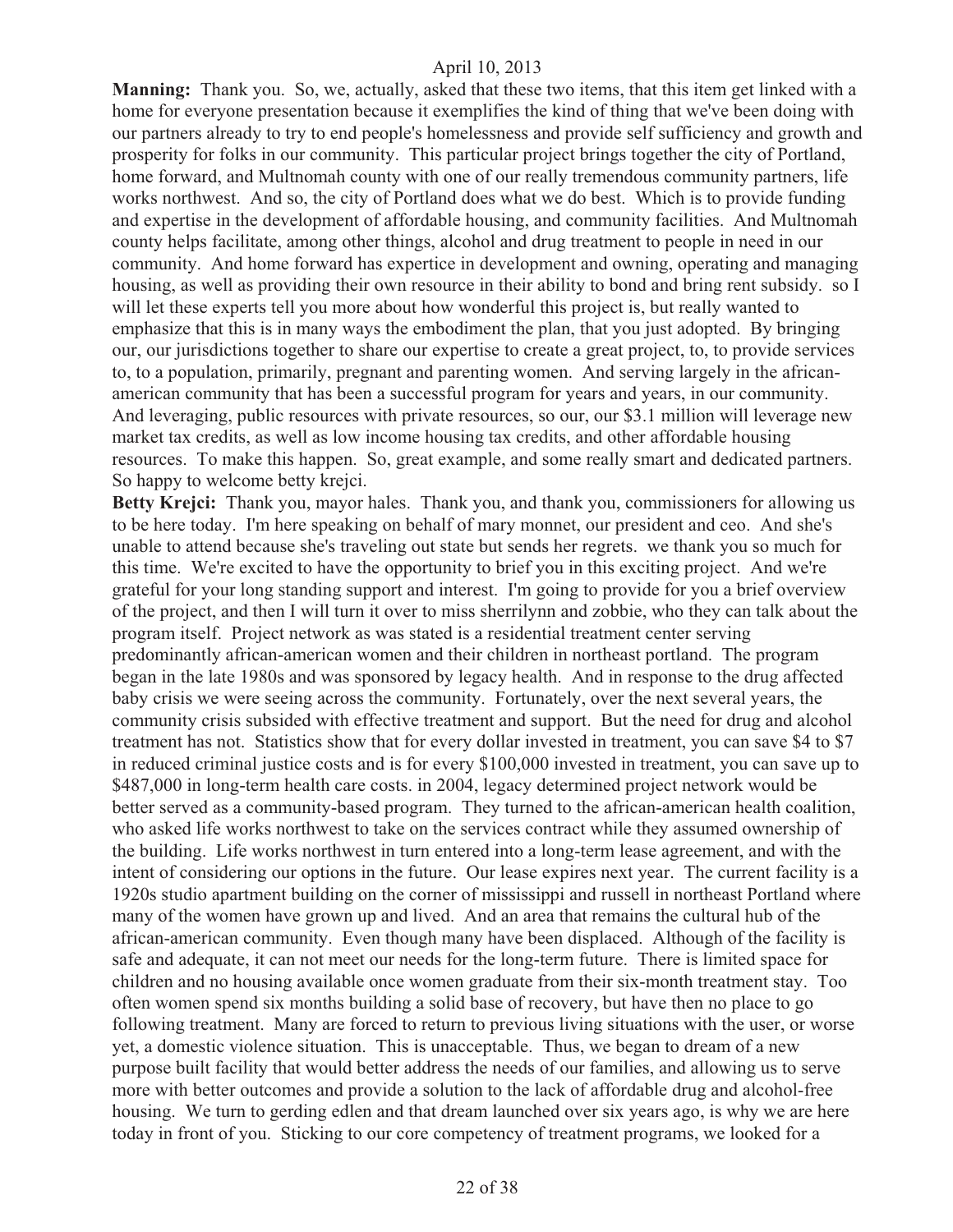housing partner to own and operate the housing component. Hence our collaboration with home forward. We received a development opportunity services grant from the Portland development commission, and evaluated our options. It was clear we needed to build. With our success last year with the city of Portland bureau of housing funding cycle, we were well positioned for the state funding cycle. And once state funding was achieved, we were off and running towards raising our 18 million on this project. Life works northwest committed to raising 3 million towards our portion of the new facility over the next three years. With the full support of our board and the help of our co-campaign chairs, ed Washington, bordy meradis and linda andrews, I am happy to say that we have already secured more than \$1.6 million towards our \$3 million goal. That represents 54% of the funding we need. With the generous program return on investment loan from the meyer memorial trust for 1.5 million, we are scheduled to close in early may and will break ground shortly thereafter. The new facility will be located on the corner of beach and mallory, one block north of fremont and one block west of martin luther king. As stated earlier, will contain 36 treatment beds and 32, two and three-bedroom apartments at a very affordable, personal drug and alcohol-free housing. And at this time, I would like to turn it over to miss sherrilynn blanton, who is our program director who will introduce our client.

**Sherrilynn Blanton:** my name is sherrilynn blanton, and I would like to say thanks to all of you for having us here to speak to you today. It's true, i've been at project network for over 16 years. And one of the things that I have seen throughout the years is a housing barrier for our women. Our women come into treatment. Some with their children and some without their children, and when they are done, they need some place to go, some place that's safe, some place that's affordable. And when I heard about the collaboration with home forward and life works northwest, it was a phenomenal idea to me because of the years of seeing women who have not had places to go after they have completed treatment. I have brought to you one of the residents at our program, and she will speak to her experience about project network.

**Zobbie Lopez:** Hi, my name is zobbie lopez, and I am a resident, currently, at project network. I have six children, and I had a very serious prescription narcotic problem. So, I worked and worked to get into a, inpatient rehab, project network is culturally specific somewhat to tend to the needs that I needed as a woman, and not only woman but -- I have a daughter that's disabled, also. A lot of the problems that I see as a resident of project network is mostly housing. We tend to work so hard on becoming active members of society, and I have to apologize, I did not prepare anything because I have never done anything like this, but this shows you exactly where you can come from and actually sit at a table and speak to all of you. So, I think it's very important to state how many girls are backing each other in the building in recovery. And how adamant women like miss sherrilynn and the women that work there are about becoming -- making us productive members of society. And responsible people for our children and for our families. I just found out that i'm getting my children back, and so a lot of the things that people see as normalcy, we didn't have. As addicts. So, project network brings in criminality, they bring in a lot of things that lead to your addiction and lead to relapses in an addiction. And I think that it's very important to state that the women that are there now are very, very adamant about being sober. And that's, having a refridgerator full of food. Having a care. Having the things that people don't notice day to day, we are very blessed with at project network. And like they said, there is a very big housing problem, there's women that are tending to stay longer than their stay needs to be due to housing problems. The fact that there's no area for disabled children is causing me to a problem with my placement of children. So there's a lot of things that are important that are being neglected in this building. The home forward thing is amazing, and I do commend you for choosing to say aye on that. that's a, something very serious to the people to live there. Most of us have never had a home, and if they do leave treatment or do go back to where they were, they are going to be back to treatment. This is a very large problem for the people that I have seen go through the program. I have friends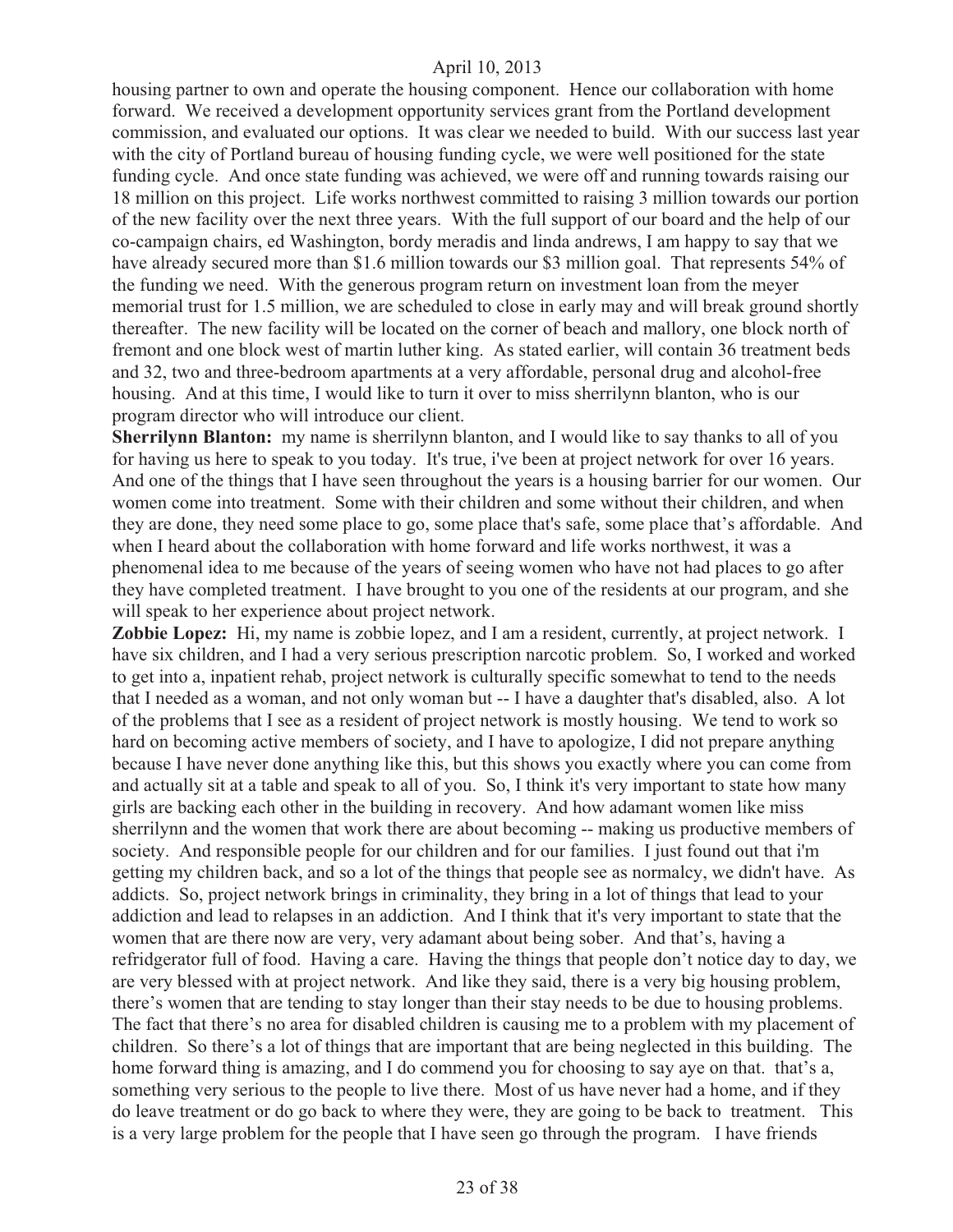there. I have children that I become very accustomed to. I call them my nieces and nephews. We become a family. You really don't realize how much people don't have family in addiction. You lose everything. You lose everybody. You lose your house. You lose the trust of the public. And that's the thing that I think that project network rebuilds. We rebuild the sisterhood, we rebuild the "lean on me", you know, that's really important to the 34 females that are attending now.

 I am a big sister to a woman that just came in and she has seven days clean. And the beginning of your sobriety is very shaded. You don't understand where you're going with your time or how you are going to recover basically. And when you have someone standing next to you, that's either been through worse, better, or right in the middle, and you hear something that is worth hearing, like the na program, things like that. when you have an addict next to you and you know somebody has been there, too. Domestic violence. Having your children taken away. All of those things are very, very important in recovery. First 30 days is the hardest work you will ever done in your life. Every emotion will come out in the first 30 days. I think project network has absolutely 100% saved my family, my life. We have -- I am married and I have been married for 10 years. I have been in addiction most of my marriage. We have couples counseling, relationship building. Build your relationship with your mother, your father, your best friends, your children even. How to do things the way that "normal" is seen as. A lot of the women don't realize that they were in domestic violence with a man shouting at them. A lot of women don't realize that they have become criminals to maintain something that was so far gone in addiction. Stealing cars, you know, project network has brought every single thing that I can literally think of in addiction to the table. They -- they have literally saved me. Getting in there was a miracle for me. And getting my children back is a miracle for me. So, I do find it very important that they do find the housing medium, I guess you could call it, to really help the women stabilize. It is not even a take care of them kind of thing. It is all of these women are very driven about their sobriety. And all of them are very hard-working, and every day we attend classes monday through friday, with this lovely lady here we take classes. All of the women that work there work very hard, very, very hard at teaching us ways to become active members of society. And I think that is in part -- mostly in part to -- a lot of them are in recovery also. Seeing people that have been at the bottom, and possibly even been residents of project network, working towards the same goals with you is amazing. I think it is a very good place.

**Fish:** I am going to stop you there. I have this terrible feeling we are going to lose a quorum. I want to make sure we vote on this. Thank you. Thank you for your eloquent testimony. Thank you for joining us. Do we have anyone signed up?

**Moore-Love:** I didn't have a separate sign-up sheet for this one. So, does anyone want to testify on this?

**Fritz:** Congratulations on getting your children back.

**Lopez:** Thank you very much. I appreciate that.

**Hales:** Thanks, panel. Do we have anyone else signed up?

**Moore-Love:** I did not have a separate sign-up sheet for this one.

**Hales:** Anyone who would like to testify? If not, then we'll take action on the ordinance.

**Fish:** Another example of a great partnership, project network, lifeworks northwest, housing bureau, and home forward. Thank you for joining us and telling us your inspiring story and for reminding us why we invest these precious dollars into building stronger families. We wish you the best of luck going forward.

#### **Lopez:** Thank you.

Fish: I want to also just note, mayor, that we have a competitive funding process. As compelling as this was, this was not funded until the third try. And it took three tries to get it right and to have the strong foundation necessary to get the public funding and to give everyone confidence that this would be a success. And I think that is a further vindication of the nofa process that we have,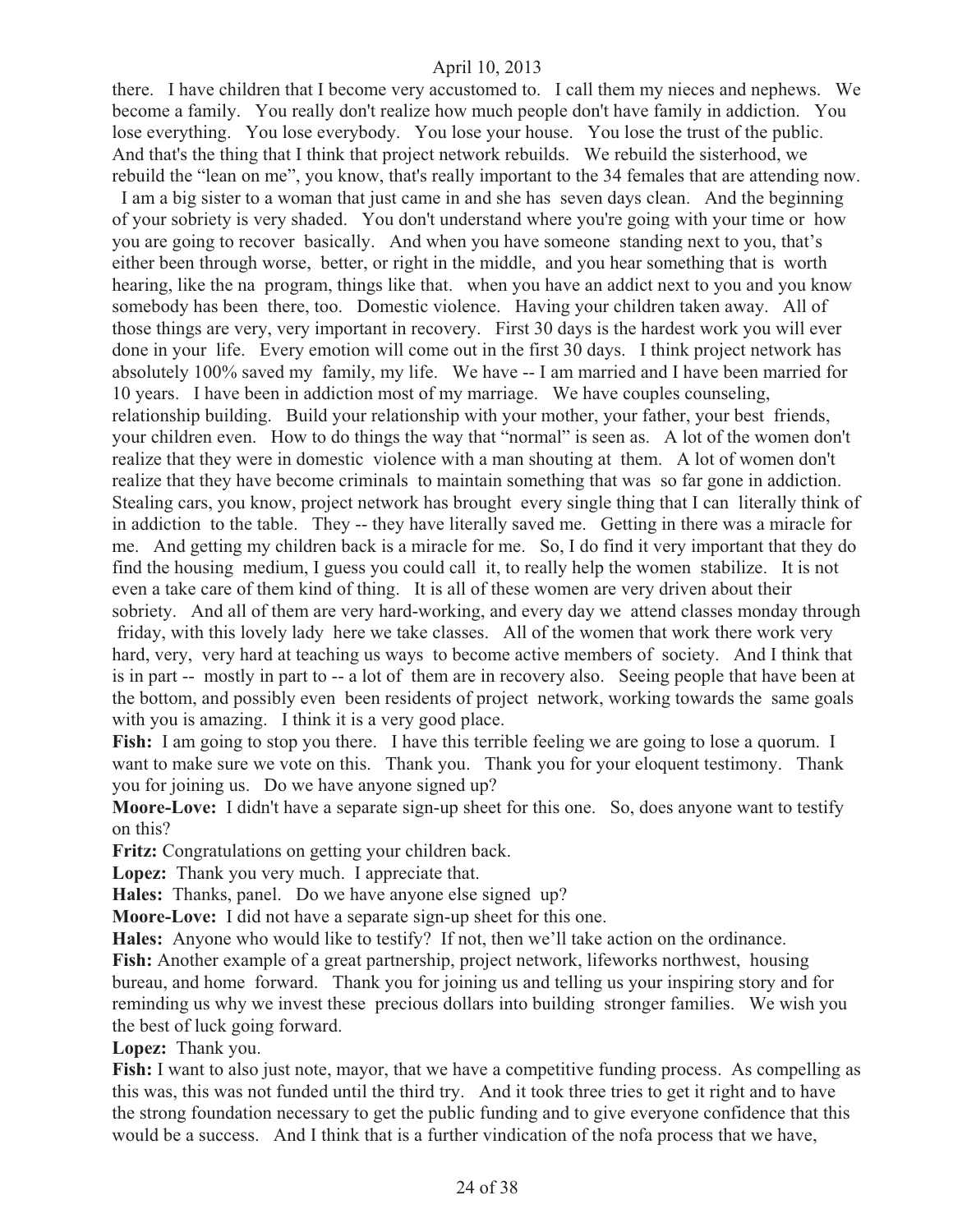where if you fall short the first time, you are allowed to go back to the housing bureau and think through how to strengthen the proposal. And this proposal, on its third time, was just unbeatable. So thank you for all your good work and thank you for leveraging so many private dollars to make this happen as well. Aye.

**Saltzman:** This is a great project, and lifeworks is an excellent organization, well run, well managed, and really spot-on on what needs to be done. And thank you, ms. Lopez, for your very eloquent testimony. For not having done something like this before, you did an excellent job. You underscored the importance of project network and the need to have support for women in recovery and women with children.

#### **Lopez:** Yes.

**Saltzman:** Sometimes we don't think a lot about how children of impacted by the travails of their mother or their father. This is really a comprehensive approach designed to provide that bedrock of support for women and children to be successful in life. And it's tough, you know, I -- I can't say I empathize or have been there but I can certainly appreciate the difficulties and challenges of recovery. Thank you all for doing this. This is really a proud moment here. Aye.

**Fritz:** I had the privilege of visiting your current facility several years ago when this was just a dream. And not at all sure how we were going to get there. So it's particularly satisfying to be on the council as we approve this loan and take care of some of our most vulnerable people. Women, culturally specific care, people with disabilities, on going treatment to housing and then to independent living. So I'm very proud to be able to support this. Aye.

**Hales:** Great project, great partnership. Thank you very much for being here. Look forward to seeing it coming up out of the ground and taking care of a lot of people. Thank you. Aye. Okay. Let's move on to the regular agenda. Sorry. We have to do consent, right thank you. Because we now have a quorum. Consent calendar. One item has been pulled off of consent. I believe it is 309. Any others? And then let's take a vote on the remainder of the consent calendar.

#### **Fish:** Aye. **Saltzman:** Aye. **Fritz:** Aye

**Hales:** Aye. We will save that pulled item until later so that we can get to some other things and keep people here in the room to do them. Lets take Item 320 and then we will probably jump ahead.

#### **Item 320.**

**Hales:** Is carmen here? There she is. Good morning.

**Carmen Merlo, Director, Bureau of Emergency Management:** good morning, mayor, commissioners. Carmen merlo, portland bureau of emergency management. I'm actually going to talk about the two ordinances in front of you today. The first is the update to the emergency operations plan. This outlines, generally, the roles and responsibilities of each city bureau during any emergency event. The updates mostly administrative in nature. The real significant change was done to the alert and warning annex, and that was to take into account new technology that we have currently. We are the only jurisdiction in state of Oregon to have this technology, wireless emergency alerts. You may have seen this as a text on your mobile device. It not only pings your device through a vibration and a sound, but you can't use your cell phone until you acknowledge receipt of this text. Amber alert recently, or a blizzard alert. We had back in december. We now have this technology and so the alert warning annex was updated to take this into account. I'm happy to answer any questions that you have.

**Hales:** Great. Any questions for carmen? Anyone else to testify?

**Moore-Love:** No one signed up.

**Hales:** Thank you very much. Roll call.

**Fish:** I sleep better at night knowing that you are in charge.

**Merlo:** Thank you, commissioner. I appreciate that very much.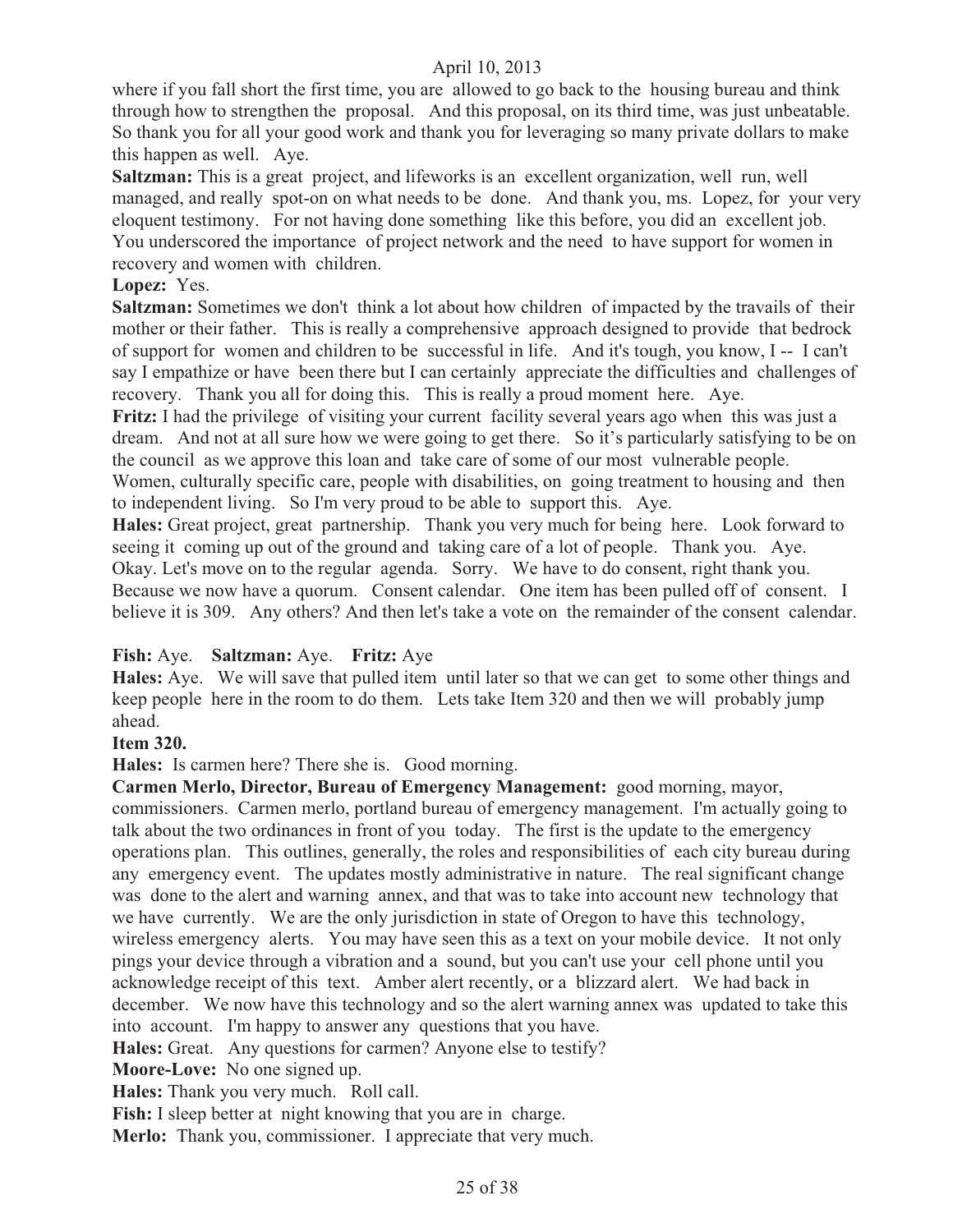Fish: Thank you for your good work. Aye.

**Saltzman:** Yeah, good work. We tend to under-appreciate the important work that you do and probably don't give you enough time to go over everything. But we do appreciate keeping the eye on the need for capable responses in emergencies. Thank you. Aye.

**Merlo:** Thank you.

**Fritz:** Thank you for your work, aye.

**Hales:** Carmen and her team are the living personification of the boy scout motto, be prepared. Thank you. Aye. We will take a couple of items out of order since we are doing quorum maintenance here. 321. Let's vote on 321. Since they go together.

**Hales:** Roll call on resolutions.

**Moore-Love:** Did you want to ask for testimony?

**Hales:** I don't think there was any. Anyone else want to testify? Let's vote.

**Item 321.**

**Fish:** Aye. **Saltzman:** Aye. **Fritz:** Aye. **Hales:** Aye.

**Hales:** lets take items 327 and 328 together and then return to the rest of the agenda after that. **Item 327.**

**Hales:** Good morning.

**Anna Kanwit, Director, Bureau of Human Resources:** Good morning mayor and commissioners. Anna kanwit, Director of bureau of human resources. First ordinance is probably the longest title of any we have submitted, but basically what this is this is a voluntary retirement incentive program that we have developed given the city's current economic condition on the ordinance is one that would encourage voluntary separations and hopefully then would save involuntary separation via layoffs or other progamatic cuts, again, given the city's current economic situation. There are two parts to the ordinance. One is to establish the incentive program, which I will cover. The second is amending our contract with benefit health solutions. That's the entity that currently manages our fsa accounts, in order to establish the health reimbursement account, which are key to this early retirement incentive. Kathy Bless, the Benefits and wellness manager will cover that part. In developing this program, we looked at some others, most notably, king county, Portland development commission, as well as a plan that Multnomah county had had at one points in place. Basic incentive is that for each eligible employee who is actually approved for participation, there is no right to participate or guarantee. They will receive \$20,000 payment from their bureaus into a health reimbursement account. The \$20,000 figure was chosen. That's currently what it would cost for a full family coverage for a year. And so that's how we landed on that number. And also in looking at our retirement survey that we sent out most recently to employees, 53% of those responded did state is that one of the reasons that they were postponing retirement was an inability to pay for medical expenses before medicare. So, putting this money to health reimbursement account allows employees who are eligible to decide what qualified medical expenses they want that money to go into. It could be premiums. It could be something else. Bridging a gap for a year, when health care reform, health care exchanges go into place. There is one amendment that i'm going to discuss. Second amendment, commissioner Fish will present. And one is that to amend the agreement to include both pers retirement eligible employees, as well as fpdr retirement eligible employees. basically, as I said, this program is a management tool. It is voluntary. Participation must result in savings. And bureaus will need to determine the number of employees that they can offer this incentive to. To be eligible, you have to be a regular aka, permanent employee with the city of Portland, five years of service, you have to actually be eligible to retire under the pers system or fpdr system, and the employee has to submit their intent to retire between april 10th and may 10th, and separate by june 30th. We do have one exception, the separation, we -- bureau discretion could allow an employee to work as a returning retiree for an additional month, until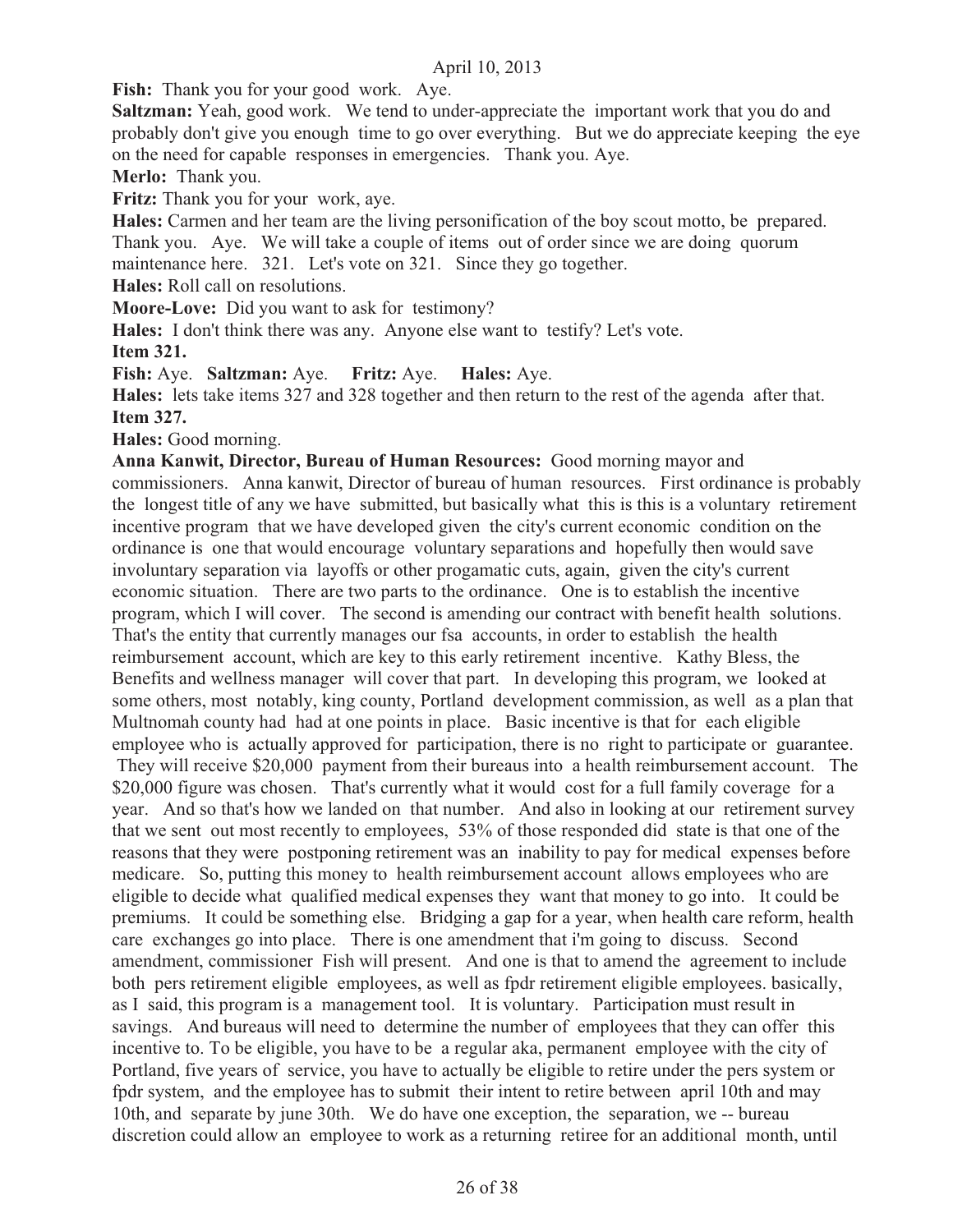july 1. That is partly an acknowledgment of the fact that it can take up to 90 days for pers to start paying retirement checks to employees. Again, the bureau contribution to -- for each eligible employee, proof participation will be made basically on their last day of employment with the city.

 Adoption of the ordinance would authorize need to enter into negotiations with our unions so that this program can be made available to represented employees. Without that agreement, of course, we can only make it available to nonrepresented employees. There is in consideration of the employee receiving the \$20,000 contribution to the health reimbursement account, the employee also agrees that they will not seek reemployment with city in any status for two years. And there is additional amendment I will ask commissioner Fish to present on that point. **Fish:** Thank you. And mayor and colleagues, on exhibit a, I am going to move an additional amendment, under eligibility, to make clear that the two-year bar that applies to reemployment covers employees, contractors, or subcontractors, in other words, to make it clear that you don't come back in any capacity, number one, which is intended to discourage the so-called revolving door practice and create opportunities for other city employees, and, second, we propose language which would allow the city council to wave the bar on reemployment by ordinance if the council determines it is the best interest in the city. I want to be very clear that my intent in having that council override is if the council would override the bar only because of an unforeseen and compelling business need and not simply for the sake of convenience. One example that we thought of, if, for example, there was an earthquake or some other emergency, and a senior manager was incapacitated or unable to serve, the city might want to bring somebody back who had retired under this program but it would be in those limited circumstances but not simply for the convenience.

**Hales:** good, understood. so, would you like to move the amendments as shown as exhibit a? I believe those encompass everything that we are doing in terms of amendments.

**Fish:** And our amendments have been cleared with council and hr.

**Fritz:** yes, I concur.

**Hales:** Fish moves and Fritz seconds and there on the table. Would you like to add anything to this?

**Kathy Bless:** The contract includes an amendment that changes our agreement with our current third-party administrator that processes all of the payments for our flexible spending account. Medical expense reimbursement account and dependent care account. So in order to offer the program to employees, we needed to have a third party administrator that would process the eligible qualifying medical expense claims that participants would submit. This ordinance and contract amendment does that. It allows for enough within the agreement to cover all of the employee elections and contributions, as well as what bureaus would contribute to an hra. Administrative expenses is very small. It is \$5 per participant.

**Fritz:** I have a question on that. Is the \$3.8 million referenced in the agreement, that's old language?

**Bless:** Part of it is old language. Part of it covers the fsa employee elections for a five-year period of time. Plus the \$3.8 million covers roughly what would be a huge amount of participation in this program, being 150 participants. But sap is not going to process money or administrative fees unless we show all of the dollars running through the contract, whether city money or employee dollars.

Fritz: Are we increasing the not to exceed in the contract?

**Bless:** Yes.

**Fritz:** From what to what?

**Bless:** it is from, I think it was 18 -- i'm sorry.

**Fritz:** That's all right.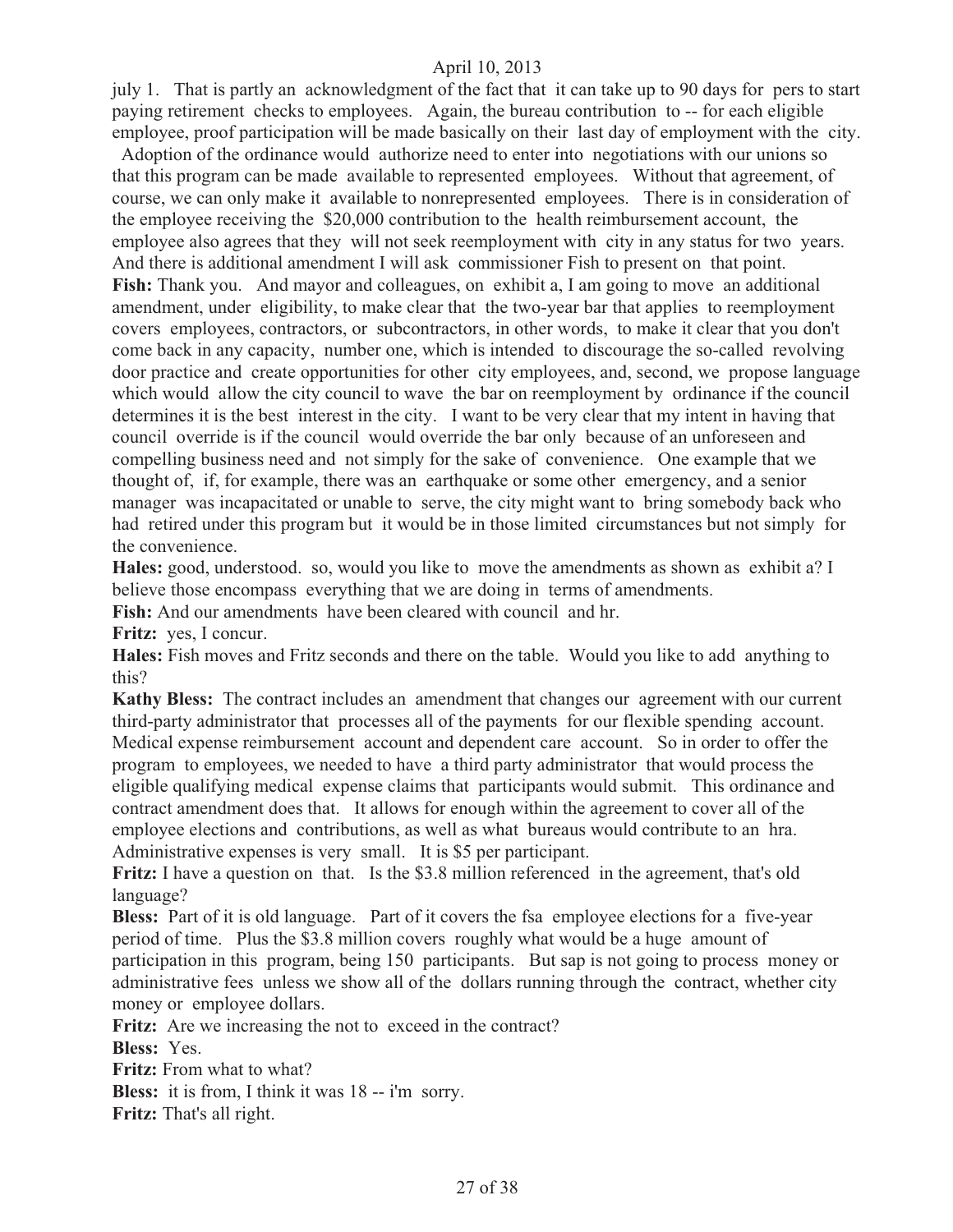**Bless:** I don't have the original number. 21.25 -- \$21,250,000 for the new extended five-year -- it is not an extended. The contract runs through 2014. So, this additional \$3.8 million would be encompassed in the 21 overall dollar amount. I'm not answering your question very well. **Fritz:** I think it would -- you and the city attorney have done this correctly, it would be helpful after the hearing if you could give me a strike through underlined version of the contract so that I can see what the changes are. How is the additional money is coming from existing bureau budgets?

**Bless:** The program is set up to deposit the \$20,000 per retiree participant and the bureau has to show an offsetting savings in order to do that.

**Fritz:** Not to exceed contract amount reflects the estimate for that.

**Bless:** Yes.

**Fritz:** If you could get me that underline strike out, that would be helpful. Thank you very much.

**Kanwit:** As kathy mentioned, estimate of 150 participants, I think is very high. But we did want to be on the safe side in terms of the contract amendment. You know, two final points. One is that for this incentive program also to work for the bureaus, I would ask tom, well the mayor right now commissioner in charge of all of the bureaus that the vacancy savings exception be waived for these particular positions because if those savings can't be used, obviously it will be difficult for bureaus to achieve the savings necessary to effectuate the program. The next step, if authorized today, communication would go out to all employees. We do not know who is eligible to retire and who isn't. With information about the program and what they need to do to submit an application for participation.

**Hales:** Thank you.

**Saltzman:** Your estimate of 150 employees that's an estimate of nonrepresented?

**Kanwit:** That would be total employees. And given what we seen in other programs, participation rate, I think that is very high.

**Saltzman:** Do we have an indication on whether our unions will be on board with this or not? **Kanwit:** Yes, I have had conversations with coppea, ppa, pffa. They've all indicated some interest. So, I think so.

**Saltzman:** Okay. And this is separate from sort of our collective bargaining activities --**Kanwit:** Yes -- sorry for interrupting -- it is completely separate, commissioner, and the program only is in effect through june 30th. It is not a program that we're proposing to continue. Obviously if it is something that has benefit, we will -- we can bring it back to council. **Saltzman:** Thank you.

**Hales:** Okay. Any further questions for staff? Thank you very much. Anyone signed up to testify on these items?

**Moore-Love:** No one signed up for either.

**Hales:** Let's take a roll call on 327 as amended.

**Ben Walters, Chief Deputy City Attorney:** Mayor, you first need to take a vote on the amendment.

**Hales:** I have to adopt the amendments. Sorry. They've been moved and seconded. Roll call to adopt the amendments.

**Fish:** Aye. **Saltzman:** Aye. **Fritz:** Aye.

**Hales:** Aye. Now the ordinance as amended.

**Fish:** I want to thank hannah kuhn in our office to working on our amendment and I want to compliment our team at h.r. We have a big budget hole. This is a creative idea for how it may help us close our budget and it also addresses another concern that we have, which is a lot of the folks that are in the pipeline, most junior employees, are people that we have spent a fair amount of time recruiting because they bring diversity to our ranks. During our hearings, we got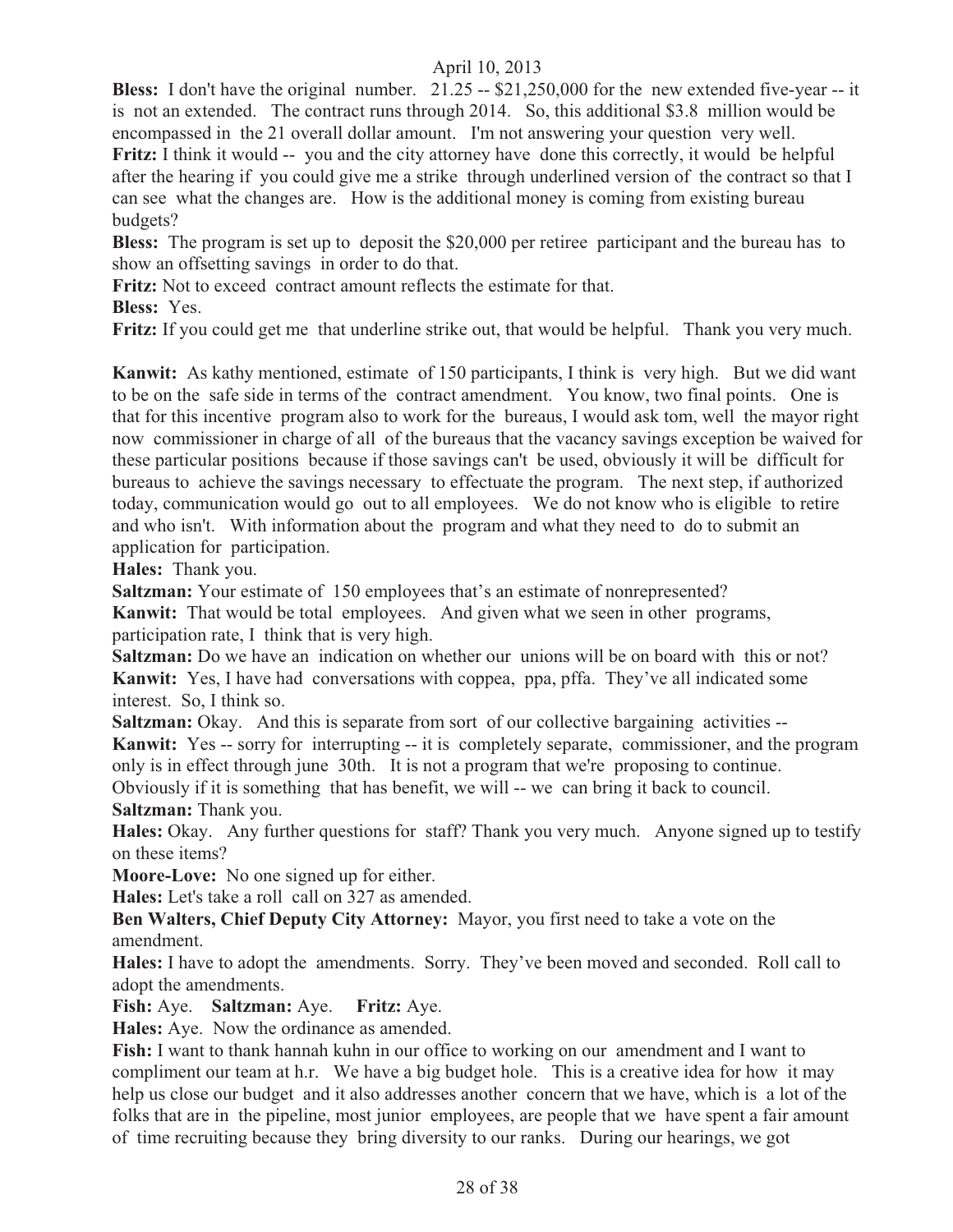sobering statistics on the profile of some people subject to layoff under one or more scenarios. Voluntary retirement program like this has the also added benefit of protecting some of those positions and allowing us to meet larger citywide equity goals. Thank you for your good work on this and i'm pleased to vote aye.

**Saltzman:** Aye.

**Fritz:** Aye.

**Hales:** we're coming in for a hard landing on a budget and everything we can do to make it a little softer will matter. Whether it is saving money by not spending funds authorized now for this or that project that can be delayed, whether it is holding vacancies vacant, avoiding overtime. There are things that all of us as city employees can do to soften this blow. This particular one will allow some of our employees who are pondering that question about retirement to go ahead and do so. Clearing the way for us to keep somebody who is earlier in their career working for the city. Thank you for the good work in putting this together. I vote aye.

**Fritz:** Thank you.

**Hales:** 328 please.

**Item 328.**

**Fish:** Are we not -- 328 is?

**Hales:** That's the leave of absence. It's also an emergency ordinance.

Fritz: yes, that's my second.

Fish: Any discussion on that? Is that, if not, we'll just take the votes.

**Kanwit:** Certainly happy to take a vote

**Fish:** I confused it with the one pulled off.

**Fritz:** I just have a question.

**Kanwit:** Sure.

**Fritz:** On the lines of innocent until proven guilty, why are we not having the employee continue to work?

**Kanwit:** There was an issue in terms of the accommodation that would have to be made according to the court order that would have been difficult for the bureau to accomplish. So, that was why we negotiated the unpaid leave of absence.

**Fritz:** And this was acceptable to mr. Khan?

**Kanwit:** Yes, the agreement, if you -- the ordinance would be authorizing me and dean marriott to enter into the agreement, but he had already signed it as has his union.

**Fritz:** Thank you.

**Hales:** Anyone signed up to testify?

**Moore-Love:** No one signed up.

**Hales:** Roll call please.

**Fish:** Aye. **Saltzman:** Aye. **Fritz:** Aye. **Hales:** Aye.

**Kanwit:** Thank you.

**Hales:** Thank you. All right. Let's turn to the regular agenda. I'm sorry. One more emergency item isn't there. 325.

Fish: And it is also a second reading on 329.

**Hales:** Yes, there sure is. Are you going to be here that long?

**Fish:** Probably 15 minutes --

**Hales:** ok we got few more minutes.

**Fritz:** We have somebody to testify on 309.

**Hales:** Let's take up 325 and see if there is anyone here to testify on that.

**Item 325.**

**Hales:** Anyone signed up to testify on this?

**Moore-Love:** I did not have a sign up sheet.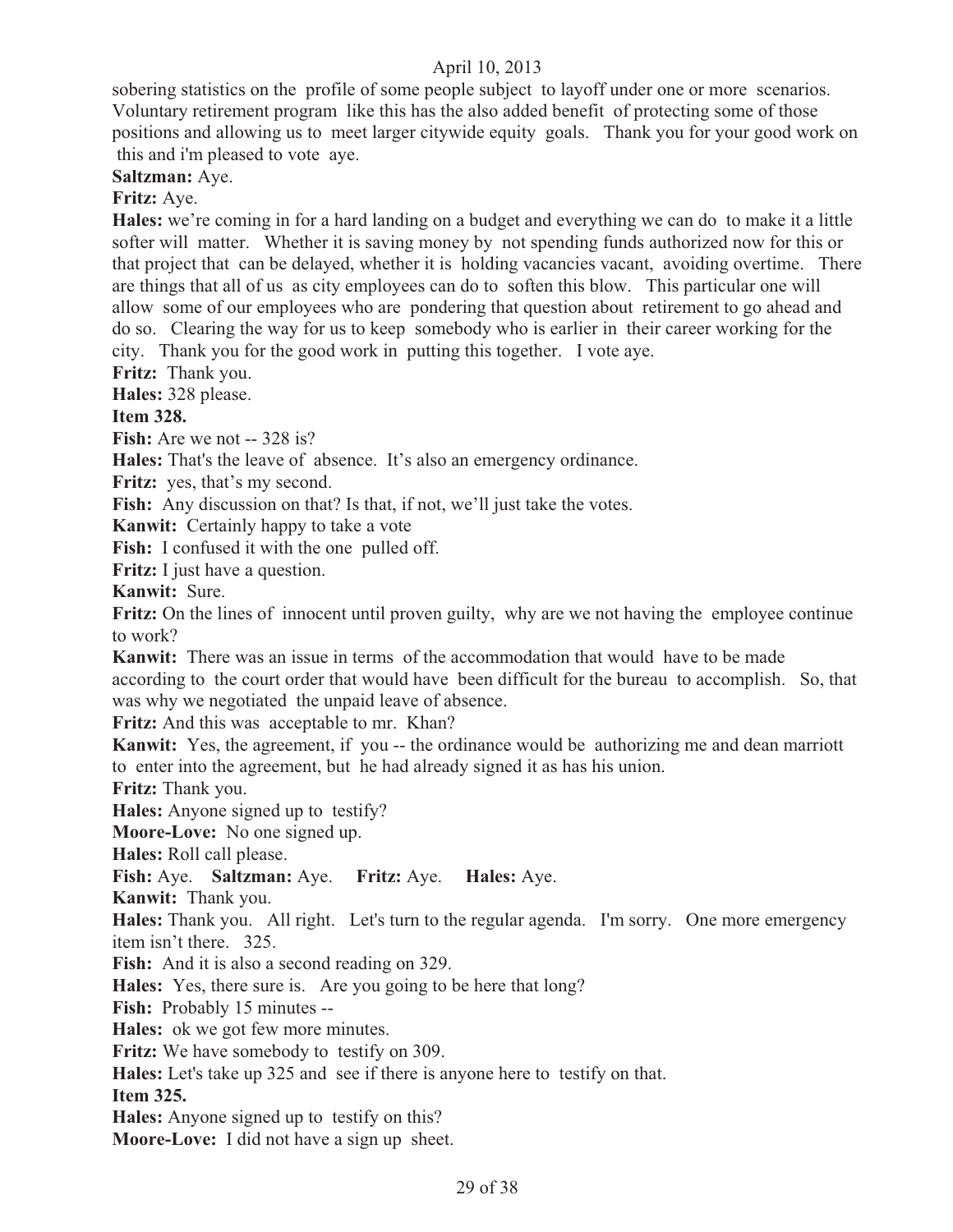**Hales:** Anyone like to speak on this item? Long awaited project. I think we might be ready to vote. Roll call please.

**Fish:** Aye. **Saltzman:** Aye **Fritz:** Aye **Hales:** Aye.

[gavel pounded]

**Hales:** Okay. And then 309. No -- second reading on 329, please.

**Item 329.**

**Hales:** Roll call.

**Fish:** Aye. **Saltzman:** Aye. **Fritz:** Aye. **Hales:** Aye.

[gavel pounded]

**Hales:** Lets return to 309.

### **Item 309.**

**Fritz:** Thank you, mayor hales. This does represent a significant step forward in our work on the superfund. I have a minor amendment which I am passing out which has been reviewed by the mayor regarding the title and the now therefore directs the number to be -- to authorize the mayor and director of the bureau of environmental services to enter into the agreement both in the title and in the 2-b. I move that the mayor be added as a signatory.

**Saltzman:** Second.

**Hales:** Second to that. Do we have anyone signed up to testify on this? Yes, we do.

**Moore-Love:** Someone did want to testify.

**Hales:** Good morning.

**Rick Applegate:** Mayor hales, members of the city council. I'm rick applegate, for over a decade I was privileged to serve as the Portland harbor superfund administrator. I know you have serious business today and quorum problems, so I will be very brief. So if I'm not, I'll be trying to get some help on a parking ticket. During the course of the work on superfunds, we determined that river mile 11 had the most serious pcb contaminant levels in the entire Portland harbor. That piece of land upstream from the fremont bridge and across the river. Once we learned about that, we did not sit idly by. We went to the river with pge, pacific corps, xydel, deq and we actually conducted the first comprehensive environmental assessment of downtown reach and initiated with deq a very serious investigative effort, at some risk, river mile 11 area, sediment and sediment traps. It was the persistence of epa, with strong support of the city, that enabled us to make a determination that river mile 11 was so highly contaminated. If we had missed that opportunity, it was controversial at the time. If we had missed that opportunity, we well could have had a very serious obstruction in the superfund process. As you know, it doesn't take much in the superfund to get things further delayed and off track as we have experienced over the last decade. This is a very good day. Thanks are due to all of the parties who at some risk have agreed without having to admit or resolve their liabilities as is the case for the city, stepping forward to undertake this important work. Commissioner Saltzman, commissioner Fritz have done a lot of work on this in the past. Mayor hales, you made this an issue during your campaign I know and congratulations on getting it moving as a priority so early in your term. Last thing I would say, not surprisingly, those of you who know me I wish this well could have happened nearly two years ago. And that we would be on the verge of the clean-up now because it is such an important area. Better late than never. What I would urge is that beyond that work, that the city do all it can to expedite the day when the actual clean-up will be underway. There is no need to wait for the federal record of decision and then risk going into a fairly conventional, multiyear remedial design that would only put this off further. Fact of the matter, it is critical to get to the clean-up, because these pcb's at very high levels are not just in the mud. We detected them in the water column and they are in Fish tissue at very high levels during times of the year they are even mobile at the upper end of the superfund site. And that's why this area is on everyone's list as one of the first clean-ups that should be undertaken in the river system. So, thank you for making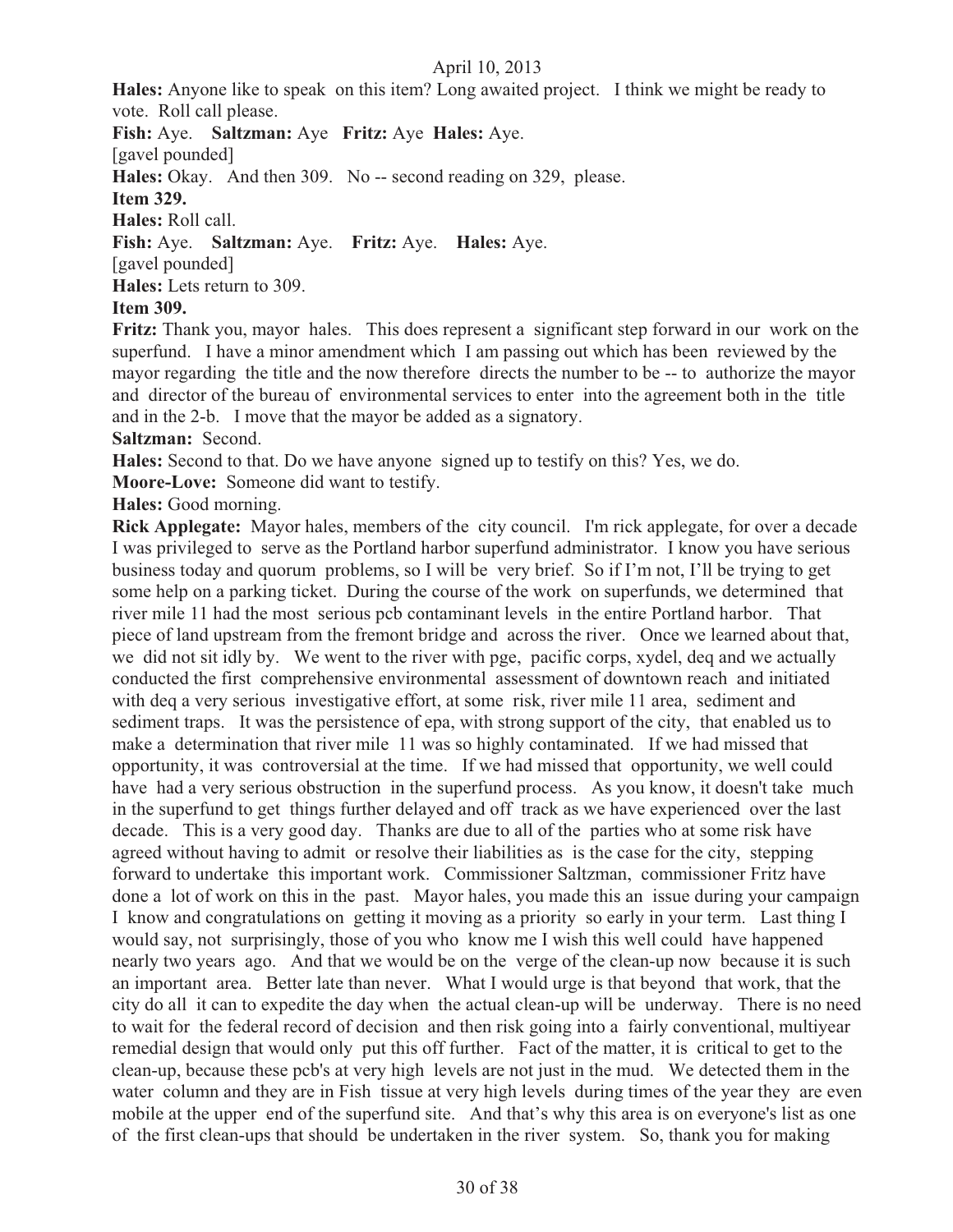sure that this essential and important step is going to be taken. I think it is a significant step. My best to you as we move forward on this clean up. We all hope that eventually this river can be restored to the point where those who swim and those who Fish and those who come to rely on this river for food and basic nutrition can enjoy the bounty of these marvelous waters as we all try to coexist with the important economic activities taking place. Thank you very much. This is a good day.

**Fritz:** thank you for your work rick, and if you could email me your comments, you said it much more eloquently than i.

**Applegate:** I'd be happy to do it.

**Hales:** I would like to see those as well. Thanks rick.

**Mary Eng:** I'm excited to be here and hear about this. I just wanted to bring up something that bothers me.

**Hales:** go ahead and put your name on record.

**Eng:** Mary Eng, here. Regarding pollution and the neurotoxicity in the Fish, in california, my home state, there are warnings in every trader joe's or whole foods saying, if you are pregnant, do not eat the Fish or risk neurotoxic for your fetal development. And I think that anything that we can do to follow a lot of the leads that california has taken in terms of proposition 65 warnings and other things can help us improve Oregon, and I would love to hear what he had to say and appreciate very much anything you can do in those regards for consumer safety and to help with it.

**Hales:** Thank you. Okay. Anyone else? Then let's take roll call on this.

**Moore-Love:** on the amendment?

**Hales:** I'm sorry, on the amendment first.

**Fish:** Aye. **Saltzman:** Aye.

**Fritz:** Thank you to your partnership on this, mayor hales. Aye.

**Hales:** Aye. Now on the emergency ordinance.

[As amended]

**Fish:** Aye.

**Saltzman:** This is an important step forward and it is a very important site to expedite and hopefully get cleaned up sooner than later, as mr. Applegate so eloquently said it. Aye. **Fritz:** Thank you for 10 years for setting this in motion rick, and thank you to all of the staff and many bureaus and our community partners for focusing on this site and getting this going. Aye.

**Hales:** A lot of work on a complex piece of business here. Thank you for those who have put this agreement together and that have moved this to action and there will be more on a cleaner river. Aye.

**Moore-Love:** We still have one emergency left. Item 324.

**Hales:** We will have to carry that over to the afternoon. Any other items left on the regular agenda that we didn't get to?

**Moore-Love:** I have 322, 323, and 326.

**Hales:** Okay. Let's proceed with those. You have to go soon as well?

**Hales:** Do we have people here to make presentations or testify on any of these items? We might just have to call you back.

**Fritz:** Read the titles.

**Hales:** 322 and see if we have any questions on that one.

**Item 322.**

**Hales:** Anyone here to testify?

**Fritz:** I have some questions on this, but I will pose them to staff and get the answers before next week.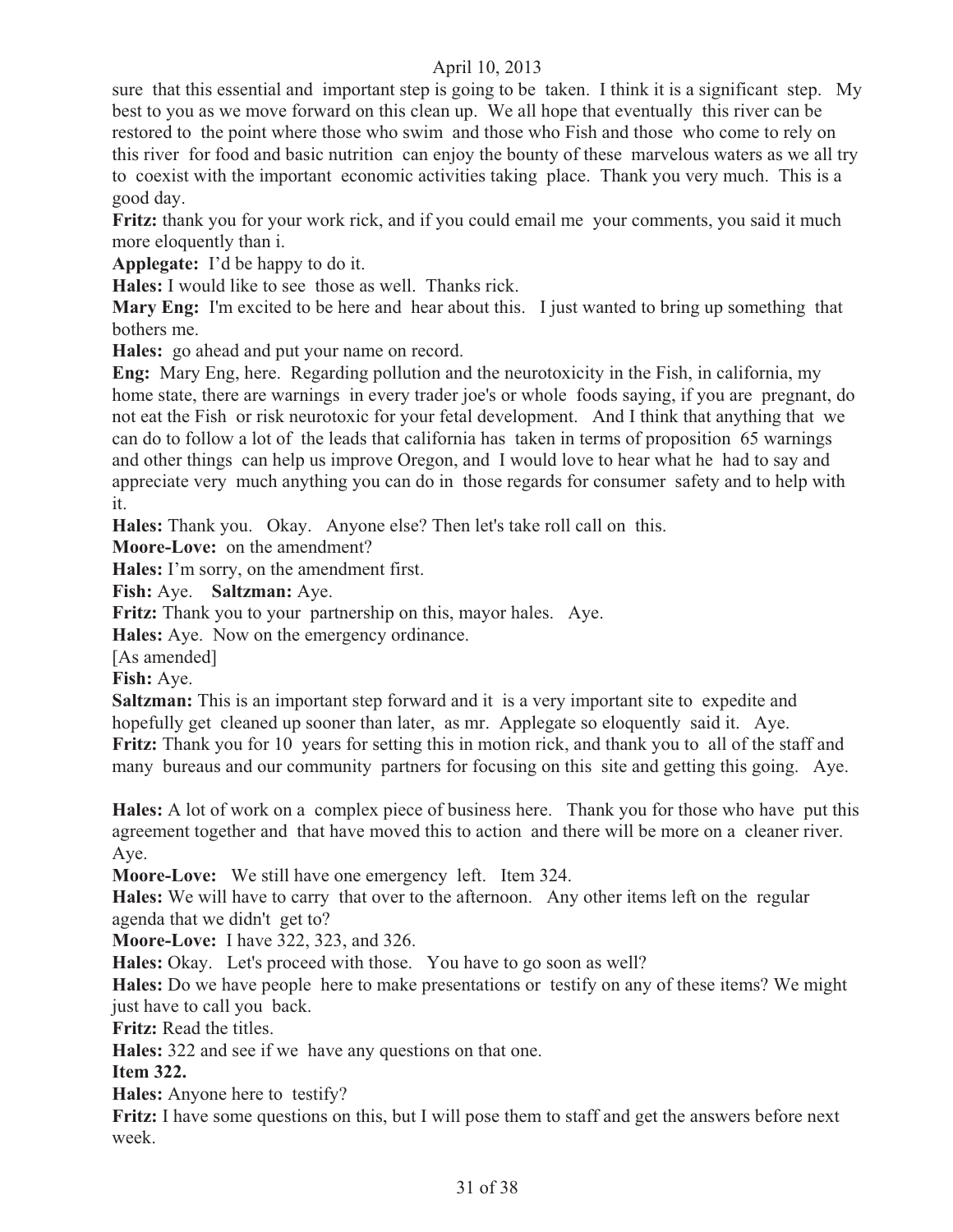**Hales:** Move to second reading [gavel pounded]

**Hales:** Anyone else here to present on any items? I have a couple of council members that need to get to something. We will set those over until the afternoon calendar and we are in recess until 2:00 p.m. [gavel pounded]

At 11:35 a.m., Council recessed.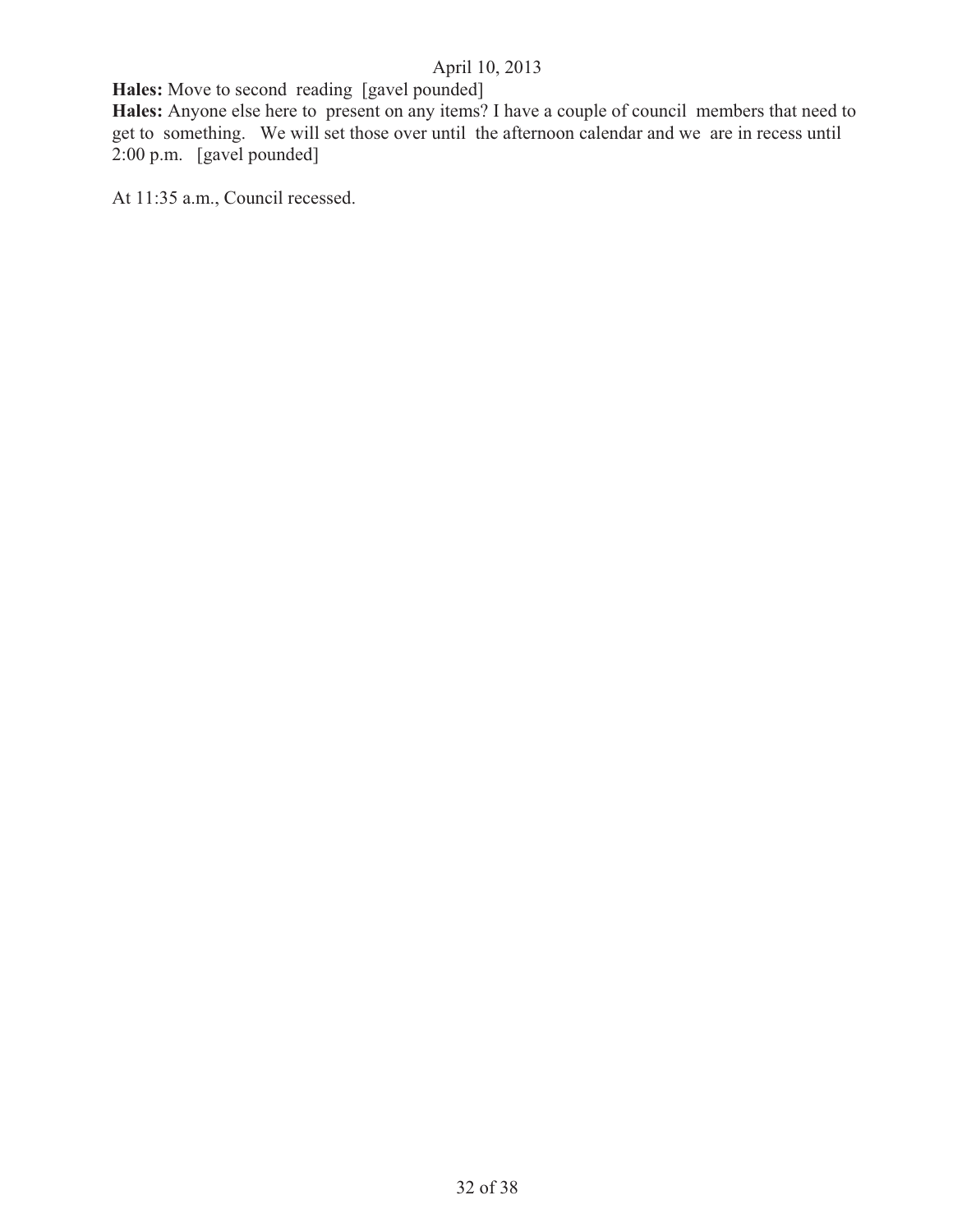### April 10, 2013 **Closed Caption File of Portland City Council Meeting**

This file was produced through the closed captioning process for the televised City Council broadcast and should not be considered a verbatim transcript. Key: **\*\*\*\*\*** means unidentified speaker.

### **APRIL 10, 2013 2:00 PM**

[ roll call ]

**Hales:** We're ready to take up the amended ordinance, sandra wood is here from the -- **Moore-Love:** Did you want to do the leftover items from this morning?

**Hales:** Oh, sorry. Yes. Let's return to the morning calendar and deal with the items we did not complete because we did not have a quorum.

**Item 323.**

**Hales:** This is a hearing. Good afternoon.

**Lance Lindahl, Bureau of Transportation:** Good afternoon. My name is lance lindahl. I'm with the right of way acquisition group, Portland bureau of transportation. Before you is a proposal to vacate an unimproved portion of southwest moody drive located north of the ross island bridge. This portion of right of way was closed to public use when a portion of i-5 was constructed in the '60s. this street vacation was initiated by the bureau of transportation and the purpose is to assemble it to the abutting tri-met property and use with the recently realigned portion of southwest moody avenue and for the Portland-milwaukie light rail project. City bureaus have determined the dedication -- dedicated street area are no longer needed. And are in support of the vacation as proposed. No objections to the vacations have been received. I'm available to answer any Questions you have, and thank you for your time.

**Hales:** great. Thank you. Is there anyone signed up to testify?

**Moore-Love:** No one signed up.

**Hales:** Anyone here to testify on this item? It moves to second reading. [gavel pounded] **Item 324.** 

**Hales:** An emergency ordinance. Did we have any staff presentation on this item? Apparently not. Anyone here to testify? Roll call, please.

**Fish:** Aye. **Saltzman:** Aye. **Fritz:** Aye. **Hales:** Aye.

[gavel pounded]

### **Item 326.**

**Hales:** Presentation by staff on this. I think this is something that actually was authorized quite a while ago and we're finally getting around to approving by ordinance.

Fish: I think we're renewing a successful program.

Hales: You're right. Sorry. Ok. Anyone here to testify? If not, moves to second reading. [gavel] pounded] and anything else left over from this morning?

**Moore-Love:** That's it.

**Hales:** Now item 330, please.

**Item 330.**

**Hales:** Welcome. We have in front of us the amended ordinance. Would you like to summarize the amendments?

### **Sandra Wood, Bureau of Planning and Sustainability:** Sure.

**Hales:** Given the number of them that were act on last week.

**Wood:** good afternoon commissioners, my name is sandra wood, i'm with the bureau of planning and sustainability and with me today is matt wickstrom, the project manager for this project. And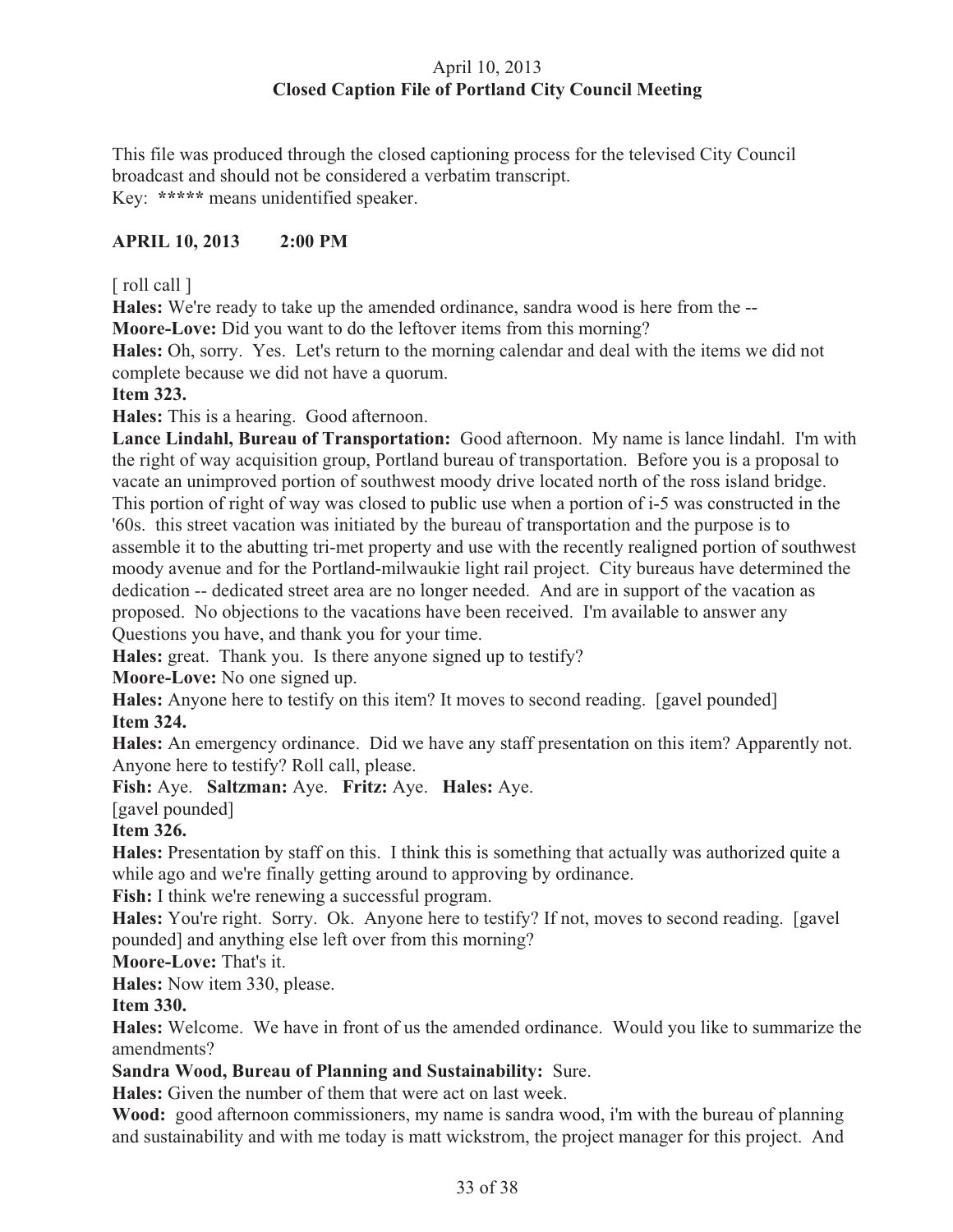joe zehnder wasn't able to join us today, and he sends his apologies for that. We have provided two handouts to the commissioners today. One is just a summary of all the amendments, the full packet of amendments that council is considering today and voted on last week. It passed the second reading last week. And clean code language that reflects the changes that were made last week. We thought it would be worthwhile just providing a clear summary because there was so many moving pieces last week to make sure we're all on the same page about what's being adopted. It's my understanding that today we're doing the second reading for -- with original ordinance. **Hales:** That's right.

**Wood:** that was passed a second reading today. So if you'll take a look at the two-sided sheet that says new apartment and parking, amendments to the zoning code. we thought it would be worthwhile going through the amendments that were recommended by the planning and sustainability commission that council didn't change last week, and also the amendments that council voted on last week. So starting with number one, we're removing the required parking line from table 130-3, in the zoning code that's the multidwelling chapter. Number two is allow required parking for nonresidential uses to be located within 500 feet of the site. The current code says 300 feet. So that would increased. Number three, to allow joint use of required residential parking spaces. To do that right now the code already allows it for nonresidential, so we're expanding that for residential uses also. Number four, allow parking for car sharing and bike sharing facilities to substitute for some of the required parking. Number five, to define size requirements for long-term bicycle parking. Currently we have them for short-term, so we're expanding that for long-term also. Number six, require on-site loading spaces for multidwelling buildings with more than 40 units, it used to be 50. So 40 units is what is on the table today. Then going into the amendments that were proposed by several commissioners last week, and this is what we understood and what we've codified in this clean code language. Number seven amendment, require parking for multidwelling development in certain commercial zones, using the tiered approach proposed by commissioner Fish last week. Number eight, required parking for multidwelling development within 500 feet of transit and within 1500 feet of light rail stations, again using the tiered approach. Amendment nine, is to remove the reference to tri-met frequent Service lines map. planning commission has recommended using that map. Council reversed that, and will -- so the code is written to use what we currently use, which is 20-minute headways on the -- for buses and light rail. Number 10, to cap the amount of required parking that may be reduced using exceptions to 50%. As you recall there were several exceptions, so we're capping that. Number 11, is to delete language in the recommended draft to allow parking for multidwelling buildings to be within 500 feet of the building. The commission has approved that and council did not want to allow for parking to be on different sites down the street, for example. Number 12, to add language to the purpose statement for minimum required parking. As you recall, we added a sentence last week, staff did do some minor grammatical changes to that sentence, it's in your packet in attachment c to fit in with the context of the rest of the paragraph. And finally, the last amendment was amendment 13, which was to clarify that transit street main entrances only apply to nonresidential uses on the ground floor, not all uses on any floor. So we hope this summarizes what you understood to be the amendments from last week, and we were of course taking notes on your votes last week and hope to have captured them.

**Hales:** Any questions for staff? Any concerns that this doesn't reflect what the council adopted then? Great. Thank you very much. Then I believe we're ready to move to roll call on second reading of the ordinance as amended.

**Fish:** Last week we had a fantastic and stimulating, and I think historic hearing in this chamber that lasted about six hours. And when we debated some very big concepts, about how do you balance the values and sustainability with concerns about neighborhood livability. And where do you strike that balance? And I remember the first thing I said to my wife when I went home was, I can't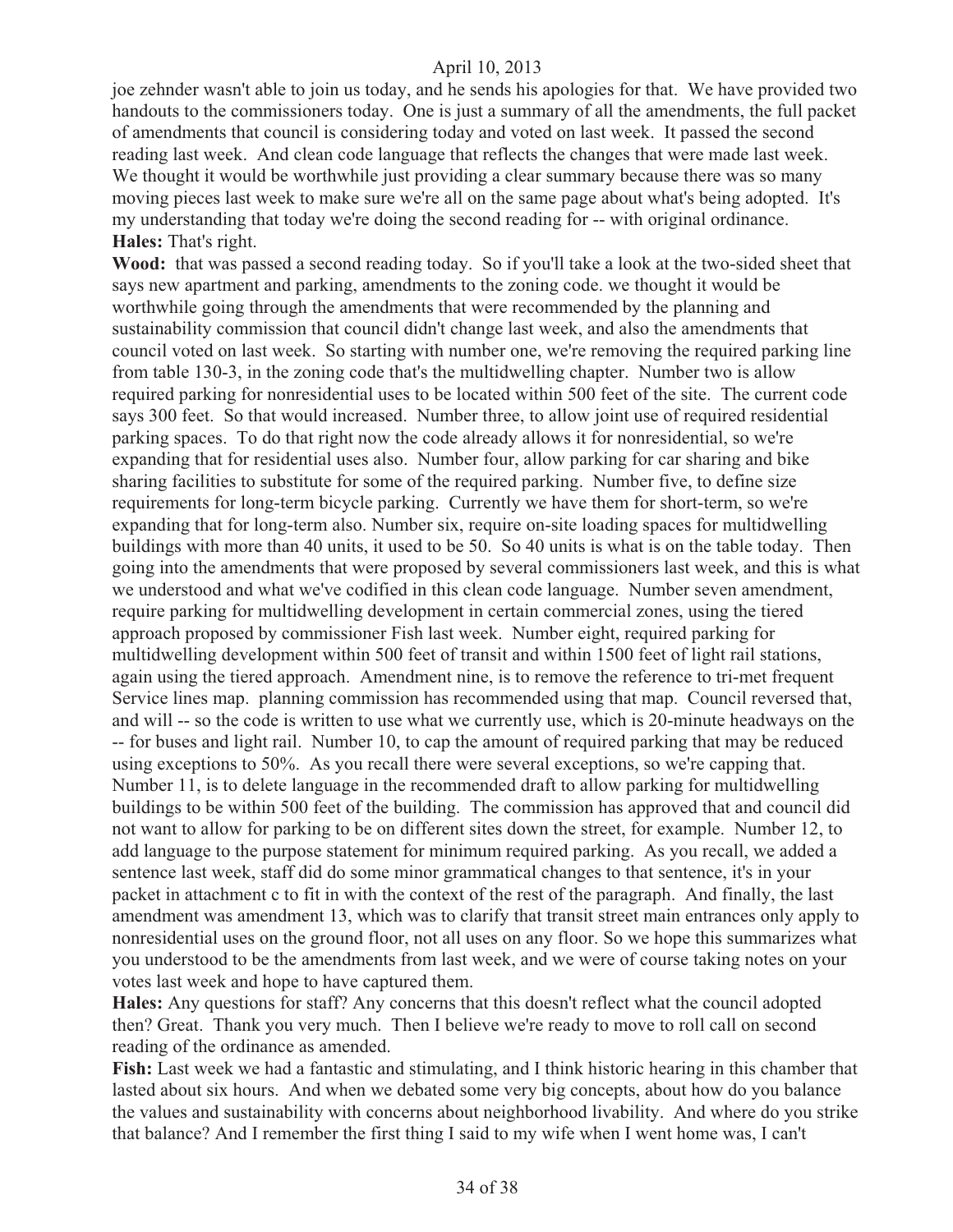believe I get paid to do this job, because it was a privilege to be in this space, listening to so many thoughtful and passionate arguments on all sides of the issue. And mayor, i'm reminded we began the evening with a very thoughtful speaker, invoking senate bill 100, in saying that essentially what began us down the path to ruin, to assist the statewide land use planning, which forced density on communities where density didn't belong. And we ended the evening with some very thoughtful people, including a lone fellow, suggesting tom mccall was rolling in his grave over the compromise we were considering. And it struck me as I listened to those thoughtful voices on both ends of this debate that there was a lot of room in the middle for us to legislate. And while I don't think the package before us is perfect, I do believe it's thoughtful and balanced, and has a clear rationale. We started with a proposal that the bureau of planning and sustainability and its commission crafted, and I think it was a terrific start. I believe the amendments we adopted last week strengthened that proposal. From the tiered approach that was our first amendment, to a number of the amendments offered by commissioner Fritz, I think we took a good idea and made it better. Of course time will tell. The beauty of what we're doing here is we are essentially adopting a set of rules which provide a bridge to the comp plan. And as we test drive these rules, we will learn whether there are unintended consequences or other changes that are necessary, and through the comp plan we can even improve this further. One comment that was made at the hearing and subsequent to the hearing that I take very seriously is the question, have we done enough to promote affordability? Now, in truth, my focus has been primarily on the fact that very few of the units in question are what we call affordable. They are market rate units that are not affordable to entry level workers, working families, people even at 60% of what we call median family income. So these are not by any definition that we use, affordable. But a serious question has been raised about some unintended consequences of our work, in potentially making truly affordable housing less accessible. I checked with the housing bureau, and they say there are no developments in the pipeline in the short-term which will be affected by this legislation. So it will not have a negative impact. But I have asked mayor, staff at bps on a fairly expedited basis to think about the modifications to what's before us to create some market-based incentives for affordable units. We currently have a tool kit that includes tax abatement, subsidized housing, a number of other tools, and it is certainly not my intent or the council's intent to make truly affordable housing less achievable. That said, I believe the package before us, which is the bps proposal as amended, strikes a good balance. And i'm especially pleased with the debate that we've had, and the role people have played. First the citizens who have weighed in and shared their views robustly. Second, the role of staff and a number of bureaus who have done an outstanding job bringing the council along. And third, my colleagues, because I think under this mayor who gave us the freedom to have a very public and robust debate, I think we have had that, and I think the work product reflects that. So mayor, I thank you for your leadership throughout this. I'm going to support the amended Ordinance with my eyes open, knowing that we have more work to do. But as we struggle to find that balance, and to maintain what special about Portland, I think this is a sincere effort with a clear rationale, and therefore has earned my support. Before I close I want to thank my team, including sonia semanski, for the terrific work she did, particularly in crafting the tiered approach that was responsive to some concerns we had had from people across the spectrum about how to strengthen the proposal that came from bps, and it's really been a pleasure to work with sonia on this very challenging issue. To everyone who has weighed in and helped us get to this point, sincere thanks, and i'm pleased to vote aye.

**Saltzman:** I believe that staff at the bureau of planning and sustainability as well as the planning and sustainability commission did some good work, very good work in crafting a thoughtful proposal to require parking for multiunit developments with over 40 residential units. And did so in relatively rapid amount of time, given how things work in the planning realm. And I think that's really where I was comfortable beginning and ending. And I appreciate my colleagues'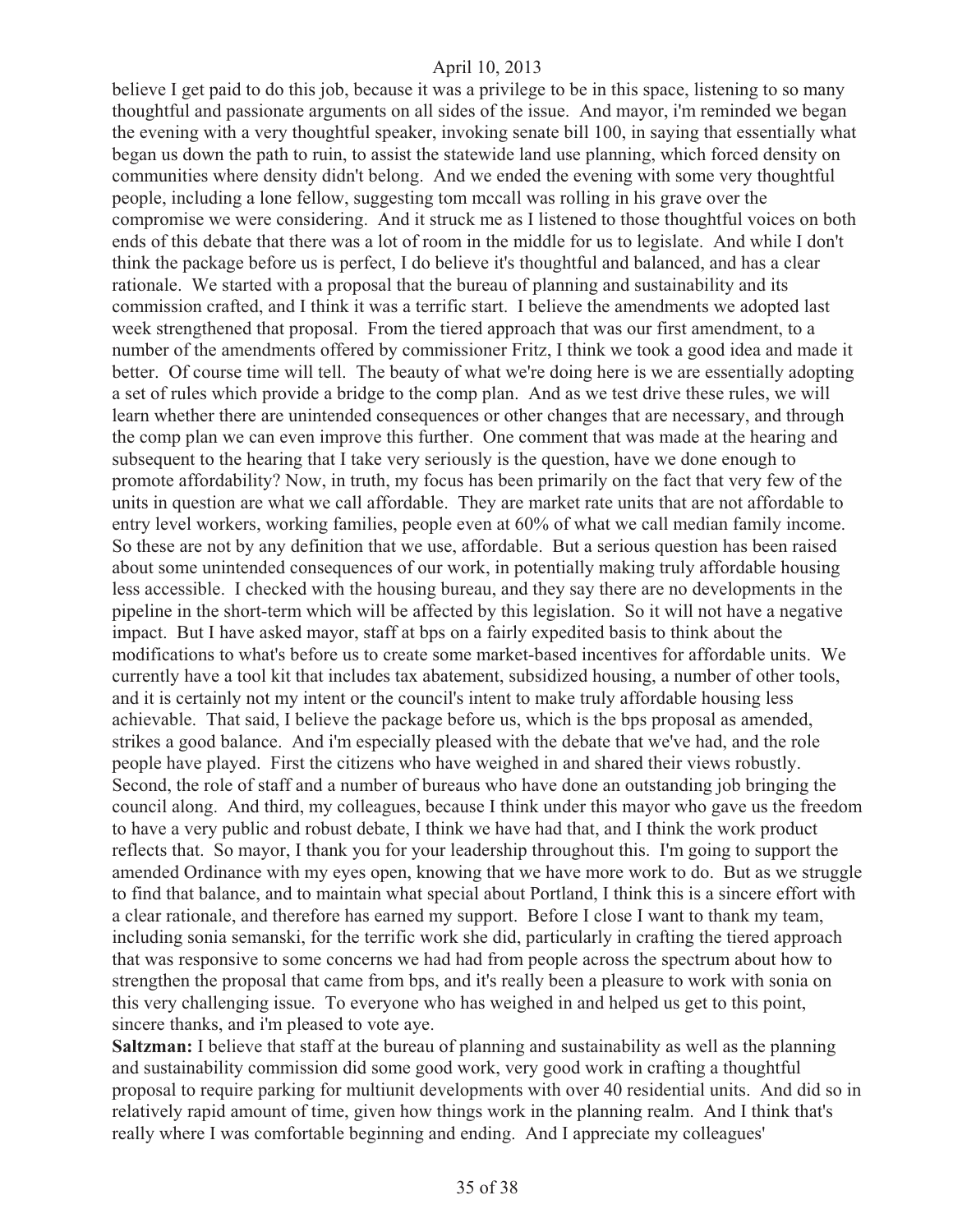amendments and work on the commission's recommended code language, but i'm not comfortable with increasing distances from transit where off-site -- on-site parking would be required, or would kick in, and I'm not comfortable with how this could affect -- how mid block developments could affect the pedestrian right of way as a result of these proposed amendments. And then testimony we heard last week also added to my concern about parking minimums that could move Portland backwards as it relates to its climate action plan, and how these parking minimums could impact affordability. Housing affordability in a negative fashion. So I do want to be on record, I do support the amended purpose statement that does say that if neighbors and developers can work out something here, that there should be a process where they can come together in full support of one another and perhaps tweak the code that I sense will be adopted here shortly, and hopefully everyone will be -- hopefully that process will be utilized and work successfully. And I want to thank the planning and sustainability commission members and the staff who worked very hard, and the members of the community who participated in this very vigorous debate on this important issue. It shows how invested everyone is to -- in -- invested in what Portland is, and even though we may not always agree, that we certainly all care about the city and what it looks like, and who is able to live here. With all due respect I vote no.

**Fritz:** I love planning and I love neighborhoods, and this project has combined some of the best of both. One of the many joys of being -- having been the commissioner in charge of neighborhood involvement for the past four years is having frequent easy access to neighborhoods all over the city. So I started becoming aware of this challenge in the spring of 2012. And was at the formative meeting for the friends of responsible growth in belmont wilshire, and in june of 2012 commissioner Fish brought the big look housing revisions to council, looking at tax abatement and how to make affordable housing and in that process commissioner Fish and I along with chair cogan and deborah kafoury, commissioner kafoury, looked at where indeed we want the target for affordable housing and for tax breaks. And some of the places that are currently experiencing houses without parking are in the same areas, and would be eligible for tax abatement should they choose to apply for one. But at that hearing, I requested and the entire council concurred we would ask the planning and sustainability commission to hold a hearing on the issue of apartments without parking. That when they -- the changes were code to adopted 10 or more years ago, it wasn't envisioned market forces would lead to so many apartments being built without parking. I have to just pause and note that it's been -- I don't think it's -- it's been another episode in my term on the council where so many progressive liberals have come in and advocated on behalf of market forces. [laughter] that was a very interesting experience. So the planning commission held a public meeting, a briefing on the -- in november of last year. We were going to bring back the proposed report to council at the end of last year, i'm -- and pretty much ran out of time. So the mayor graciously agreed to put it on the agenda on january 10th, so then we held the public hearing that then directed the planning and sustainability commission to hold their hearing. Which they did expeditiously in march, and with all due speed -- brought back the amendments to council. So pretty much a year since I became aware of it, that planning and sustainability bureau and commission were able to get the proposal back to us. So thanks a lot for all of your good work, within the bureau, also in the bureau of development services, joe zehnder has been a stalwart on this, as has susan anderson, director of the bureau. And came back to us with a proposal which I remember when commissioner hales appointed me planning commission way back in '96, he said that he hoped that the planning commission would bring things to council that were about 90% correct, and that the council would tweak about 10%, and I would guess that's close to what we did on this particular project. I appreciate the tiered approach which commissioner Fish brought in last hearing, I think it makes it a better ordinance and provides more flexibility. There are additional exceptions for using to buy down parking, but we said it should be 50%. Commissioner novick was particularly helpful in pointing out the issue of the mid block buildings and we had a good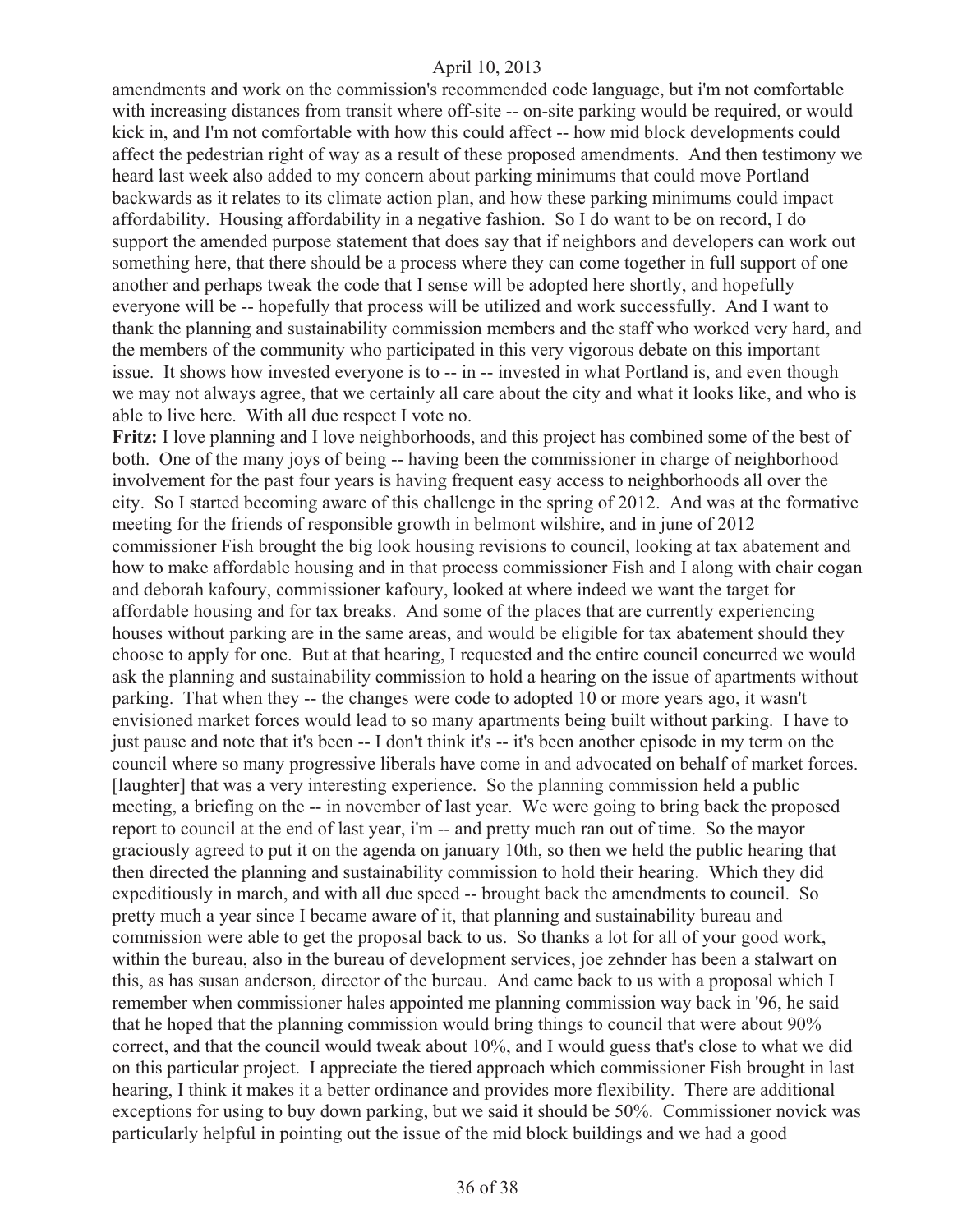discussion on whether or not those buildings should be subject to these parking restrictions. What we came up with at the end of our 5½-hour hearing, which I think is a testament to everybody's ability to keep thinking late into the evening, was to use the adjustment process. Whereby it's a discretionary review, the neighbors get to come in and give their piece, the developer makes his pitch, and if the proposal equally or better meets the purpose of the regulation to be adjusted, you could get down to zero parking. So that's why it's particularly important that the purpose statement is being adjusted, or amended in this packet. I'm just going read what the purpose statement now says, the part we amended which says that multidwelling development that includes a large number of units may require some parking to support existing and future uses in the area and serve residents and guests especially those with disabilities. Parking requirements should be balanced with an active pedestrian network to minimize pedestrian bicycle, and vehicle conflicts as much as possible. So with that additional language it gives the scope to the Neighbors and the developers to make their case for parking or no parking, curb cut or no curb cut, and I think that's the appropriate way to deal with this rather than through standards. We do need to be holistic in looking at our neighborhood problems and not hide our heads in the stand, pretending if we don't provide parking the cars will go away. Studies show seven out of 10 of apartment dwellers without parking provided still own cars. And I was again somewhat dismayed that there were many folks who assumed because they are able to do without a car, because they're able to bike or because their family circumstances are such that everybody should be able to do without a car. There are a lot of people in Portland who cannot do without a car, or choose not to do without a car, and we need to be aware of that reality and provide for it. We need to look at the carrying capacity of the land when we're building on these lots, and making sure that we're not diverting the problem to the public right of way, we're not diverting it to an off-site lot which will forever be surface parking, which is not the highest and best use of the land. We need to look at the lots, and unlike parking, which is really expensive to provide structured parking and pretty much mostly the folks that do it are the city, and we don't have the money to provide smart parks in a lot of these neighborhoods any Time in the foreseeable future. We need to make sure the carrying capacity of the land is there, and that means the apartments can go up to the maximum height, and that they can have some tuck under parking -- there's more sensitive site design, that's what I believe these recommendations and the amendments do. The comprehensive plan will be needed to fully flesh this out this, is just a first step, in particular we need to look at the issue of historic buildings, conversion of historic buildings and exempting them. But doing that in a thoughtful manner in conjunction with the comprehensive plan. I thank everybody on all sides of this issue,. There's been spirited discussion, what I was pleased with was very little attacks, mostly focused on the principles and the value, shared or indifferences. And in planning we rarely all agree. So it's good to know that we can discuss things in a spirited manner. Particularly thank tom gizell in my office and ed mc namara in the mayor's, katherine beaumont in the city attorney's office has been absolutely stalwart, and everyone who's participated in this has is an example of a good public process done transparently, done in collaboration with all five members of the council, and done in a manner that you know what is going on. You may not like it, but you can certainly ask more questions if you are confused or concerned about any particular piece of it, but I like the way this has been done and I appreciate everyone's engagement. Aye.

**Hales:** Everybody who built my house in my neighborhood is dead. Why bring that up? I live in an old house, in an old neighborhood. And it's a great old house. And it's in a great old neighborhood, and it's not unusual to be able to say that in Portland. My house is coming up on 100 years old. It's going to be around for I hope a couple hundred more if the owners after us take good care of it too. What's the point of all this? The decisions that we make about land use and urban form last a really long time. The shape of our neighborhoods is determined in very large part by what we do here at this dais and what the planning and sustainability bureau's staff and others in our work force at the